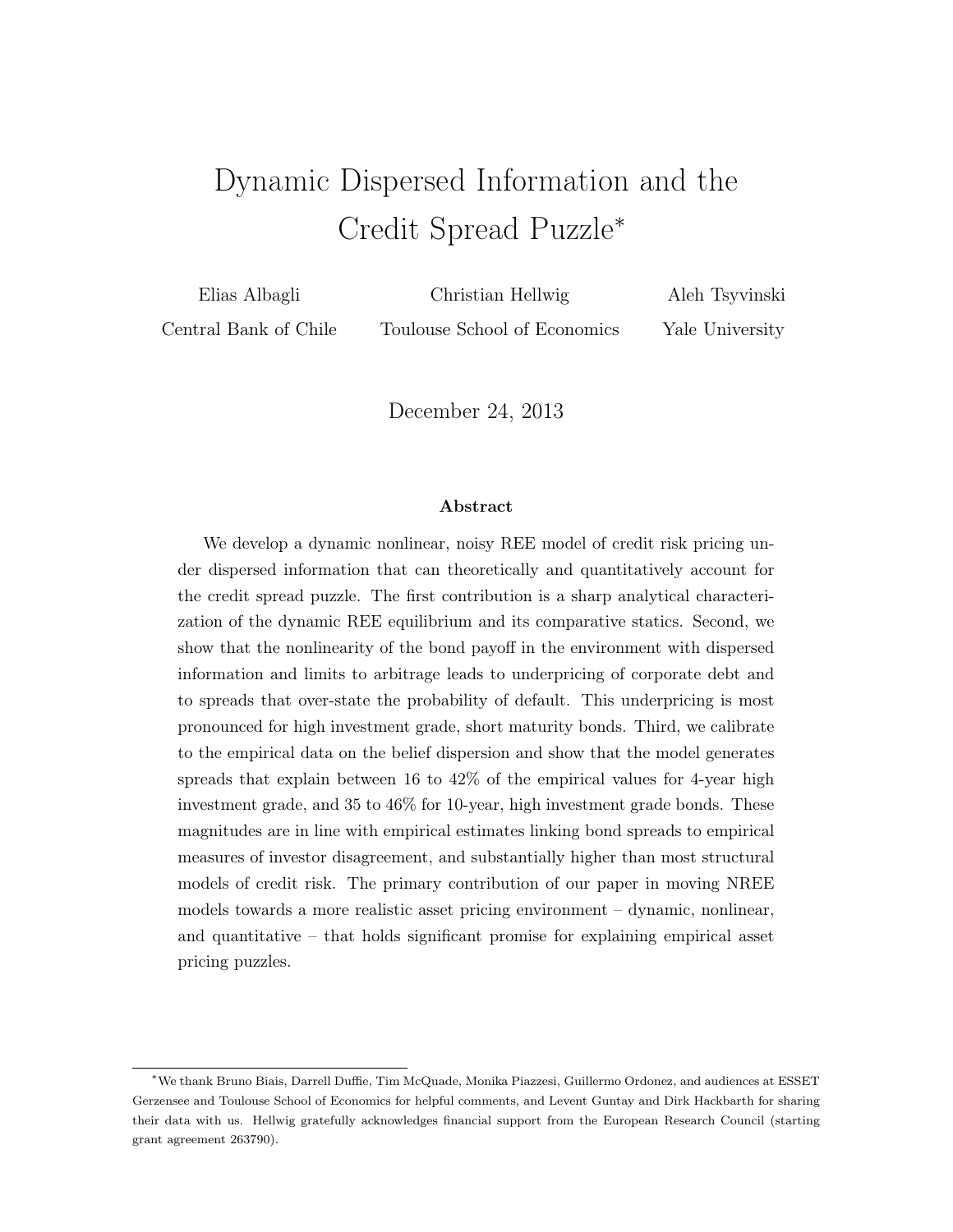# 1 Introduction

Noisy rational expectations equilibrium (NREE) models that follow Grossman and Stiglitz  $(1980)^1$  are a powerful tool to analyze price discovery in financial markets with dispersed information. The core of these models is how prices aggregate dispersed information while equating demand and supply of securities. These models face three important limitations. First, they are typically static as it is challenging to analyze dynamic NREE equilibria.<sup>2</sup> Second, the payoffs are typically linear, or take on a simple parametric form, as the solution method typically relies on parametric guesses of the equilibrium price function.<sup>3</sup> This assumption however precludes the analysis of securities with asymmetric, nonlinear payoffs, such as bonds or options. Third, the analysis is primarily qualitative and is rarely used to deliver quantitative predictions that match empirical facts.<sup>4</sup> Thus, despite the importance of the framework and more than 30 years since the publication of Grossman and Stiglitz, NREE models are still far from being a mainstream tool for asset-pricing.

In this paper we propose a dynamic, non-linear generalization of NREE models, which aims to overcome these three limitations. Specifically, we develop a dynamic NREE model of corporate bond pricing with dispersed information, and argue that it delivers a novel theoretical and quantitative explanation for an important asset pricing puzzle – the credit spread puzzle.

The high levels of corporate bonds spreads relative to historical default data are difficult to reconcile with standard models pricing credit risk. Huang and Huang (2012) present a number of structural models and show that once these are calibrated using historical defaults, they all produce spreads relative to treasuries that fall short of their empirical counterparts. This shortfall is most severe for short maturity, high investment grade securities, and cannot be accounted for by standard explanations such as tax asymmetries, liquidity, and conversion options, which fail to explain the

<sup>3</sup>Exceptions include the binary payoff model of Barlevy and Veronesi (2000, 2003), the option pricing model of Vanden (2007), and the generic extension to exponential family distributions of Breon-Drish (2012).

<sup>&</sup>lt;sup>1</sup>See Hellwig (1980), and Diamond and Verrecchia (1981). For textbook discussions, see Veldkamp (2011) and Vives (2008).

<sup>&</sup>lt;sup>2</sup>Important exceptions are the infinite horizon models of Wang (1993, 1994), and the multi-period model in He and Wang (1995), who study asset price dynamics and trading volume under the CARA-normal setting. Using infinite horizon models with an overlapping generation structure, Bacchetta and Van Wincoop (1995) study the connection between dispersed information and the exchange rate disconnect puzzles, while Watanabe (2008) analyzes the link between information dispersion and asset price correlation structure in the context of multiple-equilibria. Townsend (1983) analyzes higher order beliefs that emerge from forecasting the forecasts of others in the context of long-lived private information.

<sup>4</sup>Recent exceptions are Biais, Bossaerts and Spatt (2010), and Banerjee (2011), who test the empirical implications of dynamic REE models using stock market data. The former find that a price-contingent strategy which optimally incorporates price information outperforms a passive indexing strategy. The latter focuses on the qualitatively opposite predictions between REE and "agree to disagree" models, finding evidence in support of the REE framework.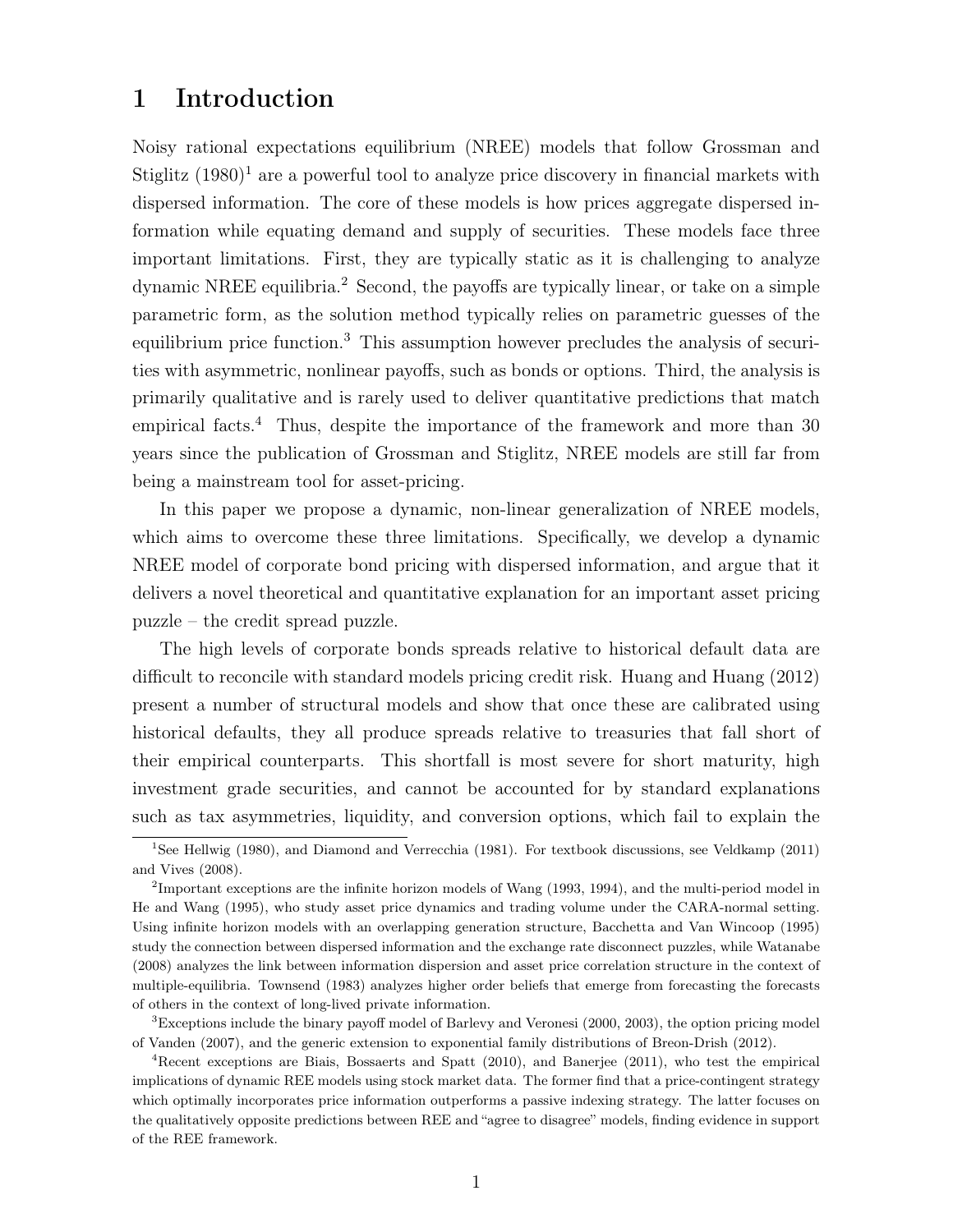*relative* spreads of corporate bonds across different credit qualities.<sup>5</sup> Moreover, this puzzle is important not only for the challenge it poses on asset pricing theory, but for its potential implications on corporate investment and the volatility of real economic activity.<sup>6</sup>

The dynamics and the non-linearity in our model come from the nature of the asset we study – a bond pays off at a specified date in the future and can be defaulted on at any given time before maturity. We derive an analytical characterization for the prices and for the comparative statics of yield spreads with respect to credit quality, time to maturity, and the information aggregation frictions in the financial market. The combination of nonlinear bond payoffs (due to default risk), dispersed information and limits to arbitrage is essential for our theory. With dispersed information and limits to arbitrage, market-clearing causes the price to react more strongly to realizations of the fundamentals than expected payoffs. From an ex ante perspective, the market price then places excessive weight on tail risk. With bonds, traders are mostly concerned about default risk, so the market magnifies credit spreads relative to default risk. This amplification force is strongest for high quality and short maturity bonds.

We calibrate our model to show that the dynamic informational friction can explain a significant part of credit spreads. The performance of our model is significantly better than most structural models of credit risk, especially in pricing investment grade, short maturity bonds. The quantitative model matches existing empirical facts on the connection between dispersed beliefs and the magnitude of the credit spreads. Summarizing, we view the primary contribution of our paper as moving NREE models towards a more realistic asset pricing environment – dynamic, nonlinear, and quantitative – that holds significant promise for explaining empirical asset pricing puzzles.

Formally, we extend the non-linear noisy rational expectations equilibrium model of Albagli, Hellwig, and Tsyvinski (2012) to dynamic pricing of corporate bonds. A firm issues a bond with maturity  $T$ , which pays 1 if no default occurs before its expiration. The firm defaults if its fundamental falls below an exogenously given threshold. An investor pool is divided into informed traders who observe a noisy private signal about the firm's fundamentals, and uninformed noise traders. Informed traders are risk neutral but face limits on their asset positions. With these assumptions, the information content of the price is particularly simple to compute, so that we can characterize prices and returns recursively without virtually any restriction on the asset's payoff risk.

In our model, the response of bond prices to fundamental or noise trading shocks

<sup>&</sup>lt;sup>5</sup>The rather large departures between the historical and predicted spreads have given rise to a growing theoretical literature enriching the set of elements that interact in different capital structure models, such as habit formation, (Chen, Collin-Dufresne and Goldstein, 2009), endogenous default (Leland and Toft, 1996; Bhamra, Kuehn and Strebulaev, 2010) and market pricing of multiple risk factors (McQuade, 2013).

 ${}^{6}$ This point was recently stressed by Gomes and Schmid (2013), and Gourio (2013).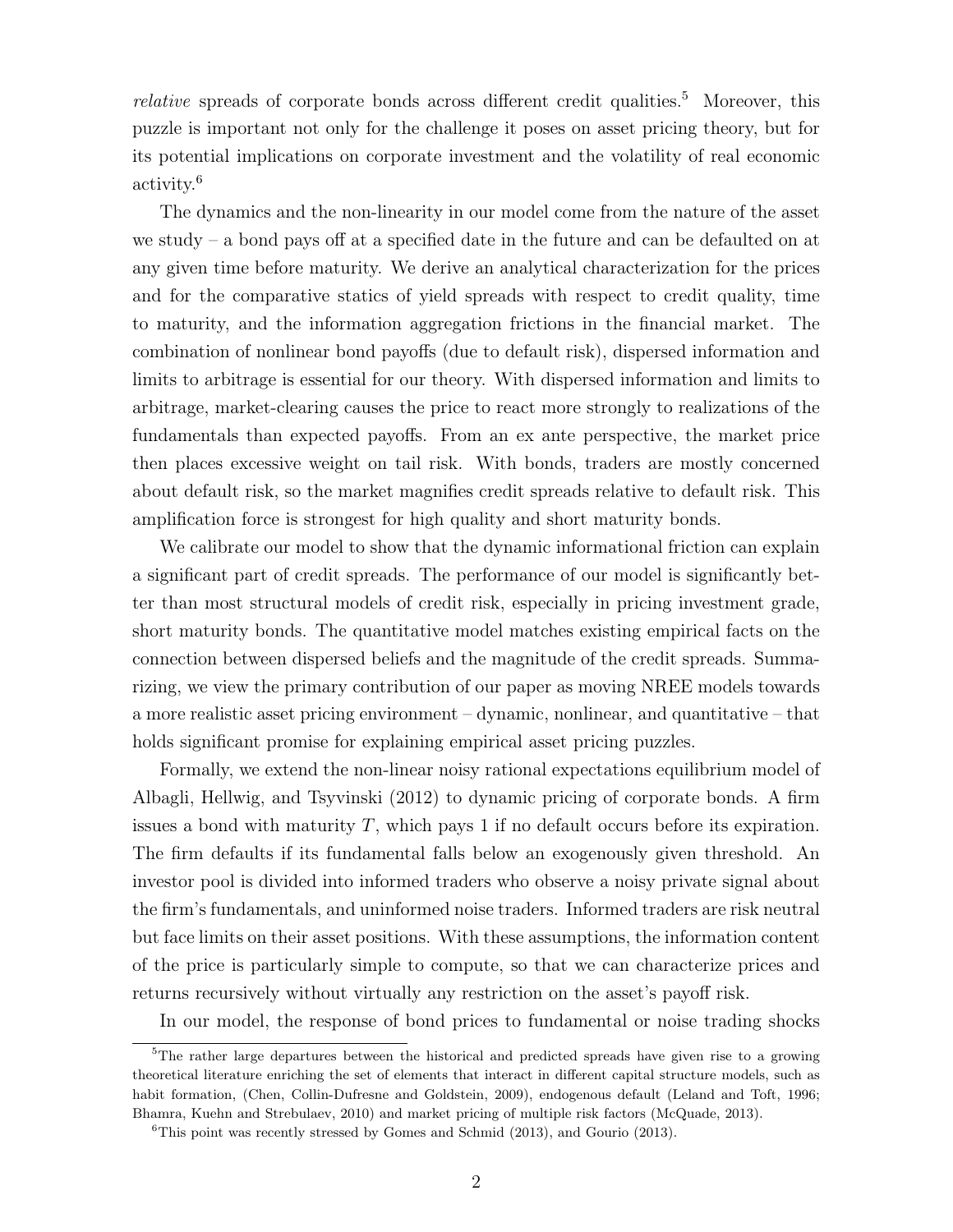differs systematically from the response of expected bond payoffs to those same shocks. The bond price and the expected payoffs both incorporate the information that is conveyed through the price in equilibrium. In addition, the price must adjust to shocks in order to clear the market: if demand increases either due to better fundamentals, or due to increased noise trader demand, then the equilibrium price must also go up in order to clear the market. This market-clearing effect compounds the information conveyed through the price increase. Hence, prices react more to shocks than the expectations of fundamentals.

This stronger reaction of prices to changes in fundamentals generates spreads in excess of objective default probabilities. Intuitively, when the price signal about the bonds is low, that is, the market becomes pessimistic, the price falls more than the expected payoffs. The converse applies for high signals, with the price increasing more than the expected payoffs. Because bond payoffs are bounded on the upside and variations in payoffs are concentrated in the leftmost part of the fundamental distribution, the stronger negative reaction of prices for low fundamentals dominates the positive reaction of the prices for high fundamentals. Expected prices are then lower than expected payoffs, delivering spreads in excess of the ex-ante default probability of the security. In a dynamic context, the increase in credit spreads propagates across time, since investors anticipating a large spread (or a low bond price) in period  $t+1$  reduce the price they are willing to pay for the bond, demanding a higher spread in period t. This explains why noisy information aggregation leads to an under-pricing of bonds, relative to the objective default risk.

After characterizing the equilibrium, we show several comparative statics on the effects of credit quality, bond maturity and information frictions on yield spreads. We derive several predictions, all of which are consistent with empirical evidence: First, the yield spreads exceed the underlying bond loss rates. Second, the ratio of yield spreads to loss rates is increasing in bond quality and information frictions, and ceteris paribus, information frictions have a larger effect on spreads of more highly rated securities. Intuitively, when the ex-ante default risks are small, overweighting extreme realizations has a disproportionately large impact on the market yields. When instead the ex-ante default probability is large, the overweighting of tail events has a much weaker impact on spreads. Indeed, we show that the spread ratio is unbounded as we increase credit quality arbitrarily (the default probability tends to zero, in the limit), but converges to 1 as the ex-ante default probability nears 50%, or when the informational frictions disappear. Third, the ratio between yield spreads and loss rates is decreasing in maturity. Bonds with infinitesimal maturity (i.e., default probability tending to zero) have unbounded spread ratios, but as the horizon grows large (i.e., default becomes certain, in the limit) the spread ratio converges to unity. The ability of our model to generate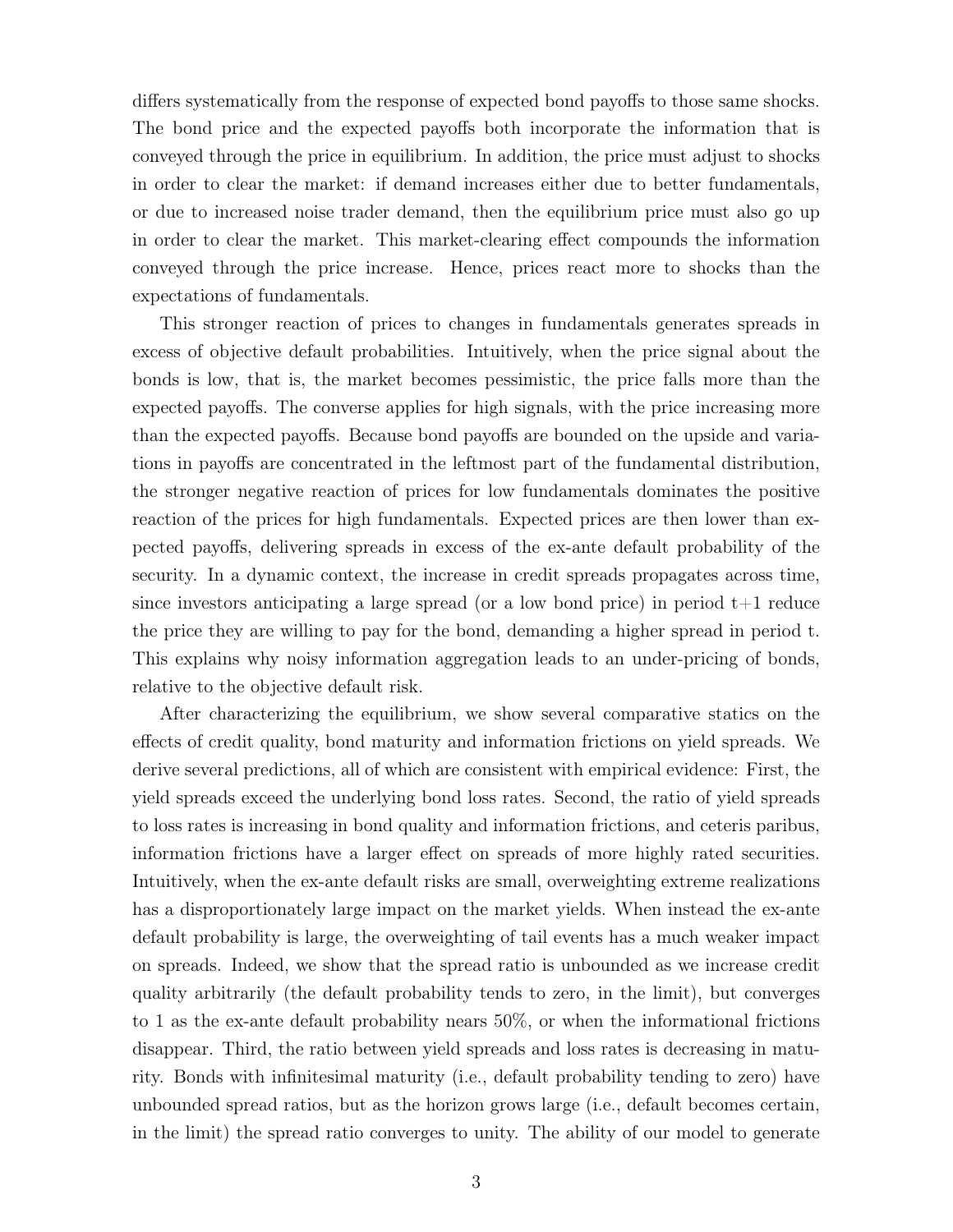large spread ratios for the highest quality bonds is particularly important, since those exhibit the largest empirical spreads relative to default rates, and therefore constitute the most significant challenge to structural bond-pricing models.<sup>7</sup>

We then calibrate our model to quantify how much of the observed spreads can be accounted for within our model. A key parameter in this calibration is the degree of informational frictions, which captures how much the market overweighs the tails due to noise trading and private information. We determine the range of possible values for this parameter from the measured dispersion of the analyst earnings forecasts and the volatility of firms' earnings. We then treat each bond rating/maturity as a different asset, and set the model's objective default probability to match the historical default probability for each rating/maturity pair taken from Moody's, as reported by Huang and Huang (2012). For empirically plausible levels of forecast dispersion, our model accounts for 16%-42% of the spreads on 4-year high-investment grade bonds, and 35%- 46% for 10-year, high investment grade bonds. Our model is thus able to account for a fraction of the observed credit spreads that is large in comparison to the structural models reviewed by Huang and Huang (2012), and comparable to the ones delivered by the multiple risk factors model in McQuade (2013).<sup>8</sup>

The model also explains a sizeable fraction of the large empirical Baa-Aaa spread, one of the main puzzles of bond pricing data. Accounting for this large spread is challenging because it is unlikely to be determined by tax asymmetries, callability features, or liquidity premia, which should be roughly similar across high investment grade securities (see Chen et al., 2009). In particular, for 4 year bonds, our model explains 53% of the 103 bp spread in the data,<sup>9</sup> and about  $43\%$  and  $31\%$  of the Baa-Aaa spread for 10 and 20 year bonds. These results are consistent with the findings in Guntay and Hackbarth (2010), and Buraschi, Trojani, and Vedolin (2008), two recent papers that document a significant positive relation between belief dispersion and credit spreads. Using reduced-form estimates, these papers find that forecast dispersion may statistically account for up to  $1/3$  of the observed level and variation in credit spreads.<sup>10</sup>

Our paper contributes to the recent literature studying the credit spread puzzle, including the papers noted above. Duffie and Lando (2001) is the closest paper to our study. They argue that imperfect observation of firm's current fundamentals generates short-term uncertainty relative to the perfect information benchmark, which increases

<sup>&</sup>lt;sup>7</sup>See the discussion in Huang and Huang  $(2012)$  and McQuade  $(2013)$ .

<sup>&</sup>lt;sup>8</sup>For low-investment grade, the model explains an even larger fraction of the absolute spreads, with magnitudes in line with the previous results from other structural models.

<sup>9</sup>Spreads correponds to those reported by Duffee (1998).

 $10$ Yu (2005) finds that firms with more opaque accounting pay larger bond spreads, particularly at shortmaturities. While the mapping between our model and their empirical strategy is less clear, the evidence reported is broadly consistent with our mechanism to the extent that more noisy disclosures lead to higher levels of belief dispersion.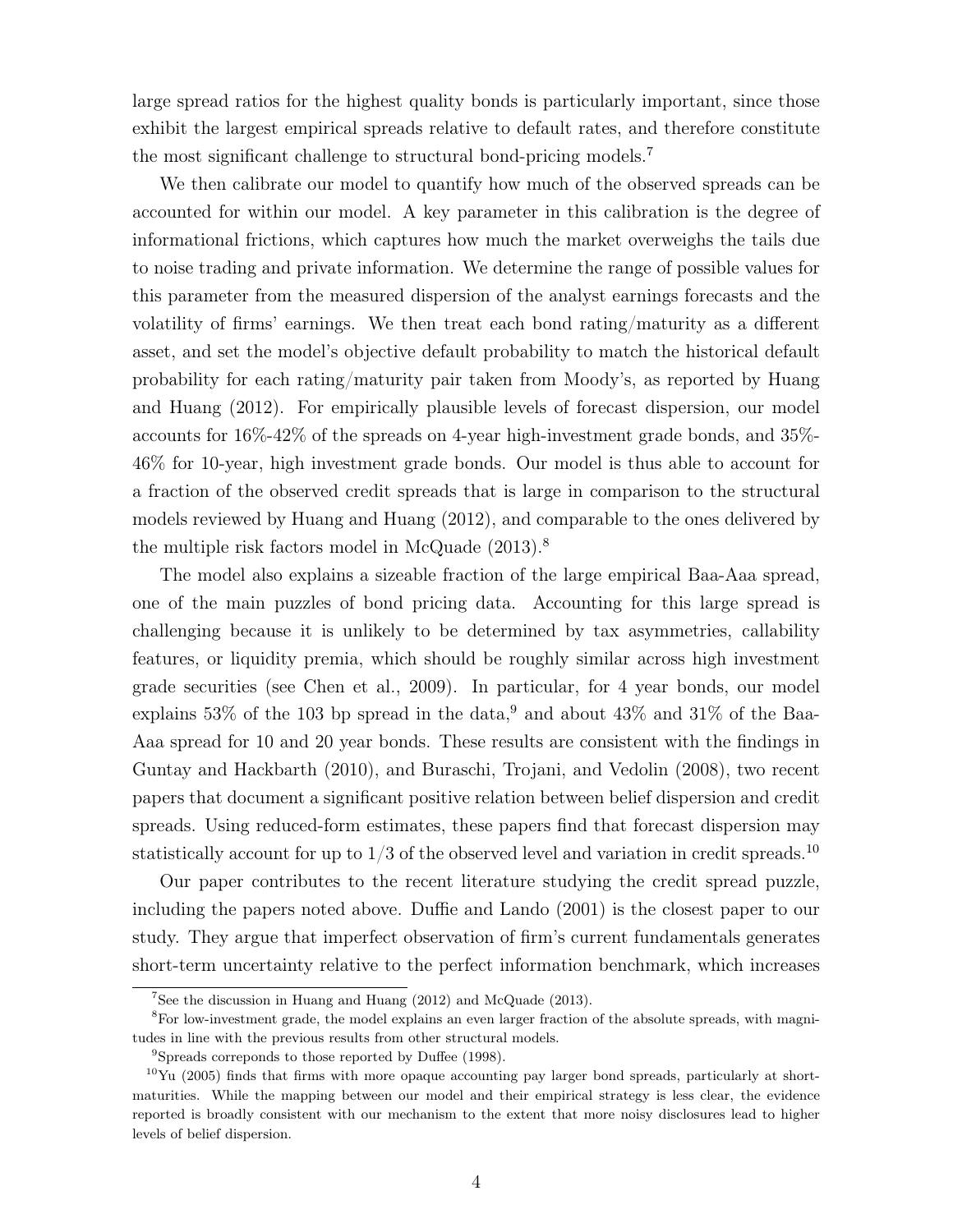short-term credit spreads (through Jensen's inequality, for concave bond payoffs). The main departures of our study from their model are twofold. First, and most importantly, we allow information to be dispersed. The resulting trading frictions then give rise to the information wedge in bond prices as a result of market-clearing forces. Second, we assume that investors disagree in equilibrium about future firm conditions, but current firm fundamentals are observed without noise. Hence, our finding that the model is particularly successful at explaining short-term spreads is not related to the specific modeling of short vs. long-term uncertainty, but more generally to the endogenous overweighting of tail events, which is more important for safer (i.e., shorter-term) securities.

Huang and Huang (2012) document the failure of structural models for pricing credit risk. Chen, Collin-Dufresne, and Goldstein (2009) use habit formation in preferences to explain the Baa-Aaa credit spread. Bhamra, Kuehn, and Strebulaev (2010) embed a long-run risks pricing kernel with a capital structure model featuring endogenous default, to study the term structure of Bbb-Aaa credit spreads and the equity premium in the cross-section of firms. McQuade (2013) introduces a second priced risk-factor, time-varying volatility, which together with endogenous default creates an option value component that helps explains the credit spread puzzle for different bond ratings. Gabaix (2012) and Gourio (2013) suggest a rare disasters approach. In these models, an exogenous increase in the probability of extreme events generates substantial movement in bond risk premia, without a noticeable increase in empirical default frequencies.

While these papers focus on a combination of capital structure elements and risk aversion under common information and no-arbitrage, our approach uses risk-neutral agents and exogenous default thresholds, and explores the effects of informational frictions as the only channel amplifying credit spreads.<sup>11</sup>

Our paper also relates more generally to the literature on limits of arbitrage (see Gromb and Vayanos, 2010, for a recent overview). Any mispricing must result from some source of noise affecting the market, coupled with limits on the ability to exploit the resulting arbitrage opportunity. In our model, noise trading under heterogenous information leads to systematic, predictable departures of the price from the asset's fundamental value. Importantly, limited arbitrage together with rational, but heterogenous beliefs lead to an *underpricing* of bonds. This contrasts with the predictions of models with heterogeneous priors and short-sales constraints, $^{12}$  in which securities

 $11$ Buraschi, Trojani, and Vedolin (2011) price corporate bonds in a model where agents agree to disagree about the volatility of firms' earnings, hence linking the stochastic discount factor to measures of economic uncertainty and disagreement.

<sup>&</sup>lt;sup>12</sup>See Miller (1977), Harrison and Kreps (1978), Scheinkman and Xiong (2003), and Hong and Sraer (forthcoming).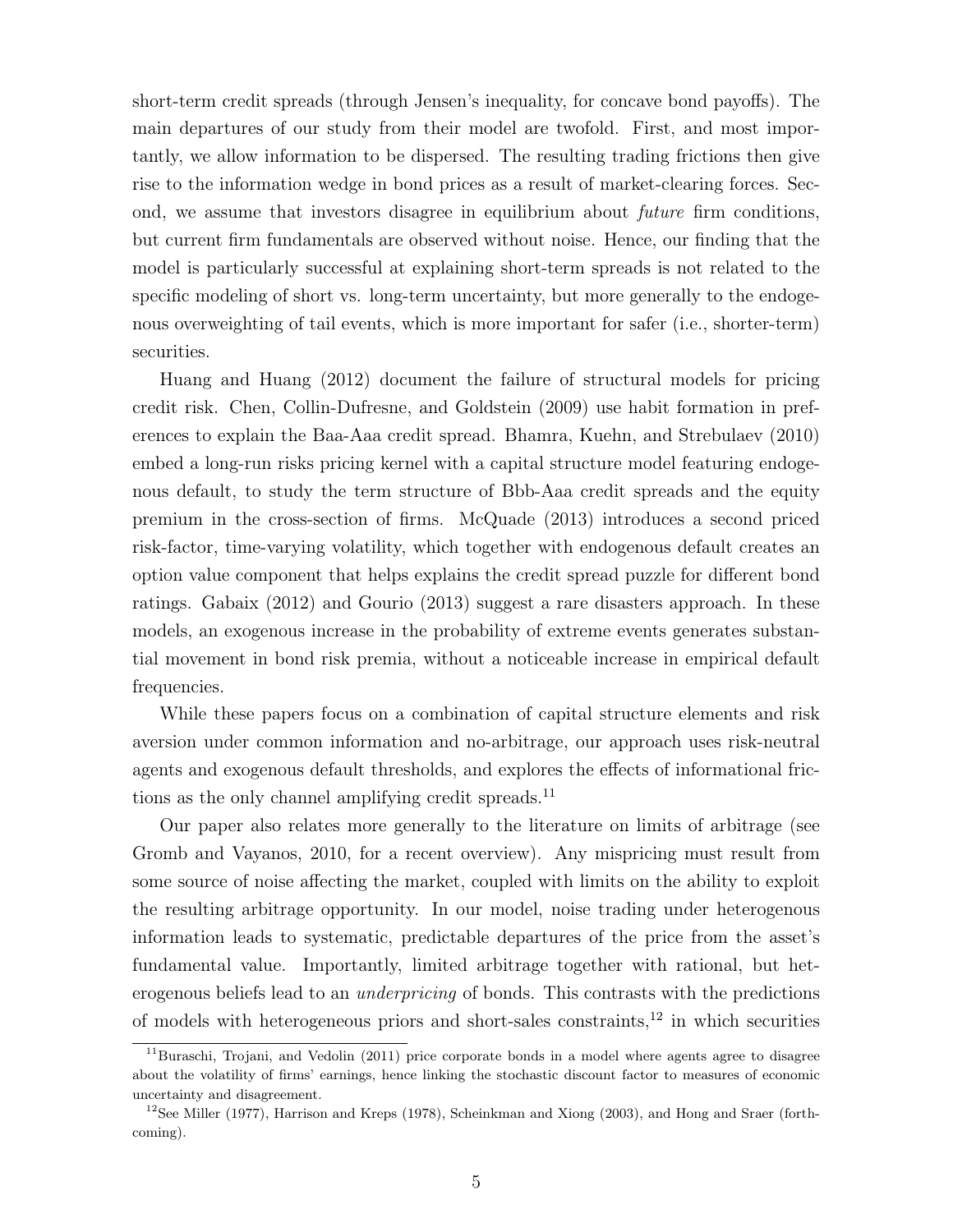are unambiguously overpriced due to an option value of resale. In our model, whether informational frictions and limited arbitrage lead to under- or over-pricing of securities is determined by the distribution of the underlying security's cash flow risk, and do not depend on the specific assumptions madeabout the nature of trading constraints.

Section 2 presents the main empirical facts on the credit spread puzzle and reviews them from the perspective of no-arbitrage models. Section 3 introduces our model and derives the equilibrium characterization. Section 4 derives comparative statics results for credit spreads for certain special cases. Section 5 presents our calibration exercise and quantitative results. Section 6 concludes. All proofs are in the appendix.

# 2 The Credit Spread Puzzle

### 2.1 Empirical Facts

In this sub-section, we document the main stylized facts regarding the credit spread puzzle. For credit ratings from Aaa to B and bond maturities of 4, 10, and 20 years, table 1 reports average observed yield spreads, cumulative default probabilities, and average annualized loss rates. We impute these statistics assuming (as in Huang and Huang, 2012) that in a default, creditors recover on average 51% of the face value of the debt. Finally, the table reports the *spreads ratio* of the yield spreads observed in the market to the annualized loss rates. The difference between yield spreads and loss rates measures the excess return on bonds, while the spreads ratio summarizes by how much the market over-estimates actual default risks. This measure also plays a central role in our theoretical analysis.

The following two observations are particularly striking:

Stylized Fact I: Annualized loss rates cannot account for more than 15% of the average level of credit spreads on investment-grade bonds.

Stylized Fact II: The fraction of credit spreads explained by default risk is much lower for safer bonds and/or for bonds with shorter maturities.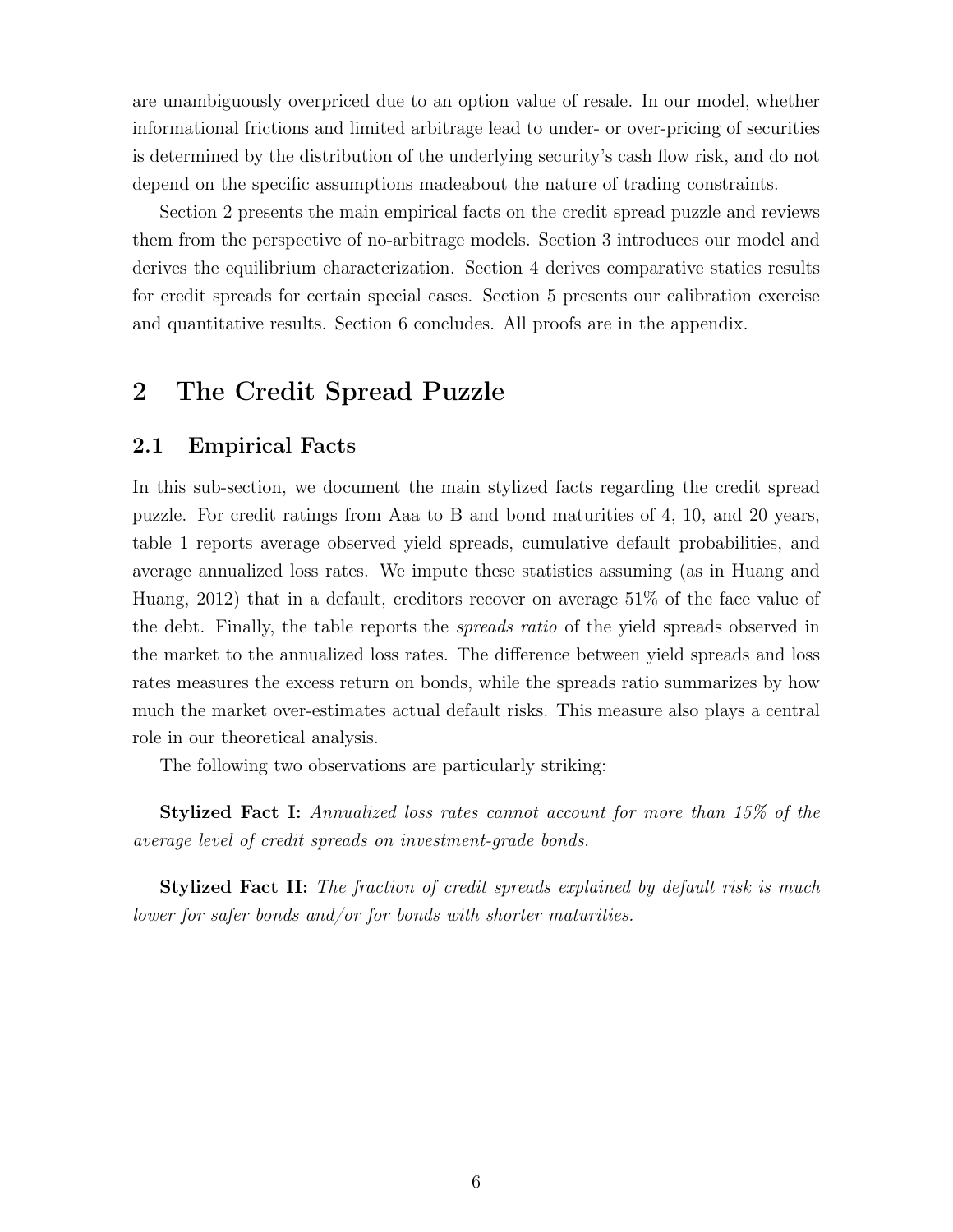|     |      | Average Yield Spread (bps) $1$ |                  | Cumulative Default Rates $2$ (%) |                  |                  |  |  |  |
|-----|------|--------------------------------|------------------|----------------------------------|------------------|------------------|--|--|--|
|     | 4 yr | 10 <sub>yr</sub>               | 20 <sub>yr</sub> | 4 yr                             | 10 <sub>yr</sub> | 20 <sub>yr</sub> |  |  |  |
| Aaa | 46   | 47                             | 59               | 0.04                             | 0.77             | 2.05             |  |  |  |
| Aa  | 56   | 69                             | 87               | 0.23                             | 0.99             | 2.32             |  |  |  |
| A   | 87   | 96                             | 117              | 0.35                             | 1.55             | 4.45             |  |  |  |
| Baa | 149  | 150                            | 198              | 1.24                             | 4.39             | 10.89            |  |  |  |
| Ba  | 310  | 310                            |                  | 8.51                             | 20.63            | 36.99            |  |  |  |
| B   | 470  | 470                            |                  | 23.32                            | 43.91            | 52.90            |  |  |  |

|     |       | Annualized loss rates (bps) <sup>3</sup> |                 | Spread Ratio <sup>4</sup> |                  |                 |  |  |  |
|-----|-------|------------------------------------------|-----------------|---------------------------|------------------|-----------------|--|--|--|
|     | 4 yr  | 10 <sub>yr</sub>                         | $20 \text{ yr}$ | 4 yr                      | 10 <sub>yr</sub> | $20 \text{ yr}$ |  |  |  |
| Aaa | 0.5   | 3.8                                      | 5.0             | 93.87                     | 12.43            | 11.69           |  |  |  |
| Aa  | 2.8   | 4.9                                      | 5.7             | 19.86                     | 14.19            | 15.22           |  |  |  |
| A   | 4.3   | 7.6                                      | 11.0            | 20.27                     | 12.59            | 10.61           |  |  |  |
| Baa | 15.2  | 21.7                                     | 27.4            | 9.78                      | 6.90             | 7.22            |  |  |  |
| Ba  | 106.5 | 106.6                                    | 100.0           | 2.91                      | 2.91             |                 |  |  |  |
| B   | 303.4 | 242.3                                    | 150.0           | 1.55                      | 1.94             |                 |  |  |  |

<sup>1</sup> Yield Spreads for Aaa-Baa are from Duffee (1998); Ba and B from Caouette, Altman, and Narayanan (1998). <sup>2</sup> Cumulative default rates are from Moody's report by Keenan, Shtogrin, and Sobehart (1999), covering the period 1970-1998.

<sup>3</sup> Annualized loss rates are computed using the average recovery rate of 51%, and are calculated as  $-(1/T)ln(1 0.49 \cdot CDR$ , where  $CDR$  is the cummulative default rate at maturity T.

<sup>4</sup> The spread ratio is the ratio between the average yield spread and the annualized loss rates.

|     |      | Average Yield Spread* (bps) |         | Calculated Yield Spreads | Fraction explained $(\%)$ |                  |  |  |
|-----|------|-----------------------------|---------|--------------------------|---------------------------|------------------|--|--|
|     | 4 yr | 10 <sub>yr</sub>            | 4 yr    | 10 <sub>yr</sub>         | 4 yr                      | 10 <sub>yr</sub> |  |  |
| Aaa | 55   | 63                          | $1.1\,$ | 10.0                     | 2.0                       | 15.9             |  |  |
| Aa  | 65   | 91                          | 6.0     | 14.2                     | 9.2                       | 15.6             |  |  |
| A   | 96   | 123                         | 9.9     | 23.3                     | 10.3                      | 18.9             |  |  |
| Baa | 158  | 194                         | 32.0    | 56.5                     | 20.3                      | 29.1             |  |  |
| Ba  | 320  | 320                         | 172.3   | 192.3                    | 53.8                      | 60.1             |  |  |
| Β   | 470  | 470                         | 445.7   | 387.8                    | 94.8                      | 82.5             |  |  |

Table 2: Observed vs. calculated credit spreads

<sup>1</sup> Average yield spreads and calculated yield spreads are taken from Table 1 of Huang and Huang (2012).

Table 1 made no attempt to impute risk premia on the credit default risk. Huang and Huang (2012) study how much of the excess return can be attributed to credit risk. They test a large class of structural models calibrated to be consistent with data on the historical default loss experience and equity risk premia. They find that for the investment-grade bonds of all maturities, credit risk accounts for only a small fraction of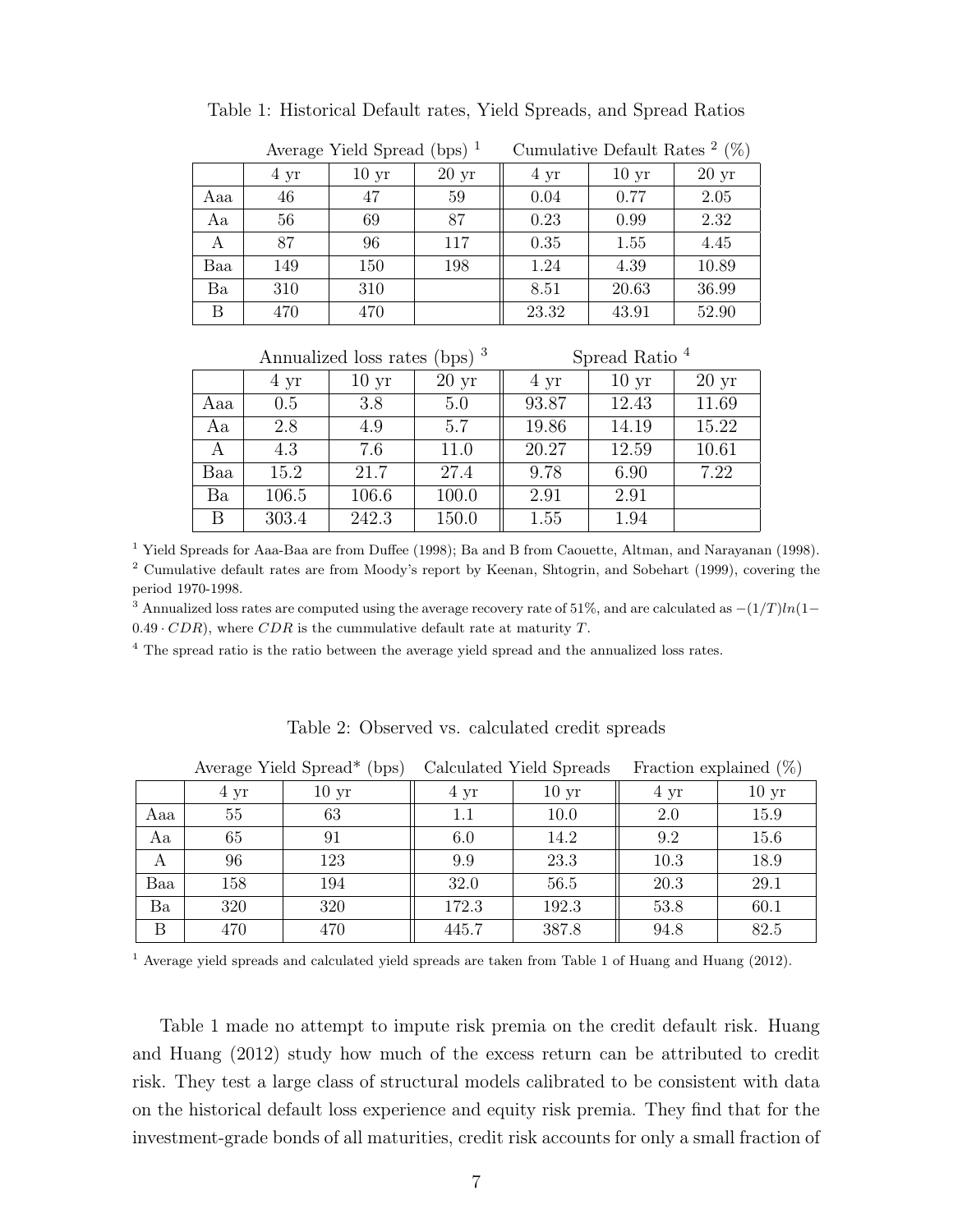the observed yield spreads, on average about 20% for a typical model. Table 2 reports the spreads predicted by the baseline structural model in Huang and Huang (2012), both in absolute levels, and as a fraction of the observed spreads. As an example, for the Baa bonds with maturity of 4 years they find that the (baseline) model predicts the spread of only 32 bp, significantly below the observed spread of 158 basis points. The puzzle is much more significant for the bonds of higher ratings. For junk bonds the credit risk accounts for a much larger fraction of the observed yield spreads.

These columns summarize the credit spread puzzle: while risk premia on default risk explain a large fraction of spreads for speculative grade debt, they account for only a small proportion of the spreads for high investment grade corporate bonds, specially for the short maturity bonds. The results reported from Huang and Huang (2012) have been confirmed by several other empirical studies. For example, Elton, Gruber, Agrawal and Mann (2001) find that, in a risk-neutral setting, the expected default losses can account for no more than 25% of the corporate spreads. Collin-Dufresne, Goldstein and Martin (2001) study the determinants of the credit spread changes (rather than levels of the credit spreads) for corporate bonds. They find that various proxies for changes in the default probability and the recovery rates can account only for about 25% of the observed credit spread changes.

The third stylized fact links credit spreads to measures of investor disagreement.

## Stylized Fact III: Credit spreads increase with forecast disagreement, accounting for as much as  $1/4$  to  $1/3$  of the observed level and variation of spreads.

This fact is established independently by Guntay and Hackbarth (2010) and Buraschi, Trojani and Vedolin (2008). Proxying for disagreement with analyst forecast dispersion of forthcoming quarterly earnings per share, Guntay and Hackbarth document that forecast dispersion is a highly significant and economically important predictor of spreads in univariate, cross sectional regressions, explaining about 23% of the crosssectional variation in credit spreads. In panel-data regressions, they find that forecast dispersion predicts an average sample spread of about 14 bp, which is about 14% of the mean credit spread in their sample. Moreover,  $a + 1$  standard deviation increase in forecast dispersion is associated with an increase in the spread of another 14 basis points.<sup>13</sup>

Buraschi, Trojani and Vedolin (2008) use dynamic factor analysis to construct a series of firm earnings disagreement that has both a systematic and idiosyncratic component. They show that both disagreement proxies have an unambiguously positive impact on credit spreads. More specifically, a one standard deviation increase in firm-

<sup>&</sup>lt;sup>13</sup>Interestingly, these results for bond returns are the opposite of what is found for equity returns, which are negatively related to disagreement measures (see Diether, Malloy, and Scherbina 2002, and Johnson 2004).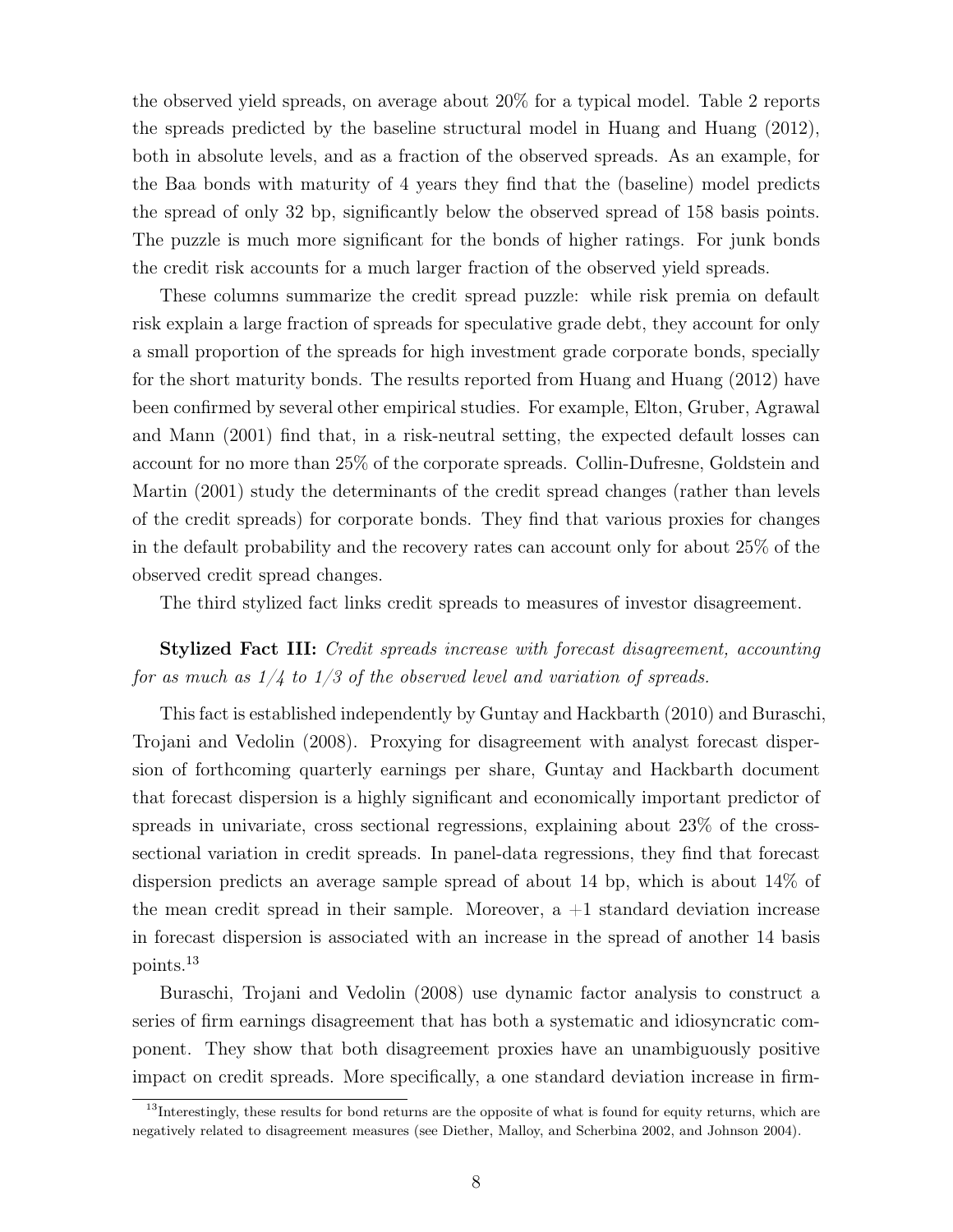specific disagreement increases credit spreads by approximately 18 basis points, which is more than one third the credit spread sample standard deviation in their data. Similarly, a one standard deviation increase in systematic disagreement increases the average credit spread by about 10 basis points. Both disagreement proxies together generate about 44 bps, which constitute approximately about 30% of their sample mean of 142 bps across all bond categories.

### 2.2 Credit spreads from a no-arbitrage perspective

In this subsection we discuss the challenge of accounting for the observed credit spreads in risk-based no-arbitrage models. For simplicity, we focus on the return on bonds that are held to maturity. We conduct two simple exercises. First, we bound the worst-case scenarios for bond returns that the market must consider possible (regardless of the pricing kernel used to price the bonds), and show that this worst-case scenario is far outside the range of realizations, in terms of default losses, that are observed in the last 30 years of data. Second, we compute the Sharpe ratios for corporate bonds held to maturity from the distribution of default risks and the observed credit spreads, and argue that the stochastic discount factor required to price these bonds must be an order of magnitude more volatile than the Sharpe Ratio bound derived from equity returns.

Let m denote a stochastic aggregate state at maturity (w.l.o.g., this state is identified with the stochastic discount factor). Let  $R_i(m)$  denote the average return on a portfolio of bonds with characteristic i, when aggregate state m is realized.  $R_i(m)$  can be written as  $R_i(m) = \overline{R_i \cdot (1 - L_i(m))}$ , where  $\overline{R_i}$  is the initial yield (hence  $1/\overline{R_i}$  the initial price), and  $L_i(m)$  the aggregate loss rate on bonds with characteristic i in state m. This loss rate is the fraction of bonds that default, i.e. pay less than its face value, times one minus the recovery value of defaulting bonds. The bond returns must satisfy the moment condition  $\mathbb{E} (R_i(m) \cdot m) = 1$ . The annualized yield spread  $s_i$  of a bond with T years to maturity is  $s_i = 1/T \cdot log(\overline{R}_i/R_f)$ , where  $R_f = 1/E(m)$  is the risk-free return. The annualized loss rate is  $d_i = -1/T \cdot log(1 - \mathbb{E}(L_i(m)))$ . The difference  $s_i - d_i$  then measures the annualized excess return of the bond.

Table 3 is constructed from the yearly default rate statistics in the Moody's report of Keenan, Shtogrin, and Sobehart (1999), covering the period between 1970-1998. We choose this time interval throughout the paper to facilitate the comparison with the papers cited above (which use a similar time period), and because the results and main conclusions are not sensitive to including more recent data.<sup>14</sup> In particular, we report summary statistics on the time variation of cumulative loss rates at the 4 and

 $14$ Chen et al. (2009) report corresponding numbers on the average and variation of the cumulative default rate of Baa bonds of 1.55% (average), 0% (min), 3.88% (max) and 1.04% (standard deviation), for the period of 1970-2001.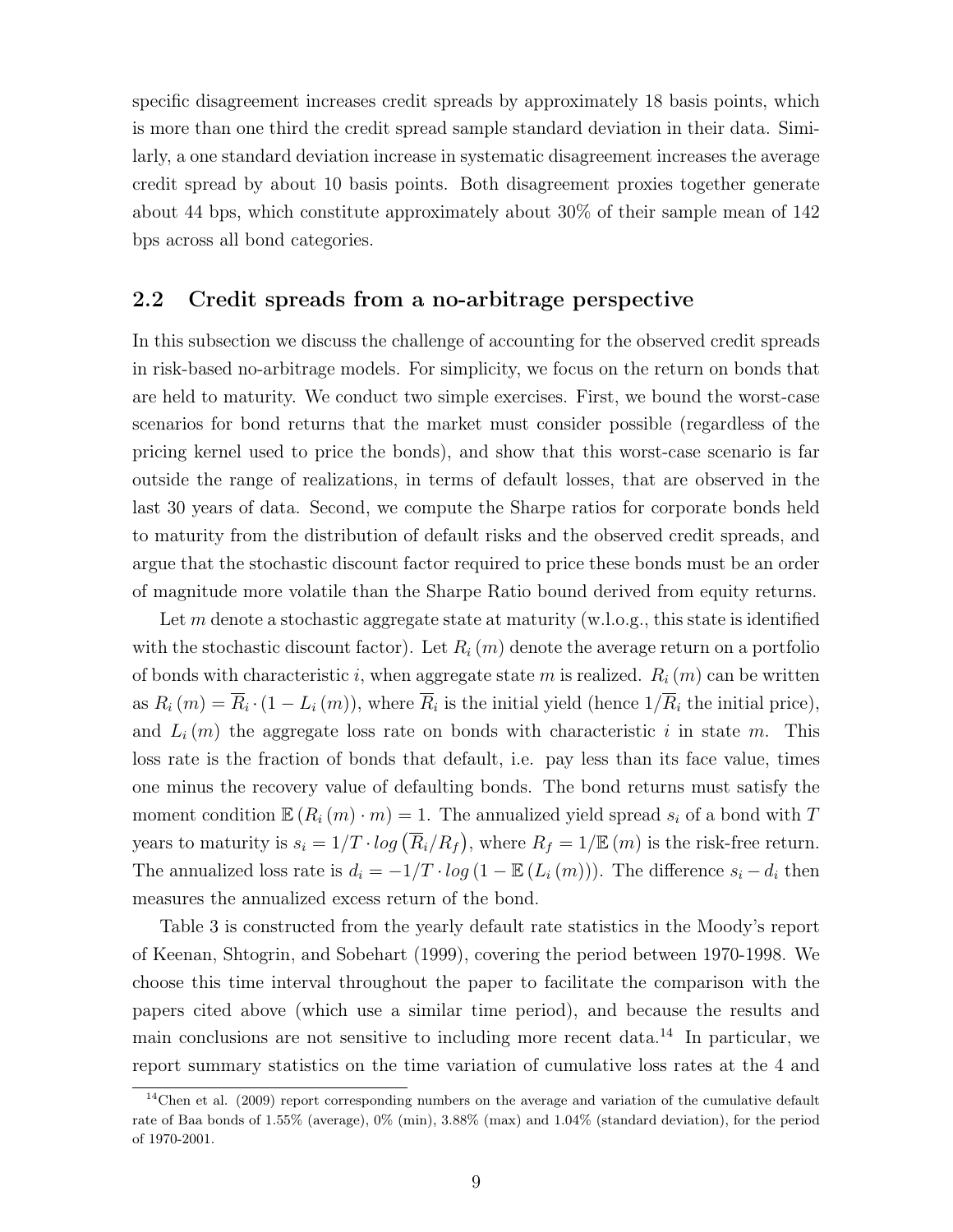10-year horizon for each rating categories, as well as for each broad bond category (i.e., investment vs. speculative grade). Besides the time-series average of cumulative loss rates, we report information on both the worst realizations and the best realizations from this sample of roughly 30 yearly vintages, the sample standard deviation, and the sample Sharpe ratio.

| 4 yr                                                              | Aaa      | Aa   | $\mathbf{A}$ | Baa      | Ba        | $\boldsymbol{B}$ | Inv.<br>grade | Spec.<br>grade | All               |
|-------------------------------------------------------------------|----------|------|--------------|----------|-----------|------------------|---------------|----------------|-------------------|
| Average $(\%)$ :<br>$E$ (Li $(m)$ )                               | 0.02     | 0.11 | 0.17         | 0.61     | 4.26      | 12.13            | 0.28          | 7.34           | 2.14              |
| Max(%):<br>$\text{Sup}_{m}$ (Li $(m)$ )                           | $0.59\,$ | 0.43 | $1.12\,$     | 1.91     | 10.76     | 21.72            | 0.79          | 15.04          | $5.31\,$          |
| Min $(\%)$ :<br>$\mathop{\rm Inf}\nolimits_m$ (Li $(\mathrm{m}))$ | 0.00     | 0.00 | 0.00         | 0.00     | 0.86      | 1.86             | 0.00          | 1.71           | 0.36              |
| St. Dev. $(\%)$ :<br>$\sigma$ (Li (m))                            | $0.12\,$ | 0.16 | 0.29         | 0.54     | 3.23      | 5.78             | 0.24          | 4.27           | 1.49              |
| Sharpe Ratio:<br>$E$ (Li (m)) /<br>$\sigma$ (Li (m))              | $0.17\,$ | 0.70 | $0.59\,$     | $1.12\,$ | 1.32      | $2.10\,$         | 1.18          | 1.72           | 1.44              |
|                                                                   |          |      |              |          |           |                  |               |                |                   |
| 10 <sub>yr</sub>                                                  | Aaa      | Aa   | A            | Baa      | Ba        | B                | Inv.<br>grade | Spec.<br>grade | All               |
| Average $(\%)$ :<br>$E$ (Li $(m)$ )                               | $0.38\,$ | 0.49 | 0.76         | 2.17     | $10.66\,$ | 24.23            | 1.12          | 14.94          | $4.28\,$          |
| Max $(\%)$ :<br>$\text{Sup}_{m}$ (Li $(m)$ )                      | 1.58     | 1.24 | $2.32\,$     | 4.71     | 19.33     | 34.94            | 2.53          | 23.80          | 7.06              |
| Min $(\%)$ :<br>Inf <sub>m</sub> (Li $(m)$ )                      | 0.00     | 0.00 | 0.00         | 1.44     | $2.94\,$  | 3.70             | 0.63          | 4.13           | 1.53              |
| St. Dev. $(\%)$ :<br>$\sigma$ (Li (m))                            | 0.53     | 0.38 | 0.71         | 1.01     | 6.10      | 10.89            | 0.55          | 7.52           | 2.14              |
| Sharpe Ratio:<br>$E$ (Li (m)) /<br>$\sigma$ (Li (m))              | 0.71     | 1.28 | 1.08         | $2.16\,$ | 1.75      | $2.22\,$         | 2.03          | 1.99           | $\overline{2.00}$ |

Table 3: Cumulative loss rate statistics, 1970-1999

Bounding the worst case scenario: Restate the moment condition as  $\mathbb{E}(R_i(m)/R_f \cdot m/\mathbb{E}(m)) = 1$ . Since  $R_i(m)/R_f = \overline{R_i}/R_f \cdot (1 - L_i(m))$ , one obtains

$$
\sup_{m} L_i(m) \geq \mathbb{E}\left(L_i(m) \cdot \frac{m}{\mathbb{E}(m)}\right) = \frac{\overline{R}_i - R_f}{\overline{R}_i} = 1 - e^{-s_i T} \approx s_i T.
$$

Simply put, this condition says that there must be at least some chance that default losses more than offset the yield spreads. Otherwise the bond would offer a return in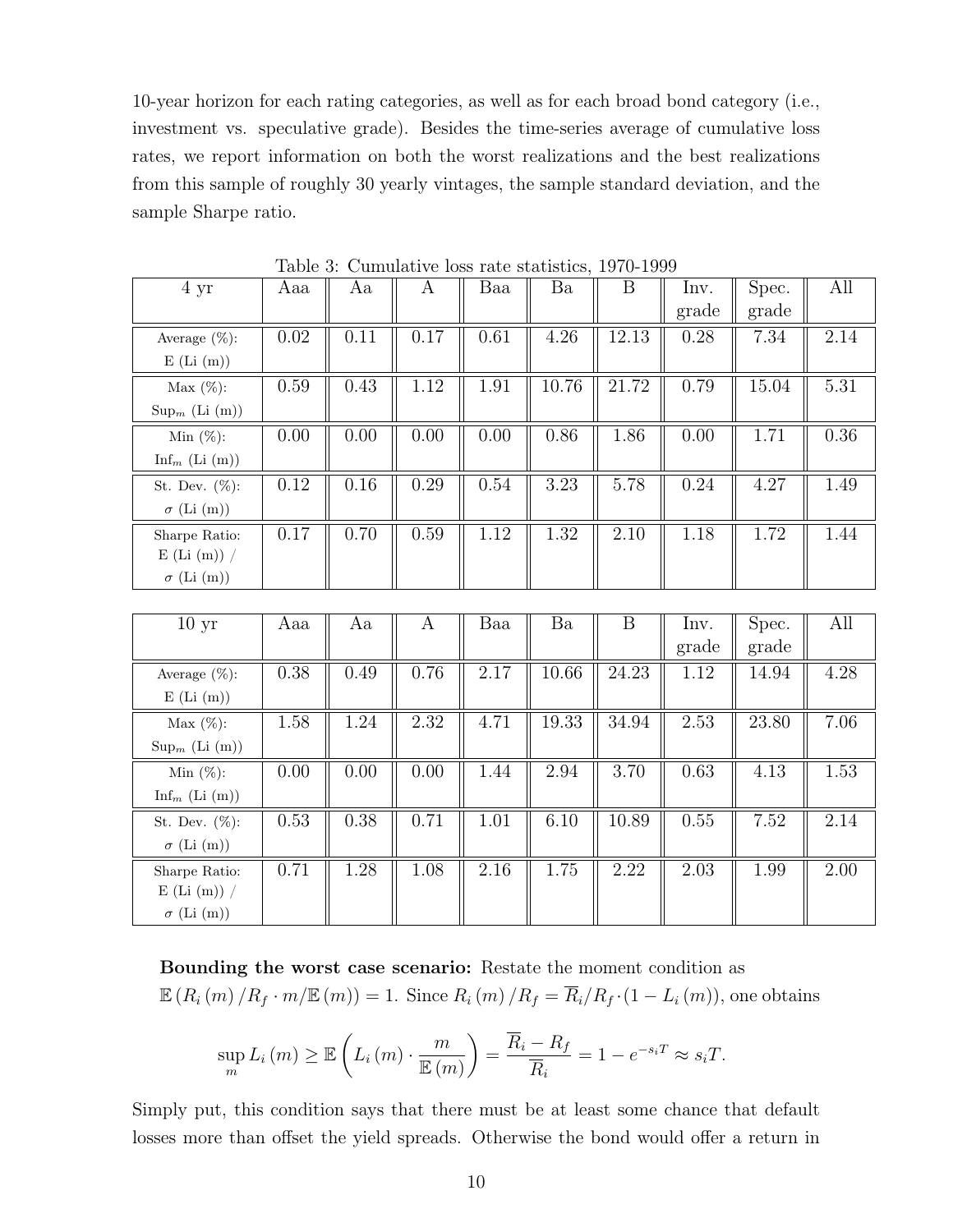excess of the risk-free rate with probability one, and hence a sure arbitrage opportunity. This places an obvious lower bound on the worst case losses that the market must consider possible.

Over the sample considered (1970-1998), the worst loss realization for all 4 year corporate bonds was 5.31%, originating from the 1989 vintage. Looking at each rating category, the worst loss rates were 0.59%, 0.43%,  $1.12\%$ ,  $1.91\%$ ,  $10.76\%$ , and  $21.72\%$ for Aaa through B categories. In comparison, the yield spreads reported in table 1 suggest that the minimal worst case realization at the 4 year horizon that is required to be consistent with a stochastic discount factor are  $1-e^{-0.0046 \cdot 4}$ , or 1.82% for Aaa-rated bonds, and 2.22%, 3.42%, 5.79%, 11.66%, and 17.14% for Aa through B-rated bonds. Similarly at the 10-year horizon, the worst loss rate realizations were 1.58%, 1.24%, 2.32%, 4.71%, 19.33%, and 34.94% for the Aaa through B categories. In comparison, the theoretical bounds are 4.59%, 6.67%, 9.15%, 13.93%, 26.66%, and 37.50% for Aaa through B categories.

Hence, for investment grade bonds (Aaa-Baa), the worst loss realizations that observed fall systematically short of the bound imputed from observed yields. In other words, the excess return on investment grade bonds was sufficient to fully cover the default losses incurred in even the worst years over 30 years of data. In fact, under a no-arbitrage view of the world, the market must put significant weight on outcomes that are between 3 and 5.15 times worse than the worst realizations over this sample period for 4 year bonds, and between 2.9 and 5.38 times for 10 year bonds.<sup>15</sup>

For speculative grade instruments on the other hand, theoretical bounds are much closer to the empirical worse-case realizations, and in some cases the empirical worst cases exceed the theoretical bounds: for 4 year bonds, compare the 10.76% empirical worse realization with the 11.66% theoretical worse outcome for Ba rated bonds, and 21.72% vs. 17.14% for B rated bonds. For 10 year bonds, these figures are 19.33% vs 26.66% for Ba, and 34.94% vs. 37.5% for B rated bonds.

This simple diagnostic illustrates well the challenge of accounting for observed investment-grade bond yields with risk-based no-arbitrage models. On the other hand, speculative grade bond yields are much easier to account for with stochastic discount factor models, a finding that is fully consistent with the existing literature.

Sharpe Ratios for Corporate Bonds: Next, we compute a lower bound on the variance of m. Substitute  $\mathbb{E}(R_i(m)) = R_f \cdot e^{(s_i-d_i)T}, \mathbb{E}(L_i(m)) = 1 - e^{-d_iT},$  and

<sup>&</sup>lt;sup>15</sup>For example, the worst cumulative loss rate on 4 year Aa bonds was  $0.43\%$ , while the corresponding bound suggests a minimal worst case scenario of 2.22%, giving a ratio of 5.15. For 10 year Aa, the worst cumulative loss rate was  $1.24\%$ , while the corresponding 10-year bound suggests a minimal worst case scenario of 6.67%, giving a ratio of 5.38.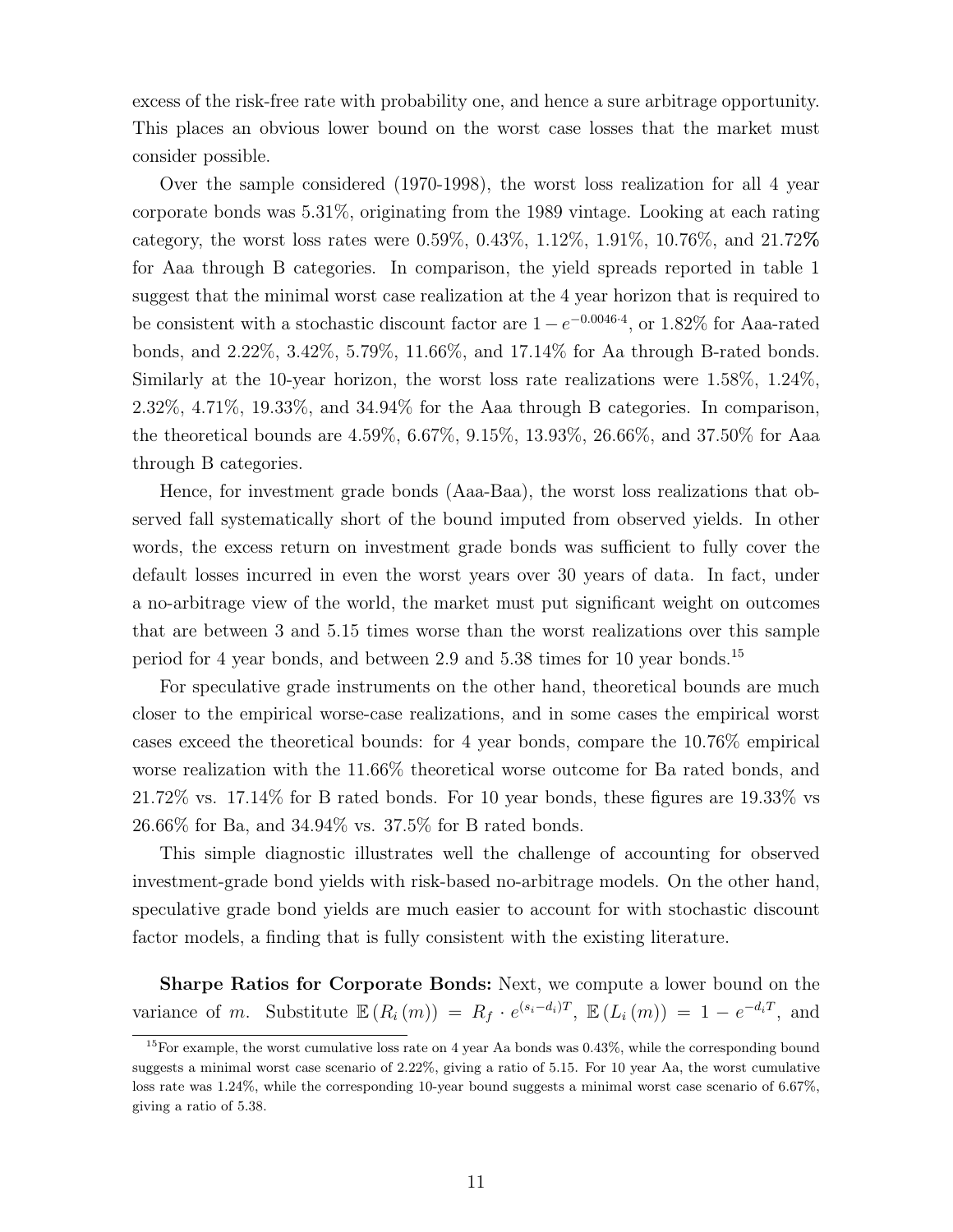$\sigma(R_i(m)) = \overline{R}_i \cdot \sigma(L_i(m))$ , to rewrite the Hansen-Jaganathan inequality as follows:

$$
\frac{\sigma(m)}{\mathbb{E}(m)} \ge \frac{\mathbb{E}(R_i(m)) - R_f}{\sigma(R_i(m))} = \frac{e^{(s_i - d_i)T} - 1}{e^{s_i T} - e^{(s_i - d_i)T}} \frac{\mathbb{E}(L_i(m))}{\sigma(L_i(m))} \approx \frac{s_i - d_i \mathbb{E}(L_i(m))}{d_i \sigma(L_i(m))}
$$

Thus, the RHS can be written as the product of the Sharpe ratio for the bonds' loss rate, and a term that just depends on the ratio of yield spreads to loss rates. In other words, this is a measure of the excess return per "unit" of default risk. The last row of Table 3 reports Sharpe ratios for the loss rates on Aaa though B-rated bonds at 4 and 10-year horizon, while Table 1 provide direct measures of yield spreads and default loss rates to compute the ratio  $(s_i - d_i)/d$ . For 4-year bonds, we obtain the following lower bounds on  $\sigma(m) / \mathbb{E}(m)$ : 15.78, 13.21, 11.37, 9.83, 2.52, and 1.15 for Aaa through B-rated bonds. Likewise, for 10-year bonds, these numbers are 8.12, 16.88, 12.52, 12.74, 3.34, and 2.09 for Aaa through B categories. Even accounting for the difference in time horizon, these bounds are an order of magnitude larger than the bounds obtained from equity returns.

Alternatively, we can bound  $\mathbb{E}(L_i(m))/\sigma(L_i(m))$  using only support restrictions for  $L_i(m)$ , without relying on the empirical Sharpe Ratios. Let  $\bar{L}_i = \sup_m L_i(m) \leq 1$ denote the worst-case scenario for aggregate loss rates that the market considers possible. Since  $\sigma^2(L_i(m)) \leq \mathbb{E}(L_i(m))(\overline{L}_i - \mathbb{E}(L_i(m)))$ , we have  $\mathbb{E}(L_i(m)) / \sigma(L_i(m)) \geq$  $1/\sqrt{\bar{L}_i/\mathbb{E}\left(L_i(m)\right)-1}$ . Using the numbers from table 3, this bounds the Sharpe ratios for the bonds' loss rate in the range from 0.19 for Aaa to 1.12 for B-rated, 4-year bonds, and in the range from 0.56 for Aaa to 1.5 for B-rated, 10-year bonds, roughly  $1/2$  to 1 times the empirical measure for  $\mathbb{E}\left(L_i(m)\right)/\sigma(L_i(m))$ . Although lower than the actual Sharpe ratios on loss rates, this still suggests that the stochastic discount factor must be far more volatile than what is implied by equity returns, due to the very large difference between yield spreads and default rates.

Now, what would such a stochastic discount factor have to look like? It must attach a very high relative value to consumption in certain highly unlikely states with a large incidence of defaults, much in the spirit of the rare-disasters literature.<sup>16</sup> In fact, Gabaix (2012) suggests a rare disasters approach as a possible resolution of the credit spread puzzle. However, default rates in these states must be much worse than any default rates observed in recent memory, and the marginal value of cash flows in the disaster state an order of magnitude higher than on average.<sup>17</sup> Any attempt to account for

<sup>&</sup>lt;sup>16</sup>For any given support  $\left[\underline{m}, \overline{m}\right]$  and expectation  $\mathbb{E}(m)$ ,  $\sigma(m)$  is maximal if m places all its weight on the extreme realizations of m. What's more, since  $\sigma^2(m) \leq (\mathbb{E}(m) - m)(\overline{m} - \mathbb{E}(m))$ , the ratio  $\overline{m}/\mathbb{E}(m)$  is bounded by  $\frac{\overline{m}}{\mathbb{E}(m)} \geq 1 + \left(\frac{\sigma(m)}{\mathbb{E}(m)}\right)^2$ . Using the computed H-J bounds, this suggests a very large gap between marginal values in the disaster state, relative to the average.

<sup>&</sup>lt;sup>17</sup>Giesecke, Longstaff, Schaefer and Strebulaev (2011) collect data on aggregate US non-financial issuers for the 1866-2008 period, and find that indeed several of the worse default episodes occur in the 19th century,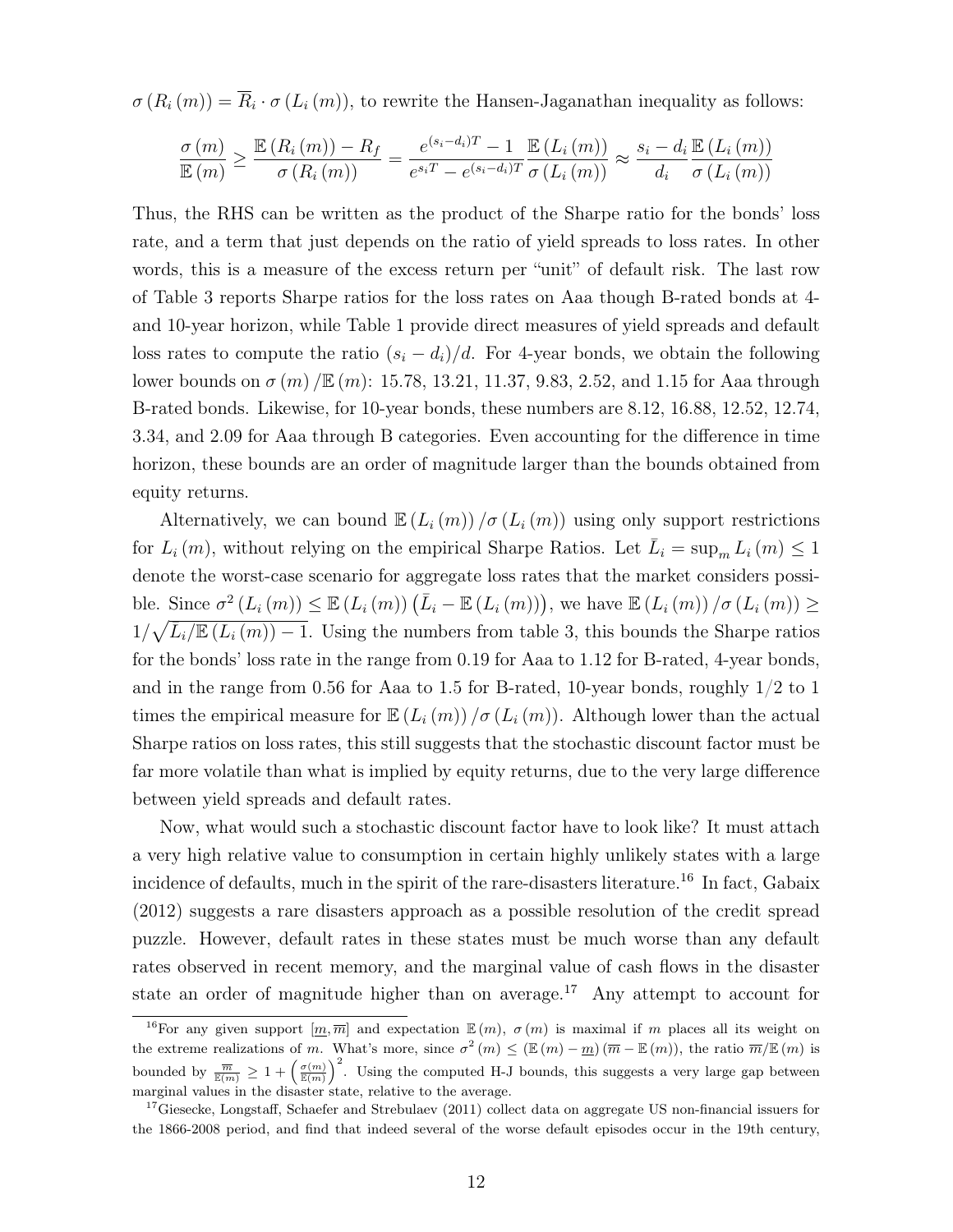observed credit spreads in the context of a no-arbitrage model thus rests on premise that observed bond yields account for aggregate default risk not observed in the data, and the utility costs of such default risk (in terms of fluctuations in the marginal utility of the representative investor) must be exceedingly large.

To conclude, these simple calculations offer perhaps the most direct illustration yet that observed credit spreads are difficult to reconcile with a no-arbitrage model of default risk and bond returns. This further motivates the alternative route that we explore here, which introduces noisy information aggregation and limits to arbitrage to account for the observed patterns of credit spreads.

# 3 The model

In this section, we extend the noisy rational expectations model of asset prices of Albagli, Hellwig, and Tsyvinski (2012) to dynamic pricing of bonds.

### 3.1 Model environment

**Fundamentals and bond payoffs:** Let  $\theta_t$  denote the fundamental of a firm at period t. The fundamental follows an  $AR(1)$  process,

$$
\theta_{t+1} = \rho \theta_t + \varepsilon_{t+1},\tag{1}
$$

where  $\varepsilon_{t+1} \sim \mathcal{N}(0, \sigma_\theta^2)$  and  $\rho \in (0, 1)$ . The firm enters into default the first time that the fundamental  $\theta_t$  falls below an exogenous threshold  $\underline{\theta}$ . Default is an absorbing state. The fundamental thus summarizes the firms' financial health, or its distance to bankruptcy. We treat the fundamental process as exogenous and focus on the bond pricing implications of defaults. We consider a zero coupon bond that pays 1 at maturity T, if and only if  $\theta_t \geq \theta$  for all  $t \leq T$ , and  $c \in (0,1)$  if it defaults before maturity. The parameter c represents the recovery rate for bondholders in case of a default. The supply of bonds is normalized to a unit measure.

Investors: There is a unit measure of informed investors who are risk-neutral and live for one period. They receive a noisy private signal  $x_t \sim \mathcal{N}(\theta_{t+1}, \beta^{-1})$  before deciding whether to purchase the bond in period  $t$  to re-sell it in period  $t + 1$ . Their bond holdings are restricted to the unit interval.<sup>18</sup> In addition, traders perfectly observe

mostly related to the railroad crisis of the 1870's.

<sup>&</sup>lt;sup>18</sup>The role of the risk-neutrality and position bound assumptions for the equilibrium characterization as well as generalizations of such environment are discussed at length in Albagli, Hellwig and Tsyvinski (2012).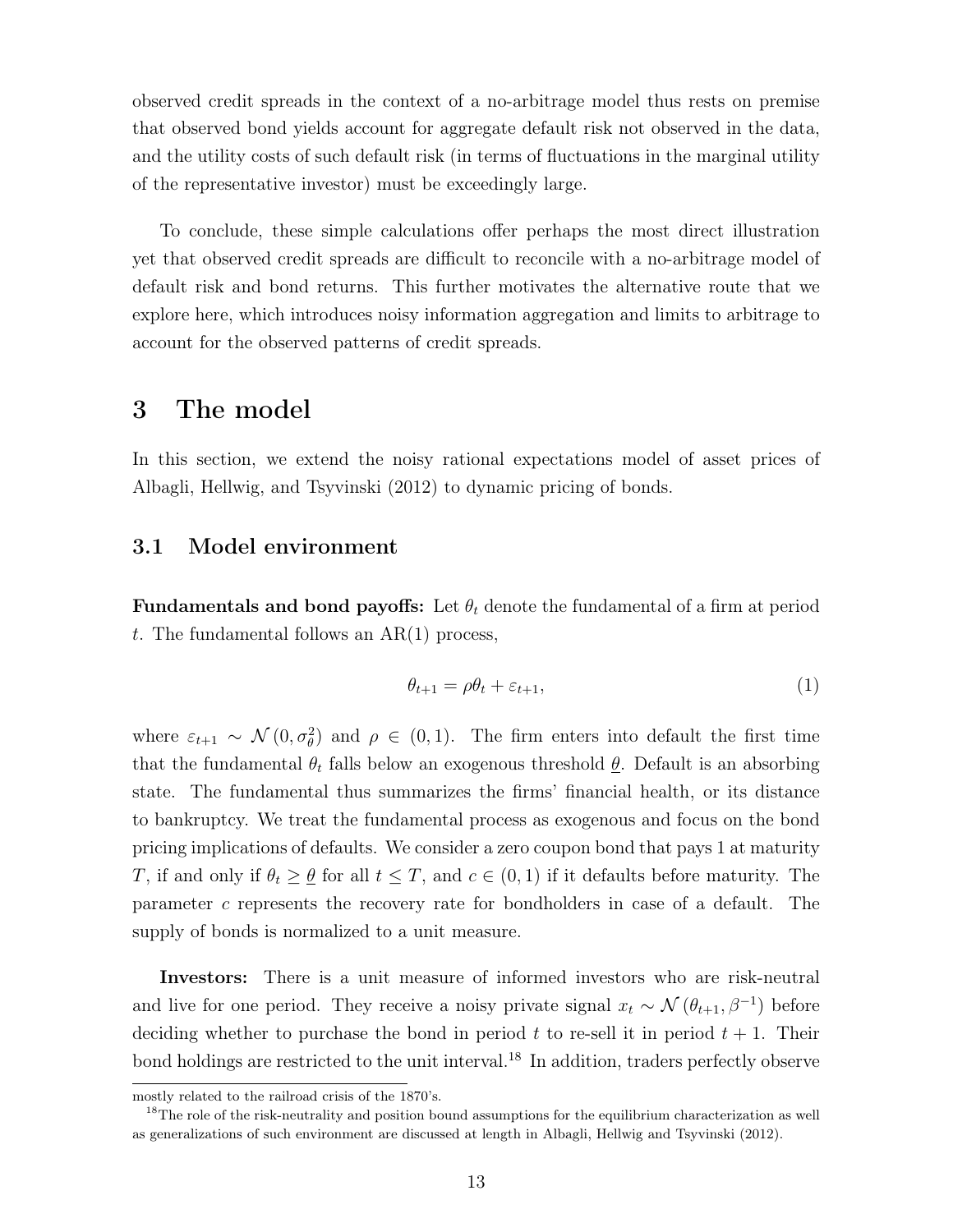the current fundamental  $\theta_t$  at the beginning of each period. The dispersion of beliefs thus resolves at the end of each period. In addition, there are noise traders who buy a fraction  $\Phi(u_t)$  of the bonds, where  $u_t \sim \mathcal{N}(0, \sigma_u^2)$  is iid over time, and  $\Phi(\cdot)$  denotes the cdf of a standard normal distribution.

Trading Environment and Equilibrium: In each period, informed investors submit price-contingent orders to purchase the available bonds. Noise traders bid for a fraction  $\Phi(u_t)$  of the bonds. The market-clearing price  $P_t$  is then selected so that the total demand by informed and noise traders equals the available supply of 1.

We focus on a Recursive Bayesian Equilibrium, in which informed investors only condition on the current  $\{\theta_t, P_t\}$ , and  $P_t$  is a function only of  $\theta_{t+1}, u_t$ , and  $\theta_t$  and time to maturity  $\tau$ . Given the knowledge of  $\theta_t$ , the past history of  $\{\theta_{t-s}, P_{t-s}\}_{s=1}^t$  contains no further information on current and future prices and expected payoffs, and if informed traders only condition on  $\{\theta_t, P_t\}$  and  $x_t$ , then the market-clearing price must be a function of  $\theta_{t+1}, u_t$ , and  $\theta_t$ . A Recursive Bayesian Equilibrium consists of (*i*) a bidding schedule  $a_i(x, \theta, P) \in [0, 1]$ , that is optimal given informed traders' beliefs  $H(\cdot|x, \theta, P)$ , (ii) informed traders' beliefs  $H(\cdot|x,\theta,P)$  which are consistent with Bayes' Rule, and (iii) a price function  $P(\tau, \theta, \theta_{+1}, u)$ , such that the market clears for all  $(\theta, \theta_{+1}, u)$ .

### 3.2 Recursive equilibrium characterization

Let  $p(\tau-1,\theta_{+1})$  denote the expected value of a bond with time to maturity  $\tau-1$ , as a function of the next period fundamental  $\theta_{+1}$ . This value is characterized recursively. To initiate the recursion, suppose that  $p(\tau-1, \theta_{+1})$  is non-decreasing in  $\theta_{+1}$ , everywhere, and strictly increasing somewhere. With risk neutrality, position bounds and log-concavity of the private signals, the informed traders' demand is characterized by a threshold function. That is, the informed trader submits an order of 1, whenever his private signal  $x \geq \hat{x}(\theta, P)$ , and 0 otherwise. The indifference condition for the signal threshold  $\hat{x}(\theta, P)$  is

$$
P = \mathbb{E}\left(p\left(\tau - 1, \theta_{+1}\right) | \hat{x}\left(\theta, P\right), \theta, P\right). \tag{2}
$$

Therefore, the informed traders' demand for the bond is  $1 - \Phi\left(\sqrt{\beta} (\hat{x}(\theta, P) - \theta_{+1})\right)$ , and the market clears if and only if

$$
1 - \Phi\left(\sqrt{\beta} \left(\hat{x} \left(\theta, P\right) - \theta_{+1}\right)\right) + \Phi\left(u\right) = 1,
$$

or if and only if  $\hat{x}(\theta, P) = z \equiv \theta_{+1} + 1/2$ √  $\overline{\beta} \cdot u$ . Moreover,  $\hat{x}(\theta, P)$  must be invertible w.r.t. P, otherwise market clearing must be violated for some realizations of z. The random variable z thus fully summarizes the information conveyed through the market price P. Using this fact and  $\hat{x}(\theta, P) = z$  (by market-clearing), we obtain P as a function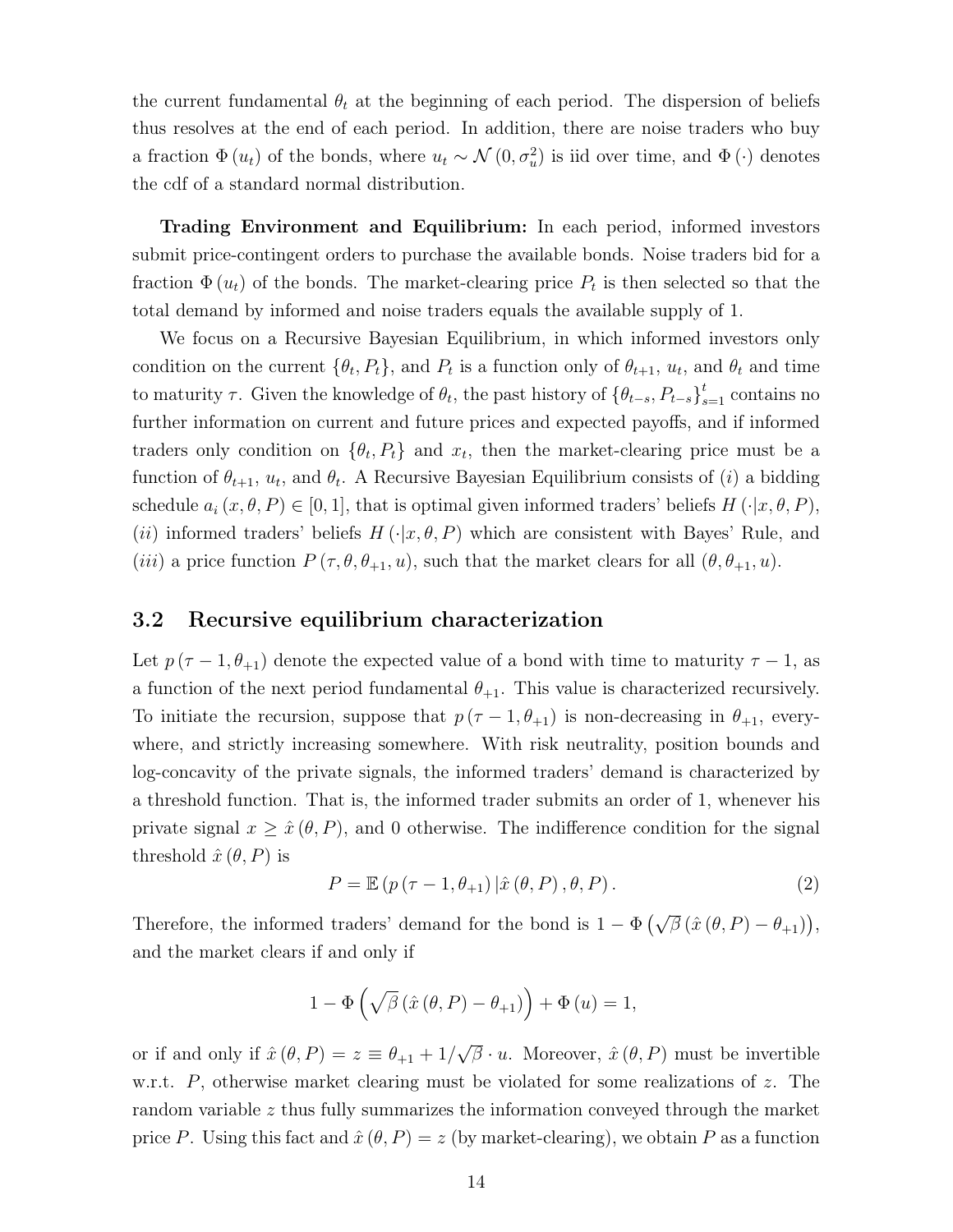of z,  $\theta$ , and time to maturity  $\tau$ , for  $\theta_t \geq \underline{\theta}$ :

$$
P(\tau, \theta, z) = \mathbb{E} (p(\tau - 1, \theta_{+1}) | x = z, \theta, z).
$$

The expected value  $p(\tau - 1, \theta_{+1})$  is equal to c in case of a default, and equal to the expected bond price next period, otherwise:

$$
p(\tau - 1, \theta_{+1}) = \begin{cases} \mathbb{E} (P(\tau - 1, \theta_{+1}, z') | \theta_{+1}) & \text{if } \theta_{+1} \ge \underline{\theta}, \\ c & \text{if } \theta_{+1} < \underline{\theta}. \end{cases}
$$
(3)

Combining equations (2) and (3), the following proposition summarizes the equilibrium bond prices and expected cash values by means of a simple recursion for  $p(\tau, \theta)$ . The proof completes the characterization by showing that the sequences of functions  $p(\tau-1,\theta)$  is indeed monotonic in  $\theta$  so that the induction step is valid.

**Proposition 1.** The equilibrium price for a  $\tau$ -period bond is characterized by

$$
P(\tau, \theta, z) = \mathbb{E}\left(p\left(\tau - 1, \theta_{+1}\right)|x = z, \theta, z\right),\tag{4}
$$

where the expected cash value  $p(\tau, \theta)$  is given recursively by

$$
p(\tau,\theta) = \begin{cases} \mathbb{E}\left(\mathbb{E}\left(p\left(\tau-1,\theta_{+1}\right)|x=z,\theta,z\right)|\theta\right) & \text{if } \theta \geq \underline{\theta} \\ c & \text{if } \theta < \underline{\theta} \end{cases}
$$
(5)

with  $p(0, \theta) = 1$  iff  $\theta \ge \theta$  and  $p(0, \theta) = c$  otherwise.

In our next step we simplify the recursion for  $p(\tau, \theta)$  to provide insight into how the information friction affects bond prices. In particular, notice that the recursion compounds two normal posterior expectations. Using straightforward algebra, we show the following lemma:

Lemma 1. The expected cash value is recursively given by

$$
p(\tau,\theta) = \begin{cases} \int p(\tau-1,\theta_{+1}) d\Phi\left(\frac{\theta_{+1}-\rho\theta}{\sigma_P}\right) & \text{if } \theta \geq \underline{\theta}, \\ c & \text{if } \theta < \underline{\theta}, \end{cases}
$$
(6)

where  $\sigma_P^2 = \sigma_\theta^2 + (1 + \sigma_u^2) D$ , and

$$
D = \beta / \left( 1 / \sigma_{\theta}^2 + \beta + \beta / \sigma_{u}^2 \right)^2. \tag{7}
$$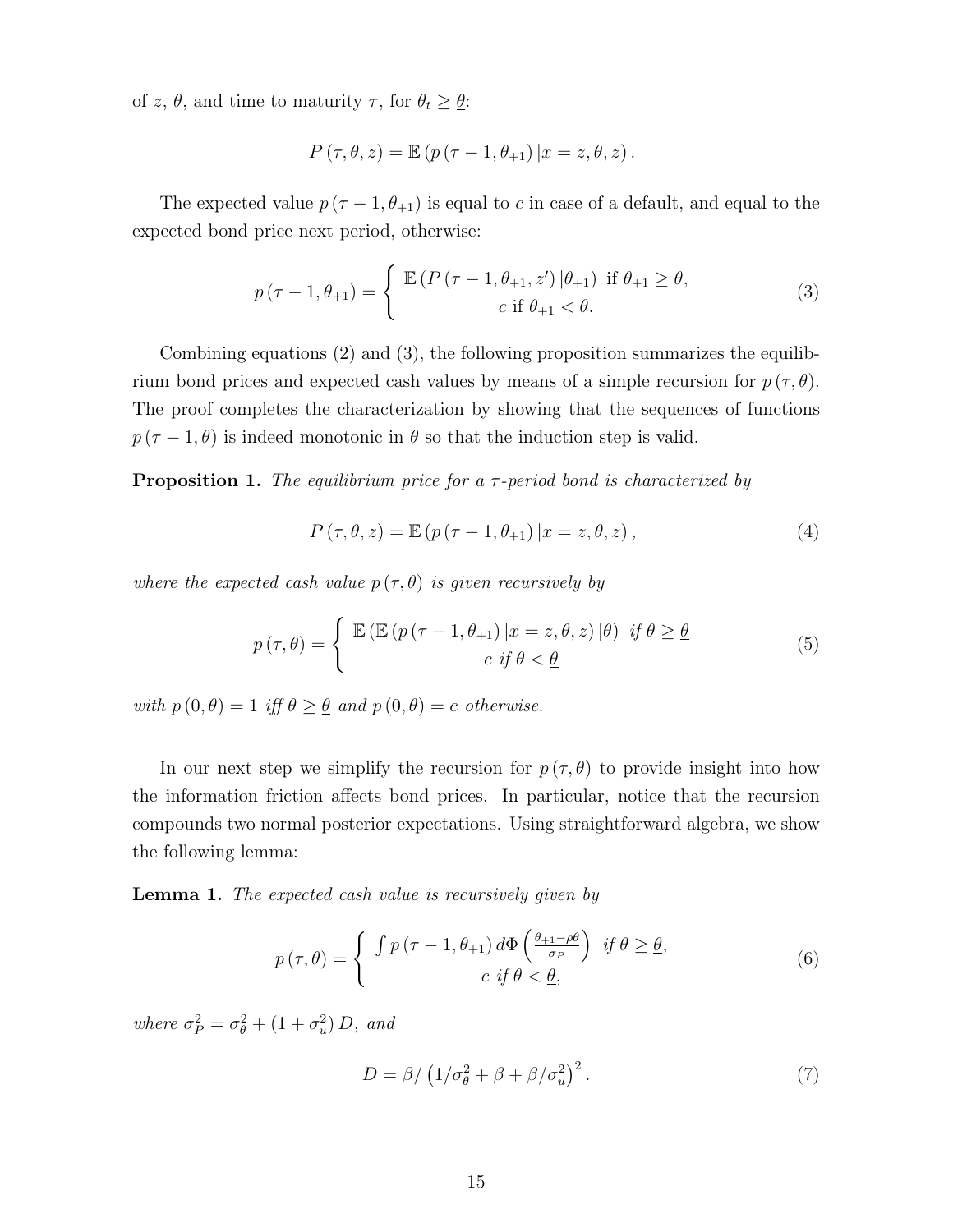Lemma 1 states that expected bond prices are characterized recursively by a transition probability function for the sequence of fundamentals  $\{\theta_t\}$ . Notice that the implied variance used in this computation equals  $\sigma_P^2$ , which is strictly larger than  $\sigma_\theta^2$ . In other words, the recursion defining bond prices assigns a larger weight to tail realizations than the objective distribution with variance  $\sigma_{\theta}^2$ . This market-implied variance of fundamentals,  $\sigma_P^2 = \sigma_\theta^2 + (1 + \sigma_u^2) D$  depends on the variance of fundamental shocks  $\sigma_\theta^2$ , on the variance of noise trading,  $\sigma_u^2$ , and on D, which measures the dispersion of traders' forecasts of the fundamental  $\theta$ .

### 3.3 Prices, expected payoffs, and bond spreads

The expected payoff value of a bond with maturity  $\tau$  and current fundamental  $\theta$ ,  $v(\tau, \theta)$ , is defined recursively as

$$
v(\tau,\theta) = \begin{cases} \int v(\tau-1,\theta_{+1}) d\Phi\left(\frac{\theta_{+1}-\rho\theta}{\sigma_{\theta}}\right) & \text{if } \theta \geq \theta, \\ c & \text{if } \theta < \underline{\theta}. \end{cases}
$$
 (8)

Conditional on market information  $z$ , the expected market value of the bond in the following period is  $\widetilde{V}(\tau,\theta,z) = \mathbb{E} (p(\tau-1,\theta_{+1})|\theta,z)$ , while the expected dividend value, if held to maturity is  $V(\tau, \theta, z) = \mathbb{E} (v(\tau - 1, \theta_{+1}) | \theta, z).$ 

To understand the forces at work in determining the magnitude of credit spreads, it is convenient to decompose the difference between the price and the expected payoff value of the bond as follows:

$$
P(\tau,\theta,z) - V(\tau,\theta,z) = P(\tau,\theta,z) - \widetilde{V}(\tau,\theta,z) + \widetilde{V}(\tau,\theta,z) - V(\tau,\theta,z).
$$

The first component is the difference between the price  $(P(\tau,\theta,z))$  and the expected market value of the bond next period  $(\widetilde{V}(\tau,\theta,z))$ . While both are expectations about the same underlying object (the expected future market value of the bond), they condition on different information, and hence differ in the weight attributed to the market signal  $z$ . The second component is the difference between the expected market value, and the expected bond payoff  $(V(\tau,\theta,z))$ . Both these expectations are taken under the same information (and hence weight the market signal  $z$  equally), but constitute forecasts about different statistical objects which arise in a multi-period trading environment.

To understand the first component, note that the price in (4) puts a higher weight on the signal z, relative to the expected market value of the bond  $\tilde{V}(\tau,\theta,z)$ . The price and the expected bond value both incorporate the information that is conveyed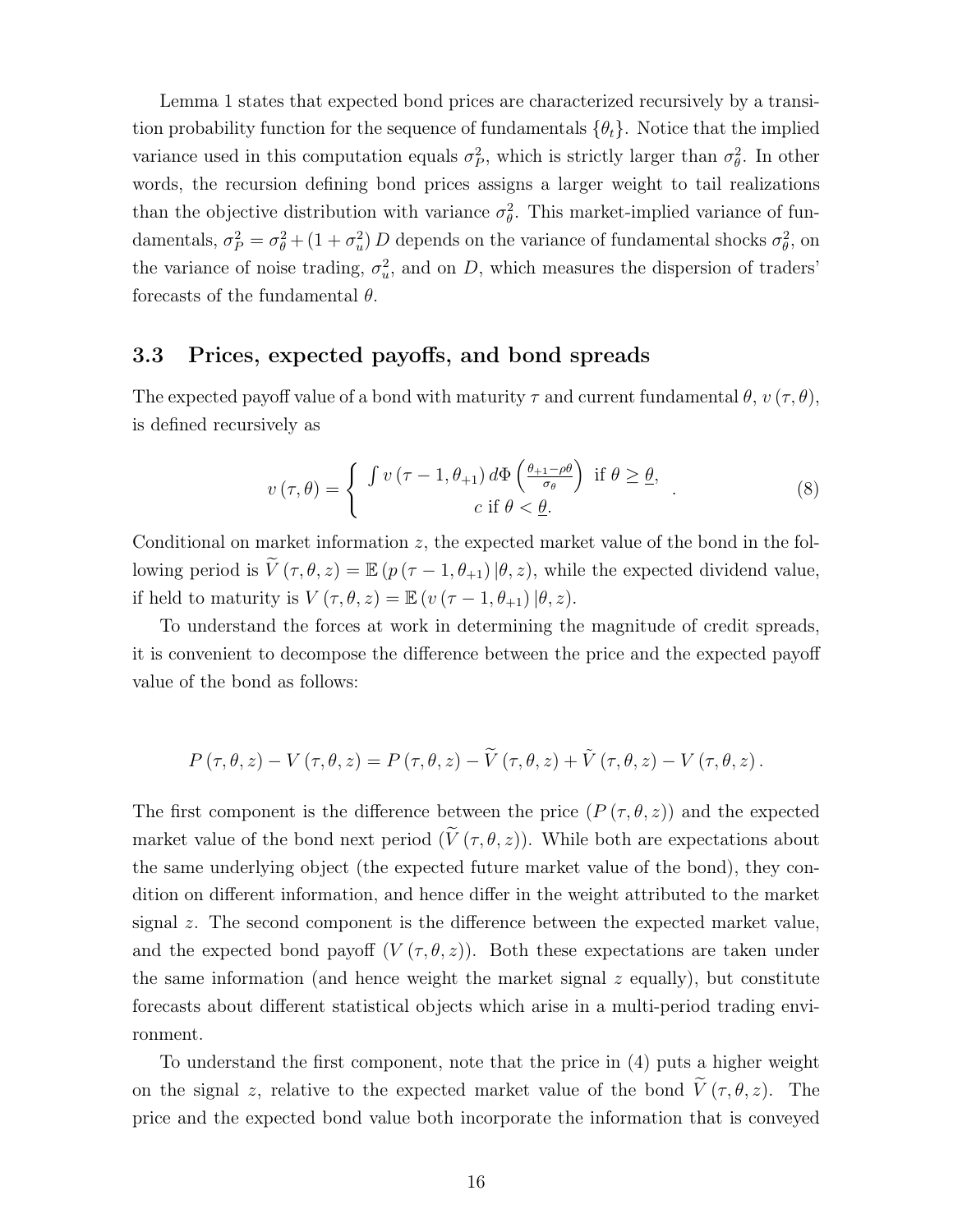through the price (or its sufficient statistic  $z$ ) in equilibrium. In addition, the price must adjust to the fundamental shocks to satisfy the market-clearing condition. Even without considering the inference drawn from the price, an increase in demand resulting from a more favorable realization of the payoff fundamental or an increase in the noise traders' demand must be met by an increase in the equilibrium price in order to clear the market. This direct market-clearing effect is present only in the determination of the price but not in the expected future bond value.

Figure 1 illustrates this channel. We plot the price and the expected payoff value as a function of the market signal, for the case of a one-period bond. At the end of year 1, the bond pays contingent on the realization of  $\theta_1$ . At the market stage (period 0), prices and expected payoffs condition on the prior, and the market signal  $z = \theta_1 + u/\sqrt{\beta}$ . Prices  $P(z)$  react stronger than the expected payoffs to the realization of the information about the fundamental. For positive news about the fundamental  $(z > 0;$  that is, the signal z is above the unconditional mean), the price is above the expected payoffs. The reverse is true for the negative news  $(z < 0)$ .

Figure 1: Price vs. expected payoff, one-year bond



The key aspect to highlight from the figure is that the *magnitude* of the reaction of price and the expected payoff to the information about the fundamentals depends on the sign of z. Since the risk of the bond is concentrated on the downside – relative to its mean payoff, losses in extreme negative states are larger than gains in extreme positive states –the difference between  $P(z)$  and  $V(z)$  is small on the upside (when it is positive), but is large (in absolute magnitude) on the downside (when it is negative). Integrating over all of the realizations of the signal  $z$ , it is then evident that the expected prices are lower than expected cash flows.<sup>19</sup>

 $19\text{Since the bond matures at the end of the first period, there is no distinction between the expected future.}$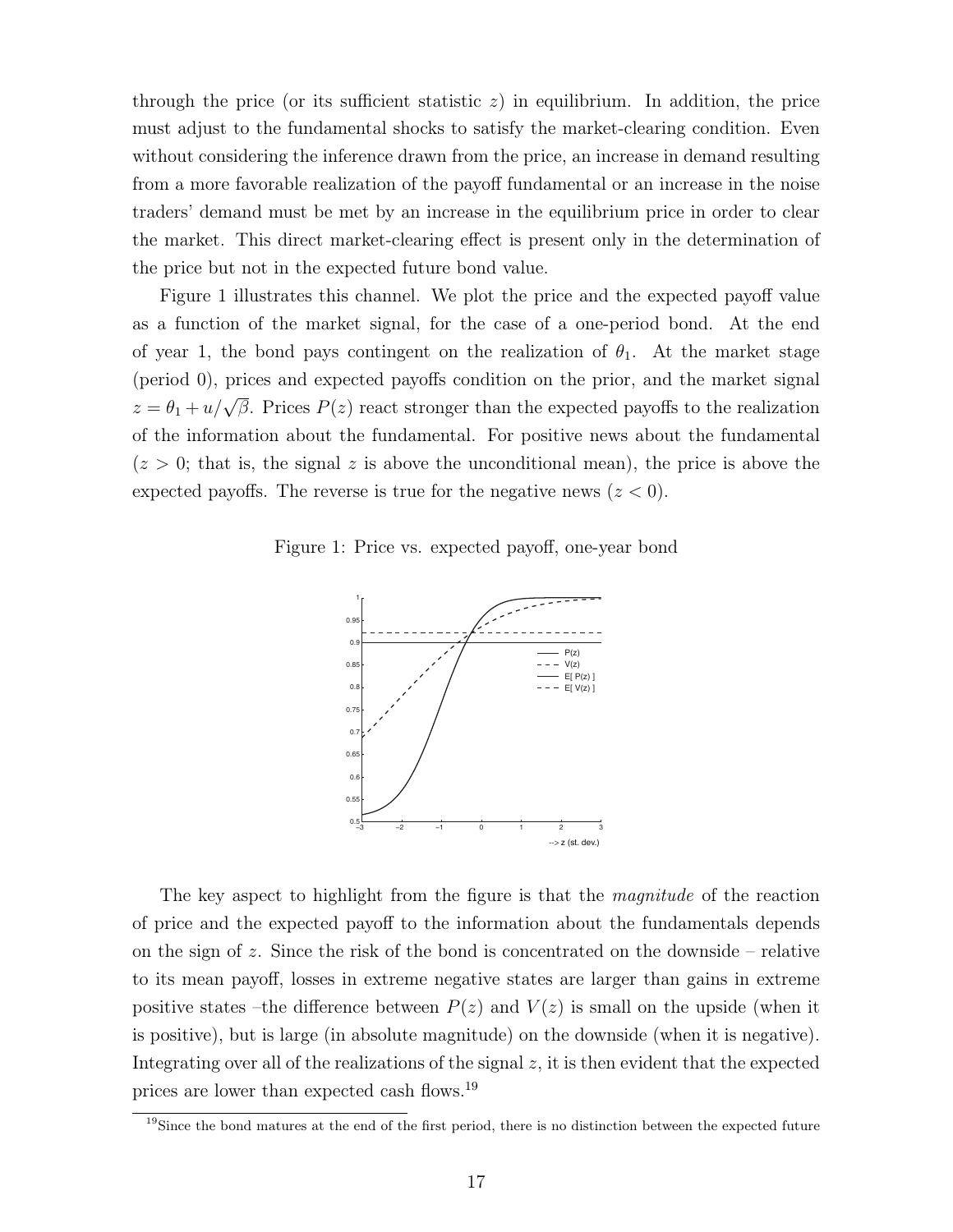We now turn to the second component: the difference between the expected market value of the bond in any given period, and its expected payoff value, i.e.  $\tilde{V}(\tau, \theta, z)$ vs.  $V(\tau, \theta, z)$ . To understand this difference, figure 2 plots the price, the expected future market value, and the expected payoff value, for a two-period bond. At the end of year 2, the bond pays contingent on the realization of  $\theta_2$ . Consider first panel b) of figure 2. At the beginning of period 2, before the financial market opens but after  $\theta_1$  is commonly observed by all traders, the bond's cash value is given by  $p(1, \theta_1) =$  $\int p(0,\theta') d\Phi\left(\frac{\theta'-\rho\theta_1}{\sigma_D}\right)$  $\sigma_F$ if  $\theta_1 \geq \theta$ , and c, otherwise. That is, the conditional expectation in the price is formed using the volatility  $\sigma_P$ . The expected payoff value, on the other hand, takes the same conditional expectation of the bond's payoff at maturity, but uses the volatility  $\sigma_{\theta}$ :  $v(1, \theta_1) = \int v(0, \theta') d\Phi \left( \frac{\theta' - \rho \theta_1}{\sigma_{\theta}} \right)$ σθ if  $\theta_1 \geq \underline{\theta}$ , and c, otherwise.



Figure 2: Price vs. expected payoff, 2-year bond

Panel a) of figure 2 plots the bond's price  $P(z) = \mathbb{E} (p(1, \theta_{+1})|x = z, \theta, z)$ , the expected future market value  $\widetilde{V}(z) = \mathbb{E} (p(1, \theta_{+1}) | \theta, z)$ , and the expected payoff value  $V(z) = \mathbb{E} (v (1, \theta_{+1}) | \theta, z)$  at the market stage in period 1. The difference between the price  $P(z)$  and the expected future market value  $V(z)$  captures the stronger reaction of the price to  $z$  in the current period. This is the mechanism identical to that in figure 1. The second mechanisms – the difference between the expected future market value  $\widetilde{V}(z)$ and the expected payoff value  $V(z)$  – captures how expected future stronger reaction of price to z (shown in panel b) lowers the expected bond price relative to the expected payoff in the next period. This future stronger reaction of the price additionally lowers the bond price relative to expected payoff in the current period.

More formally, the second channel captures the difference between the recursion for

market value and the expected payoff value. The prices and expected payoffs at bond maturity are the same (i.e., there is no re-trading stage).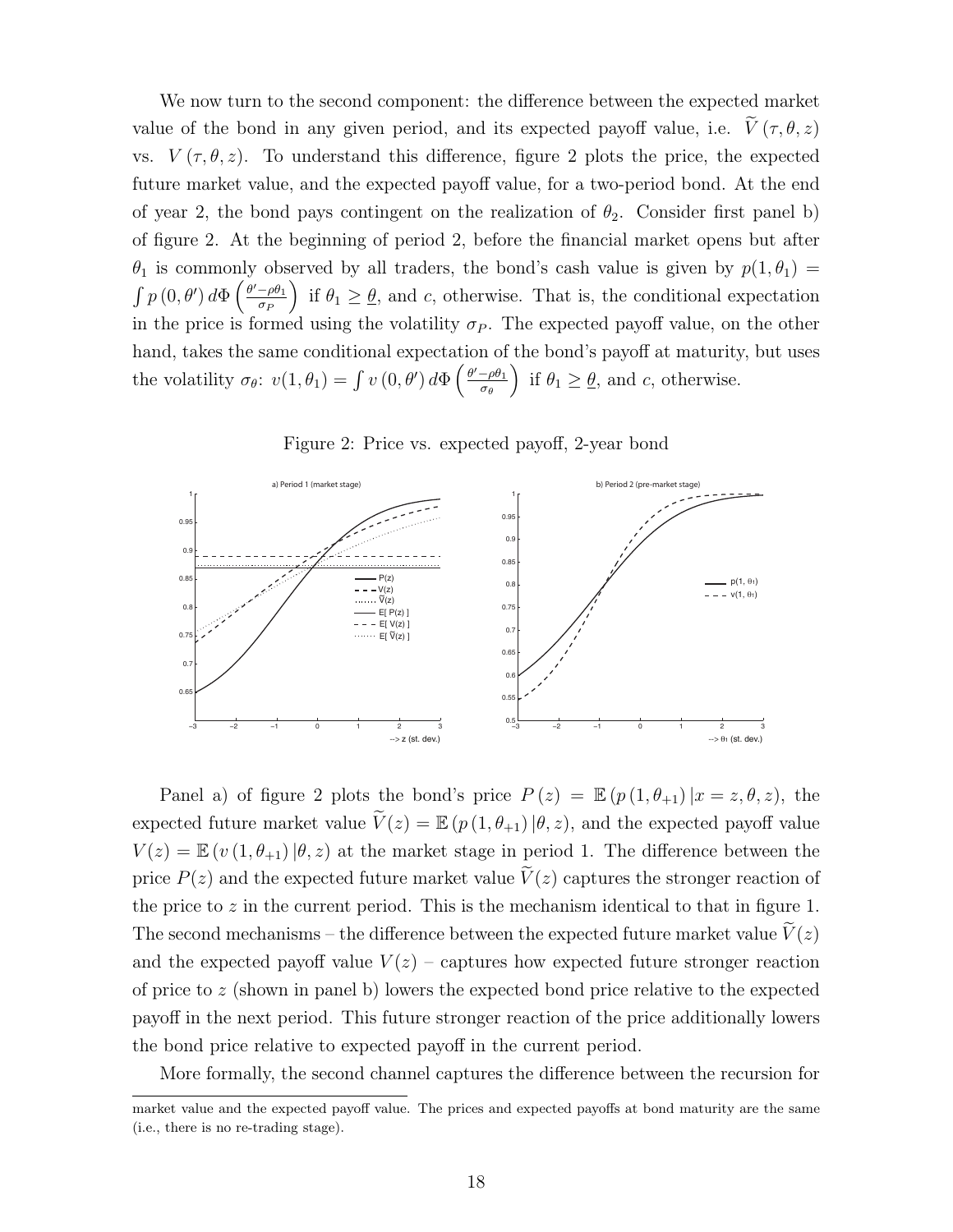the expected bond value in (8) which uses  $\sigma_{\theta}$  as the volatility of fundamentals and the recursion for the price equation in (6) which uses  $\sigma_P > \sigma_\theta$  for the volatility of the fundamental process. From an ex ante perspective, the fact that the market price reacts more strongly to z in future periods leads to market-implied beliefs about  $\{\theta_t\}$  which associate the same degree of persistence, but a higher variance for the innovations, relative to the fundamental distribution. This stronger reaction to  $z$  in future periods propagates to current bond prices through the recursion equation. Due to expected future informational frictions, the current bond price places a larger weight on the risk of future tail realizations than would be implied by the objective distribution. Since the tail risk in bond returns comes from default, current bond prices thus over-weigh future default risk. This is the channel through which information frictions propagate across time. In short, the informational frictions that cause the price to overreact to market signals, combined with the shape of bond cash flow risks, leads to a systematic underpricing of bonds, or spreads that appear high relative to the objective default probabilities.

We now transform prices and default probabilities into yields and default rates exactly as in section 2. Since the recovery rate is independent of realized states or time to maturity, we can write the expected price and expected payoffs simply as functions of the market-implied and objective cumulative default probabilities  $\Pi(\tau,\theta)$  and  $\Pi(\tau,\theta)$ :

$$
p(\tau, \theta) = 1 - (1 - c) \hat{\Pi}(\tau, \theta)
$$
 and  $v(\tau, \theta) = 1 - (1 - c) \Pi(\tau, \theta)$ ,

where

$$
\Pi(\tau,\theta) = \Phi\left(\frac{\underline{\theta} - \rho\theta}{\sigma_{\theta}}\right) + \int_{\underline{\theta}}^{\infty} \Pi(\tau - 1, \theta_{+1}) d\Phi\left(\frac{\theta_{+1} - \rho\theta}{\sigma_{\theta}}\right), \tag{9}
$$

$$
\hat{\Pi}(\tau,\theta) = \Phi\left(\frac{\theta-\rho\theta}{\sigma_P}\right) + \int_{\underline{\theta}}^{\infty} \hat{\Pi}(\tau-1,\theta_{+1}) d\Phi\left(\frac{\theta_{+1}-\rho\theta}{\sigma_P}\right),\tag{10}
$$

with  $\Pi(0, \theta) = \hat{\Pi}(0, \theta) = 0$ , for  $\theta > \underline{\theta}$ . The market-implied yield-spread is then given by

$$
s(\tau, \theta) = -\frac{1}{\tau} \log (p(\tau, \theta)) = -\frac{1}{\tau} \log \left(1 - (1 - c) \hat{\Pi}(\tau, \theta)\right)
$$

and the expected default rate is

$$
d(\tau, \theta) = -\frac{1}{\tau} \log (v(\tau, \theta)) = -\frac{1}{\tau} \log (1 - (1 - c) \Pi(\tau, \theta))
$$

The yield spread  $s(\tau, \theta)$  and default rates  $d(\tau, \theta)$  are thus the model-implied counterparts to the empirical measures reported in table 1. In the model, they highlight the contribution of informational frictions to generate spreads in excess of those which will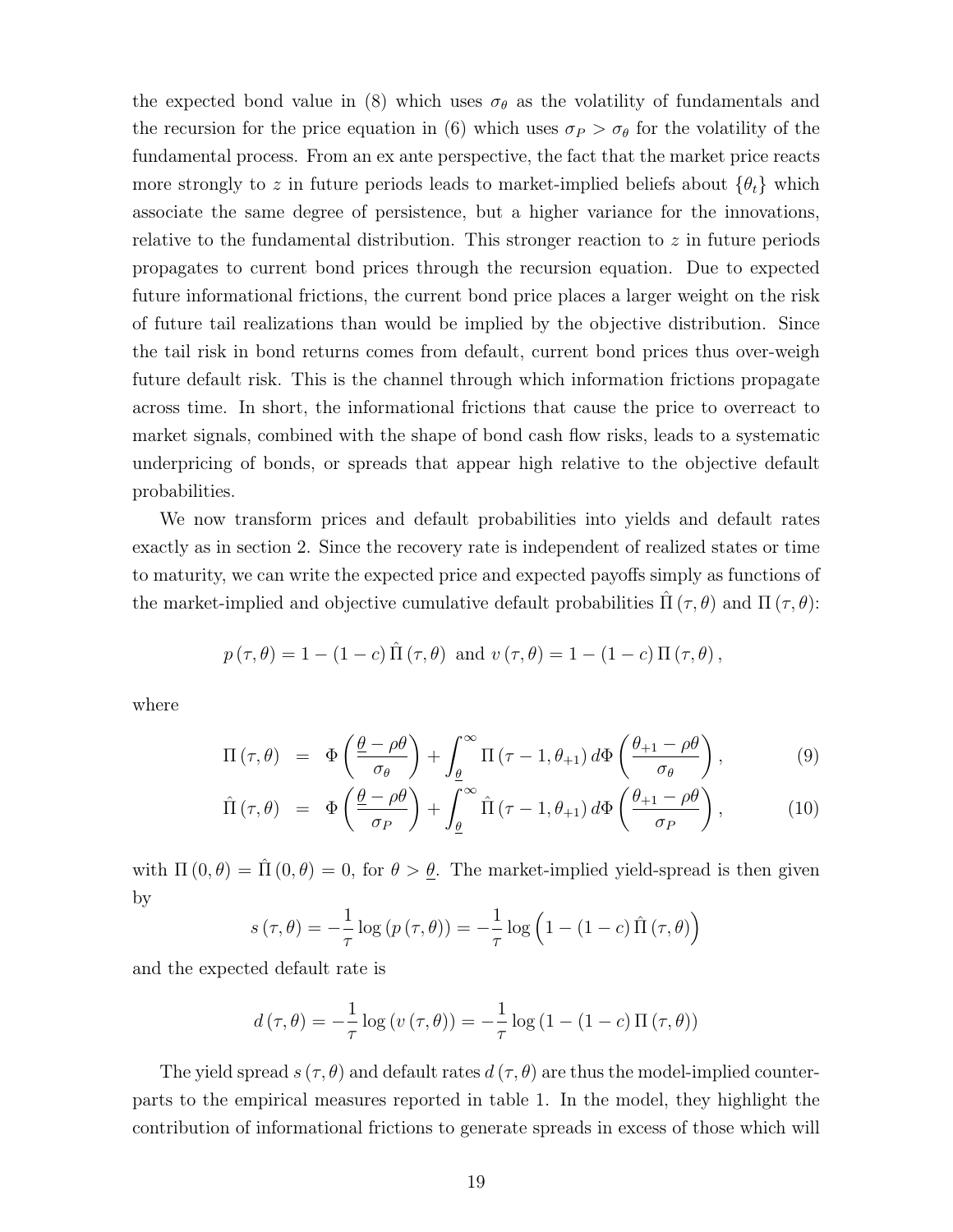obtain in a risk-neutral model with no information heterogeneity, and therefore cleanly pin down the contribution of our mechanism. If the objective default probabilities are small, we approximate the spreads as

$$
s(\tau,\theta) \approx -\frac{1}{\tau} (1-c) \hat{\Pi} (\tau,\theta),
$$
  

$$
d(\tau,\theta) \approx -\frac{1}{\tau} (1-c) \Pi (\tau,\theta),
$$

and therefore the ratio of the spreads  $s(\tau, \theta)/d(\tau, \theta)$  is simply given by the ratio of default probabilities  $\Pi(\tau,\theta)/\Pi(\tau,\theta)$ . This ratio is independent of the recovery rate c and depends on the bond maturity only through its effect on default probability.

# 4 Comparative Statics

This section develops comparative statics results that emerge from our informationbased theory of credit spreads. We focus on the case with small default risks, in which the spread ratio is equal to the ratio of default probabilities.

# 4.1 The case without re-trading  $(\tau = 1)$

For one-period bonds, it is straightforward to fully derive the pricing implications of informational frictions. In this case, probabilities are given by

$$
\hat{\Pi}(1,\theta) = \Phi\left(\frac{\theta - \rho\theta}{\sigma_P}\right) \text{ and } \Pi(1,\theta) = \Phi\left(\frac{\theta - \rho\theta}{\sigma_\theta}\right).
$$

Define the variables  $\xi = \sigma_{\theta}/\sigma_P$  and  $v = (\underline{\theta} - \rho\theta)/\sigma_{\theta}$ . The variable v measures the objective default risk associated with the bond, and therefore summarizes the credit quality (a higher v corresponds to a more distressed bond). Notice also that  $\underline{\theta}$  −  $\rho\theta$  < 0, for all  $\theta > \underline{\theta}$ , and hence  $v < 0$ , i.e. the ex-ante default probability is always less than 1/2, if the current fundamental precludes an immediate default. With this parametrization,  $\Pi(1,\theta) = \Phi(v)$  and  $\Pi(1,\theta) = \Phi(\xi v)$ . The parameter  $\xi$  measures the severity of information aggregation frictions, and thus summarizes how significant the departure from no-arbitrage pricing is. When  $\xi = 1$ , the market-implied and objective variance of fundamentals coincide. When  $\xi < 1$ , the market implied variance of fundamentals is larger than the fundamental one.

We obtain the following comparative statics for yield spreads and expected default rates:

#### Proposition 2. *(Yield spreads vs. default rates)*: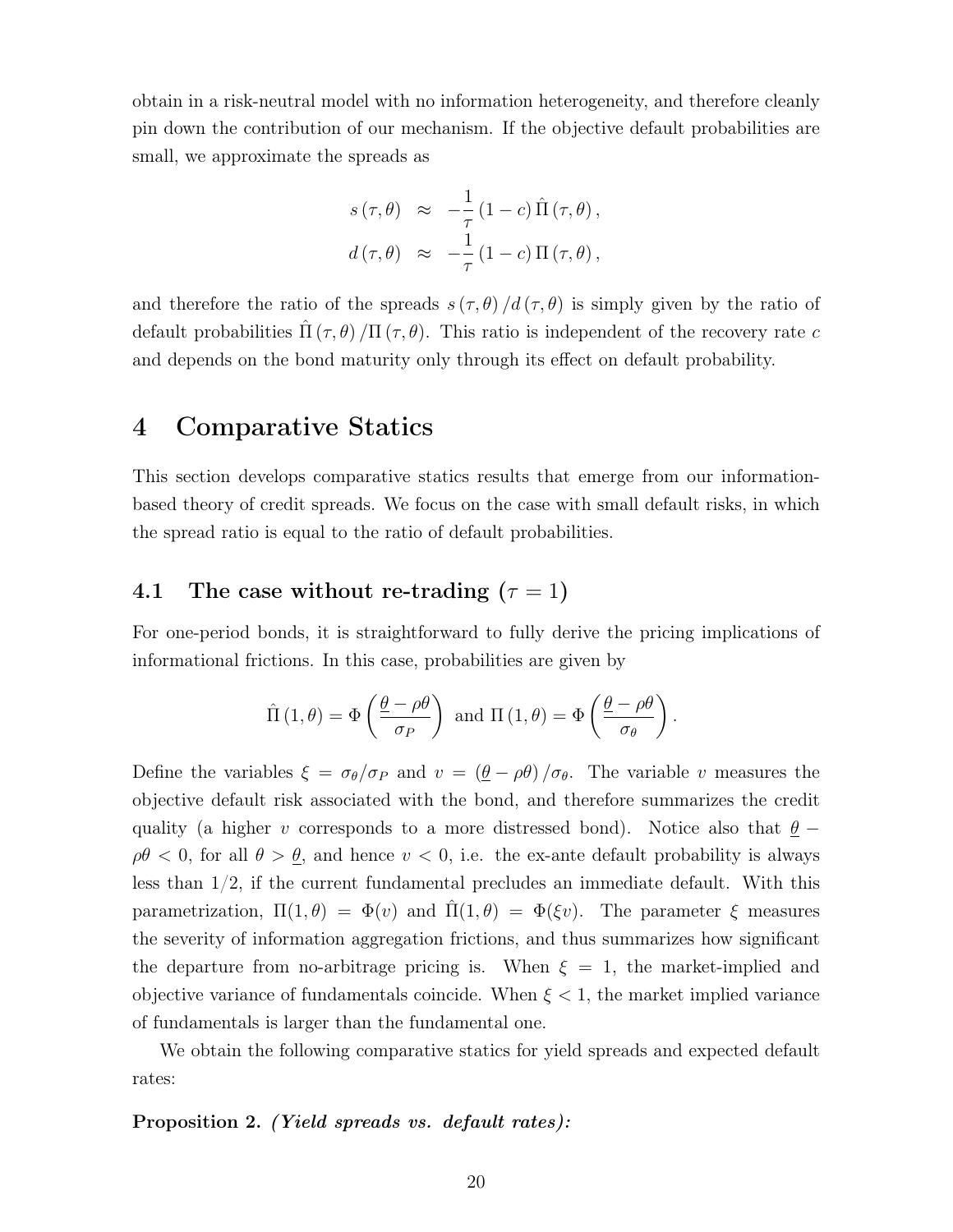(i) Yield spreads are always larger than expected default rates:  $\Phi(\xi v) > \Phi(v)$ , whenever  $\xi < 1$ .

(ii) Yield spreads and default rates are decreasing in credit quality:  $\partial \Phi(v) / \partial v > 0$ and  $\partial \Phi (\xi v) / \partial v > 0$ .

(iii) Yield spreads are increasing in information frictions:  $\partial \Phi(\xi v) / \partial \xi < 0$ .

This proposition shows that yield spreads exceed expected default rates under noisy information aggregation and limits to arbitrage. Moreover, yield spreads are higher the more severe the information aggregation frictions are. The intuition for these results follows from the insight that information aggregation leads to the market overweighing the tail risks. Since, a priori, default is a tail event under the assumption that  $\theta < 0$ , this immediately implies that the market overweighs default probabilities. This explains why our model delivers yield spreads in excess of default rates, consistent with the credit spread puzzle, and why this effect becomes more pronounced with the severity of information aggregation frictions.

Next, we illustrate that our model is consistent also with the basic comparative statics that were highlighted above: namely, that the puzzle becomes more pronounced for less risky bonds. For this, we consider the comparative statics of the spread ratio  $s(\tau, \theta) / d(\tau, \theta)$  with respect to credit quality and information frictions:

#### Proposition 3. *(Credit spreads ratios)*:

- (i) **Credit quality:** The spreads ratio is decreasing in  $v$ .
- (*ii*) **Information frictions:** The spreads ratio is decreasing in  $\xi$ .
- (iii) **Interaction effects:** The spreads ratio has increasing differences in  $\xi$  and v.

Part  $(i)$  shows that the spread ratio is higher for higher quality bonds. Part  $(ii)$ shows that the spread ratio is larger when information frictions become more important. Part *(iii)* establishes an interaction between information frictions and credit quality, by which information frictions have a larger effect on the spread ratio for higher quality bonds.<sup>20</sup> The higher the ex ante quality of the bond, the lower is the perceived risk of default. But the less likely a default is, the more the information friction induces the market to overweight the default likelihood. In other words, even if a default may seem very unlikely from an objective point of view, if the market overweighs the tails enough, the market's perception of this risk increases disproportionately relative to the objective likelihood of default.<sup>21</sup> This proposition thus shows that the comparative statics of our model are consistent with the stylized facts about the credit spread puzzle, which is perhaps the most striking feature of our model.

<sup>&</sup>lt;sup>20</sup>In fact, parts (i) and (ii) follow directly from (iii) and the observation that the spread ratio equals 1 for all v, when  $\xi = 1$ , or for all  $\xi$ , when  $v = 0$ .

 $^{21}$ While our proof makes use of the tail properties of normal distributions, the result applies whenever the fundamentals are sufficiently thin-tailed.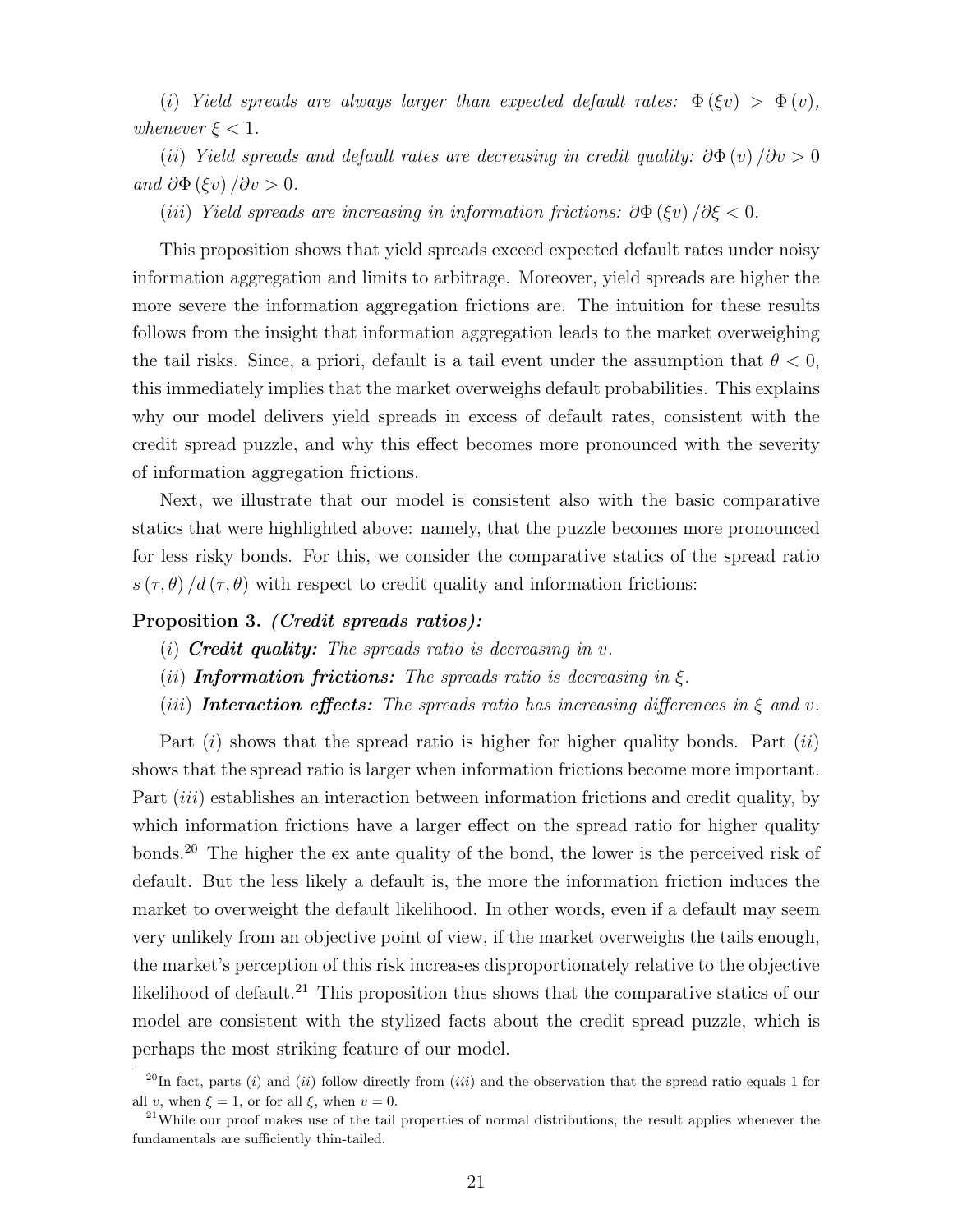The next proposition discusses limiting properties of the spread ratio.

### Proposition 4. (Spreads ratio limits):

(i) The spreads ratio is unbounded as the default probability approaches  $0$ :

 $\lim_{v\to-\infty} \Phi(\xi v)/\Phi(v) = \infty.$ 

(ii) The spreads ratio converges to one, as the default probability approaches  $1/2$ :  $\lim_{v\to 0} \Phi(\xi v)/\Phi(v) = 1.$ 

(iii) The spreads ratio converges to a constant, as information frictions become unboundedly large:  $\lim_{\xi \to 0} \Phi(\xi v) / \Phi(v) = 0.5 / \Phi(v)$ .

Part  $(i)$  – $(ii)$  of this proposition show that, for a given level of information frictions, the spreads ratio becomes arbitrarily large, as the bond becomes perfectly safe and approaches unity as ex-ante default risk increases. Thus our model has the potential to account for arbitrarily large spreads ratios, as seen in the data for high quality investment grade bonds. Part *(iii)* provides a bound on the spread ratios that are feasible, for any given level of credit quality. This bound becomes especially large the safer the bond under consideration, but for a given credit quality it remains finite, and hence provides discipline on the quantitative predictions of our model.

### 4.2 Persistence and Horizon Effects

We now derive comparative statics with respect to the trading horizon and the persistence of the fundamental process. In particular, we derive closed form solutions for the cases of  $\rho = 0$  and  $\rho = 1$ .

Case with iid Fundamentals. When  $\rho = 0$ , the market-implied and objective default probabilities are independent of fundamentals. The default events are then iid across periods, and the cumulative default probabilities are given by

$$
\Pi(\tau,\theta) = 1 - \left(1 - \Phi\left(\frac{\theta}{\sigma_{\theta}}\right)\right)^{\tau} \text{ and } \hat{\Pi}(\tau,\theta) = 1 - \left(1 - \Phi\left(\frac{\theta}{\sigma_P}\right)\right)^{\tau}
$$

To a first order, these probabilities are approximated by  $\Pi(\tau,\theta) \approx \tau \Phi\left(\frac{\theta}{\sigma}\right)$ σθ ) and  $\hat{\Pi}(\tau,\theta) \approx \tau \Phi\left(\frac{\theta}{\sigma} \right)$  $\sigma_F$ when default risks are small. We then have the following result:

#### Proposition 5. *(iid Fundamentals)*:

When  $\rho = 0$ , to a first order, the yield spreads, default rates and spreads ratios do not vary with bond maturity and fundamentals.

This proposition shows that effects of bond maturity on yield spreads depend on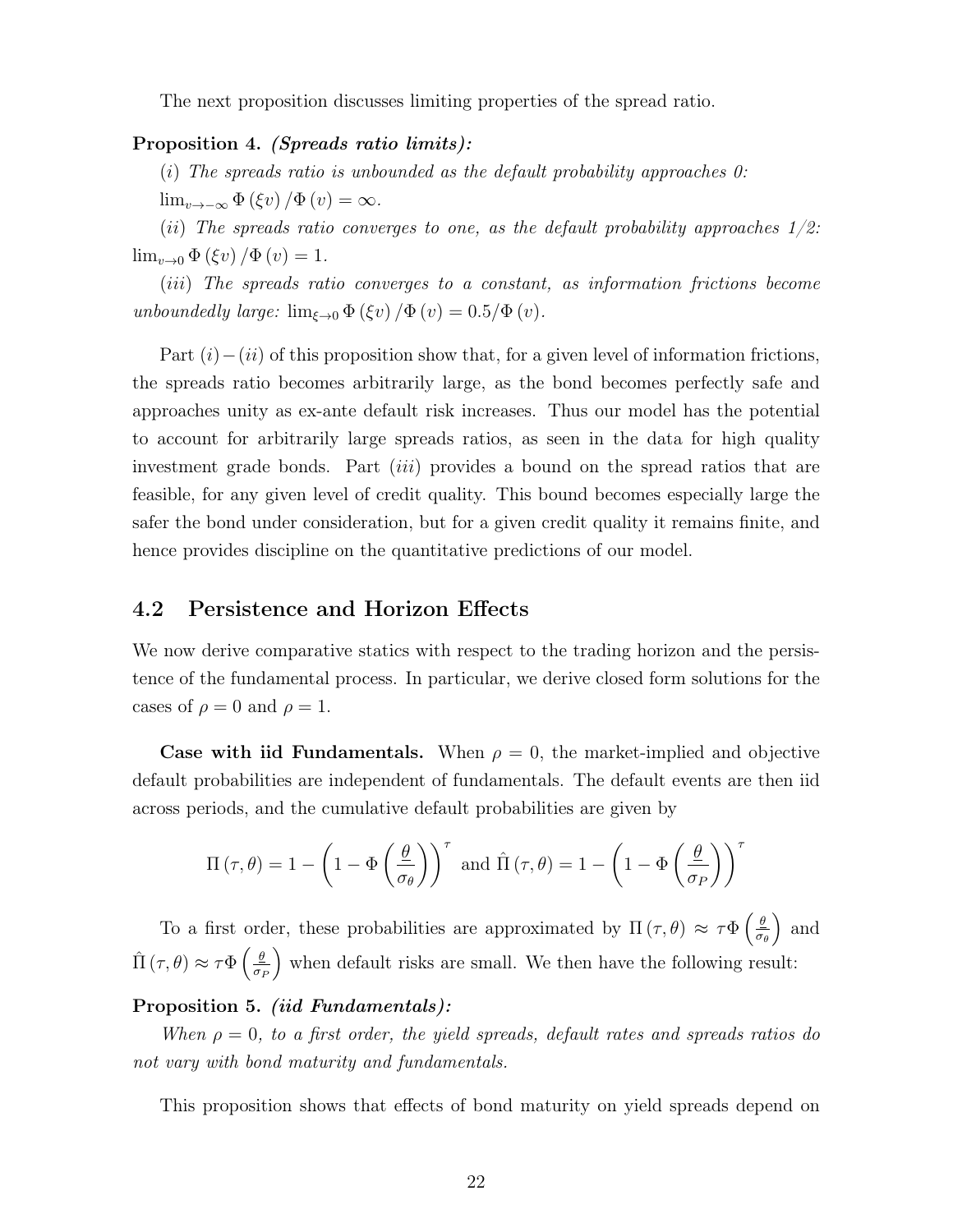persistence in fundamentals.<sup>22</sup> Moreover, because fundamentals are fully transitory and the role of current fundamentals for future defaults is nil, spreads are independent of current fundamentals. Thus, if we interpret the fundamental  $\theta$  as a measure of bond quality, then the impact of bond quality and maturity on yield spreads and expected default rates depends on the persistence of fundamentals.<sup>23</sup>

Case with Random Walk Fundamentals. Consider next the case where  $\rho = 1$ , in which the fundamental follows a random walk. Let  $v = (\theta - \theta)/\sigma_{\theta} < 0$  and  $\xi =$  $\sigma_{\theta}/\sigma_{P}$ . As before v measures the financial distress - the closer v is to zero, the higher the default risk - and  $\xi$  the severity of information frictions. We reformulate the recursion for  $\Pi$  in terms of u as follows:

$$
\Pi(\tau, v) = \Phi(v) + \int_0^\infty \Pi(\tau - 1, v') d\Phi(v' - v)
$$

The recursion for  $\hat{\Pi}$  in turn can be written as

$$
\hat{\Pi}(\tau, v) = \Phi(\xi v) + \int_0^\infty \hat{\Pi}(\tau - 1, v') d\Phi(\xi(v' - v))
$$

We have the following lemma:

**Lemma 2.** When  $\rho = 1$ , the market-implied default probability is a rescaling of the objective default probability,  $\Pi(\tau, v) = \Pi(\tau, \xi v)$ , with rescaling factor  $\xi = \sigma_{\theta}/\sigma_{P}$ .

Thus, in the random walk case, the objective default rates only depend on a normalized distance of fundamentals from the default threshold, and the market-implied default probabilities re-scale this normalized distance by the extent to which the market uses the higher standard deviation of innovations in the fundamental process.

To go further in the characterization of the solution, we proceed with a continuous time approximation of the dynamic trading model. Let  $\Delta$  denote the length of a time period, let the variance of a one-period innovation to the fundamental be  $\sigma_{\theta}^2 \Delta$ , and consider the limit where  $\Delta \to 0$ , holding  $\xi$  constant. In this limiting case, generations of traders (and their private information) are short-lived, but market noise remains large. Then, the fundamental process  $\{\theta_t\}$  converges to a Brownian motion with scale parameter  $\sigma_{\theta}^2$  and no drift, while the market's standard deviation of fundamentals exceeds the objective standard deviation by a factor of  $\xi^{-1}$ , corresponding to a Brownian motion with scale parameter  $\sigma_P^2$ .

<sup>&</sup>lt;sup>22</sup>While the above result relies on a first-order approximation with small default risk, it holds exactly (i.e. without approximation) in the special case where  $c = 0$ .

<sup>&</sup>lt;sup>23</sup>Alternatively, we could interpret credit quality as being linked to the threshold  $\theta$ , in which case lower thresholds will translate into a higher spreads ratio in line with the previous results.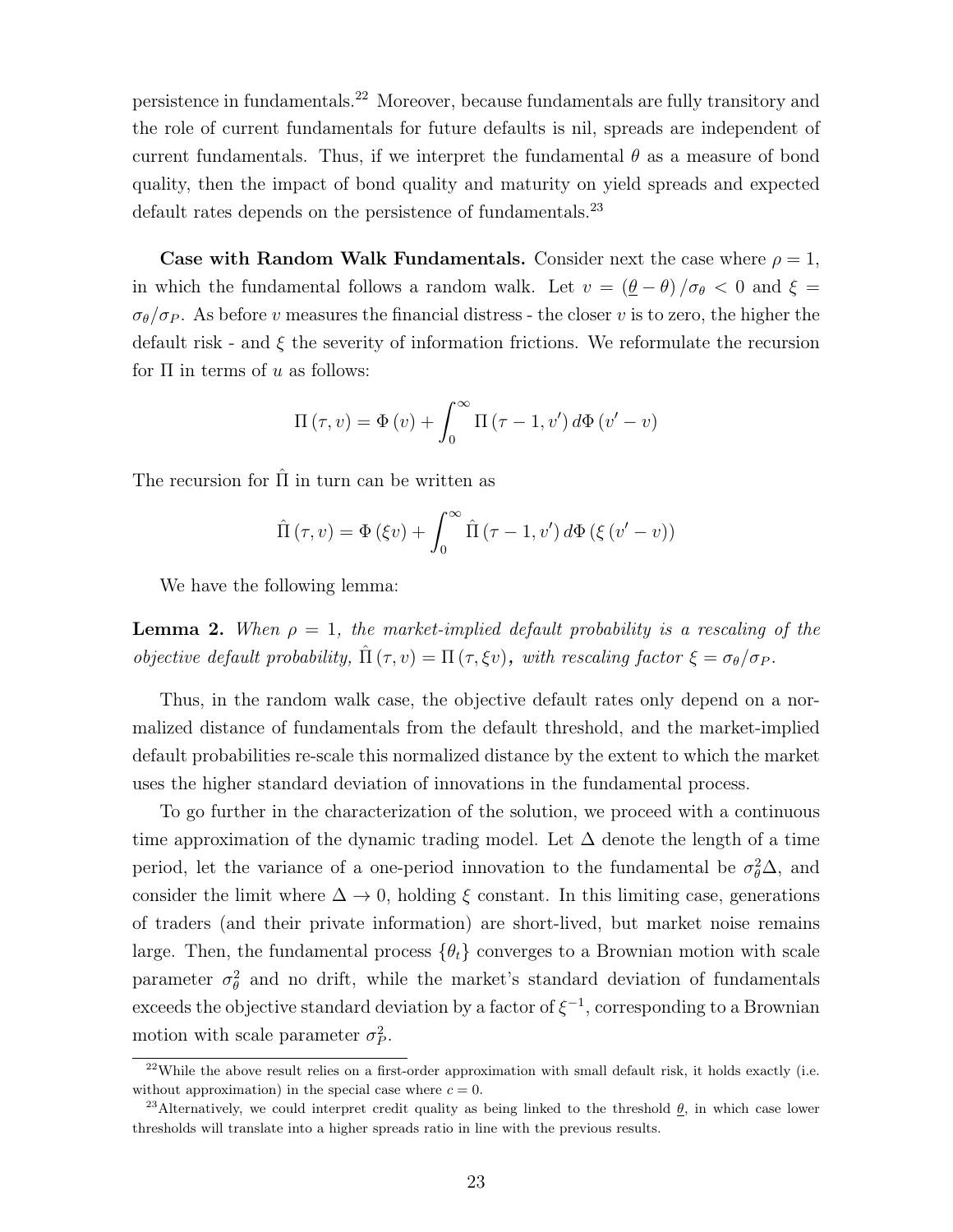In this case, a default occurs the first time that the Brownian motion reaches  $\theta_t = \theta$ , and the default probability is  $\Pi(\tau, \theta) = \Pr(\min_{0 \le t \le \tau} \theta_t < \theta | \theta_0 = \theta)$ . At the continuous time limit,  $\Pi(\tau, v) = 2\Phi(v/\sqrt{\tau})$  and  $\Pi(\tau, v) = \Pi(\tau, \xi v) = 2\Phi(\xi v/\sqrt{\tau})$  (Karatzas and Shreve, p. 96, equation (8.4)). Hence, the spread ratio is  $\Phi(\xi v/\sqrt{\tau})/\Phi(v/\sqrt{\tau})$ . It follows immediately that propositions 2-4 continue to apply identically to the dynamic trading model. In addition, we find the following results:

### Proposition 6. (The effect of bond maturity with persistent shocks):

- (i) The spread ratio is decreasing in maturity  $\tau$ .
- (ii) The spread ratio is unbounded, for a bond with zero maturity in the limit:
- $\lim_{\tau \to 0} \Phi (\xi v / \sqrt{\tau}) / \Phi (v / \sqrt{\tau}) = \infty.$
- (*iii*) The spread ratio converges to unity, as the horizon grows unboundedly large:  $\lim_{\tau \to \infty} \Phi(\xi v/\sqrt{\tau}) / \Phi(v/\sqrt{\tau}) = 1.$

In line with our previous results, the reason short-term bonds have a higher spread ratio is that they are safer. Hence, as with credit quality, the above argument about the relative thickness of the tails applies. Conversely, as maturity increases, the ex-ante probability of reaching the default boundary before maturity increases, which reduces the spread ratio. $^{24}$ 

# 5 Quantitative Results

This section describes the calibration of our model and the quantitative results. Section 5.1 discusses the parameter choices for the calibration, section 5.2 presents the quantitative results.

### 5.1 Calibration

Fundamental process and default thresholds. We interpret one period as a year. The terminal cash value of a zero coupon bond with maturity  $\tau$  years is a function of the realized state:  $p(0, \theta_\tau) = 1$ , if  $\theta_\tau > \underline{\theta}$ , and c otherwise. We then recursively solve for the expected cash value at t periods remaining to maturity,  $p(t, \theta_{\tau-t})$ , using the recursion

$$
\frac{1}{2} \frac{\Phi\left(\xi v/\sqrt{\tau}\right)}{\Phi\left(v/\sqrt{\tau}\right)} < \frac{\hat{\Pi}\left(\tau, v\right)}{\Pi\left(\tau, v\right)} < 2 \frac{\Phi\left(\xi v/\sqrt{\tau}\right)}{\Phi\left(v/\sqrt{\tau}\right)}.
$$

<sup>&</sup>lt;sup>24</sup>The continuous time limit serves not just as an approximation, but also as a bound on default probabilities and spread ratios in the discrete time setting. For this observe simply that the discrete time model is based on a default criterion that compares the continuous time fundamental process against the discrete time process only at a discrete, finite set of dates, implying  $\Pi(\tau, v) < 2\Phi(v/\sqrt{\tau})$  and  $\Pi(\tau, v) < 2\Phi(\xi v/\sqrt{\tau})$ . At the same time, we can use the probability of default for the final date as a lower bound on the cumulative default probability, so  $\Pi(\tau, v) > \Phi(v/\sqrt{\tau})$  and  $\hat{\Pi}(\tau, v) > \Phi(\xi v/\sqrt{\tau})$ . Combining these inequalities, the actual spreads ratio is bounded by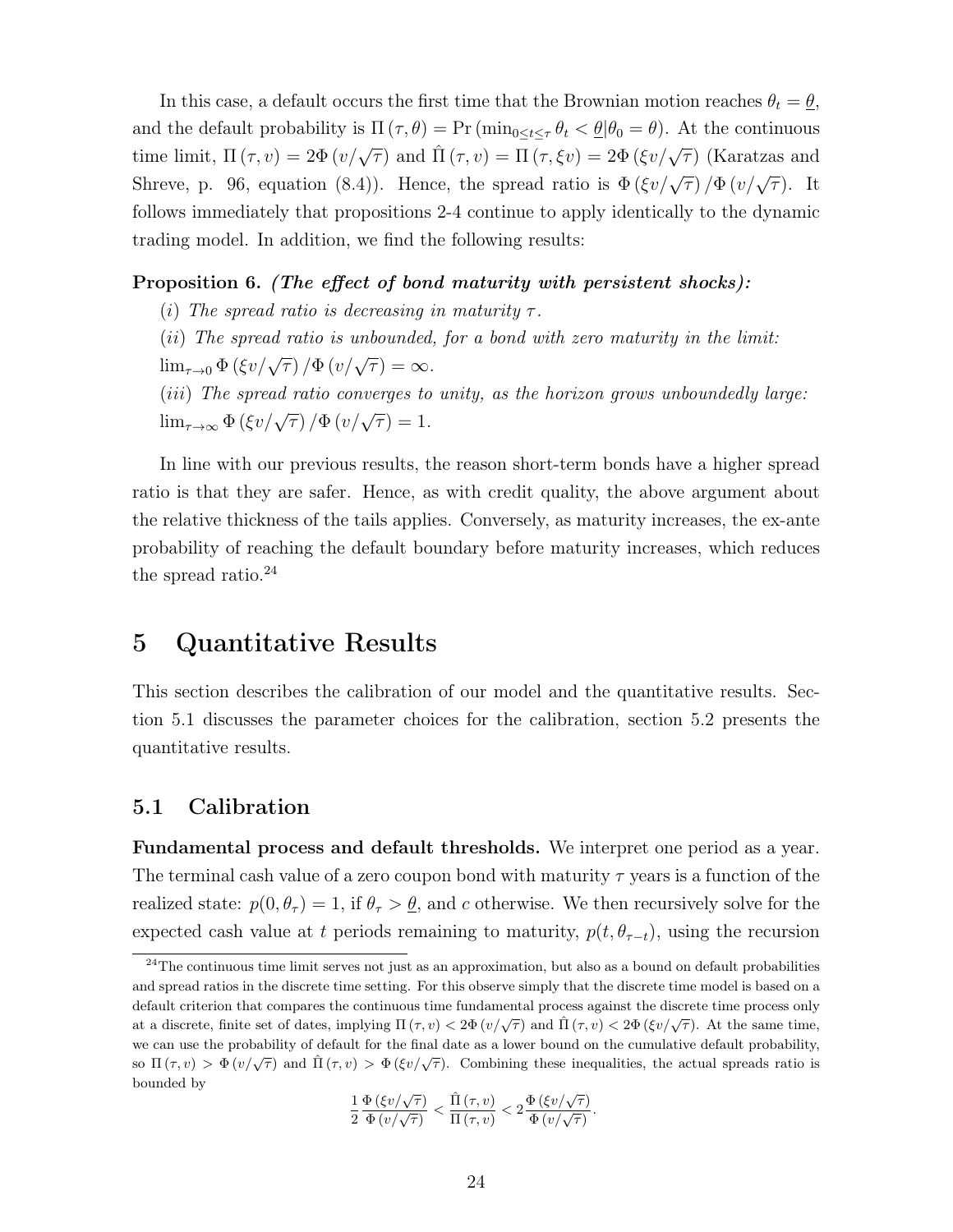in (6). Iterating  $\tau$  times gives the initial bond price,  $p(\tau, \theta)$ . Likewise, we compute the cumulative default probabilities as a function of the initial state and the maturity of the bond by applying the recursion in expression (9). As a normalization, we set  $\sigma_{\theta} = 1$  throughout the analysis, and we use the value  $\rho = 0.9$  for the persistence of the fundamental process in  $(1)$ <sup>25</sup> Results and conclusions change very little for alternative values of persistence over a a considerable range (i.e., 0.8 to 0.99, not reported).

To calibrate default thresholds and compute the main statistics for each credit rating category, we proceed as follows. We treat each maturity/credit rating individually. We assume that each bond is issued at an initial state equal to the prior mean:  $\theta_0 = 0$ . We then calibrate the default threshold  $\theta(CR, \tau)$  such that the cumulative default probability matches the average default frequencies found in the data. For example, for a Aaa bond with maturity of 10 years, we choose  $\theta(Aaa, 10)$  such that the cumulative default probability at issuance, conditional on the state  $\theta_0 = 0$ , equals 0.04%, as reported by Huang and Huang  $(2012)^{26}$  Following the same normalization, we then compute the price of the bond at issuance conditional on the state  $\theta_0 = 0$ . With this calibration, we need to find 6 default thresholds  $\theta(CR, \tau)$  for each maturity, where  $CR = \{B, Ba, Baa, A, Aa, Aaa\}$ . Since our calibration determines the default threshold for each asset class by matching the objective default probabilities, the default thresholds are independent of the degree of informational frictions  $\sigma_P$ .

Informational frictions. While direct measures of informational frictions are not readily available, we calibrate the friction parameter in the model to match the key quantities from the empirical work which studies the impact of analyst forecast dispersion on asset prices. Guntay and Hackbarth (2010) report summary statistics of their data on analyst forecast dispersion about quarterly earnings per share (normalized by the share price), for those firms included in their sample of corporate bonds. They also report similar statistics for the volatility (standard deviation) of earnings.<sup>27</sup>

We interpret the firm's quarterly earnings per share as a proxy for the fundamental  $\theta$ . Then D in our model corresponds to the cross-sectional dispersion of fundamentals. It is given by equation (7), and corresponds to the variance of the expectation of  $\theta$  in

<sup>&</sup>lt;sup>25</sup>The normalization of  $\sigma_{\theta}$  is immaterial for the results reported below, as the only statistic that matters for spreads (for a given maturity and credit rating, given that we match default probabilities) is the ratio  $\sigma_P/\sigma_{\theta}$ .

<sup>&</sup>lt;sup>26</sup>To allow a more direct comparison between the explanatory power of our model and the battery of models included in Huang and Huang (2012), we calibrate CDP's of 4 and 10 year bonds to fit the empirical averages reported by Moody's for the 1970-1998 period. The magnitude of the quantitative results is practically unchanged if we use the longer sample ending in 2007.

<sup>&</sup>lt;sup>27</sup>In Guntay and Hackbarth (2010), volatility of earnings is the standard deviation of the last 8 quarterly earnings reported by each firm.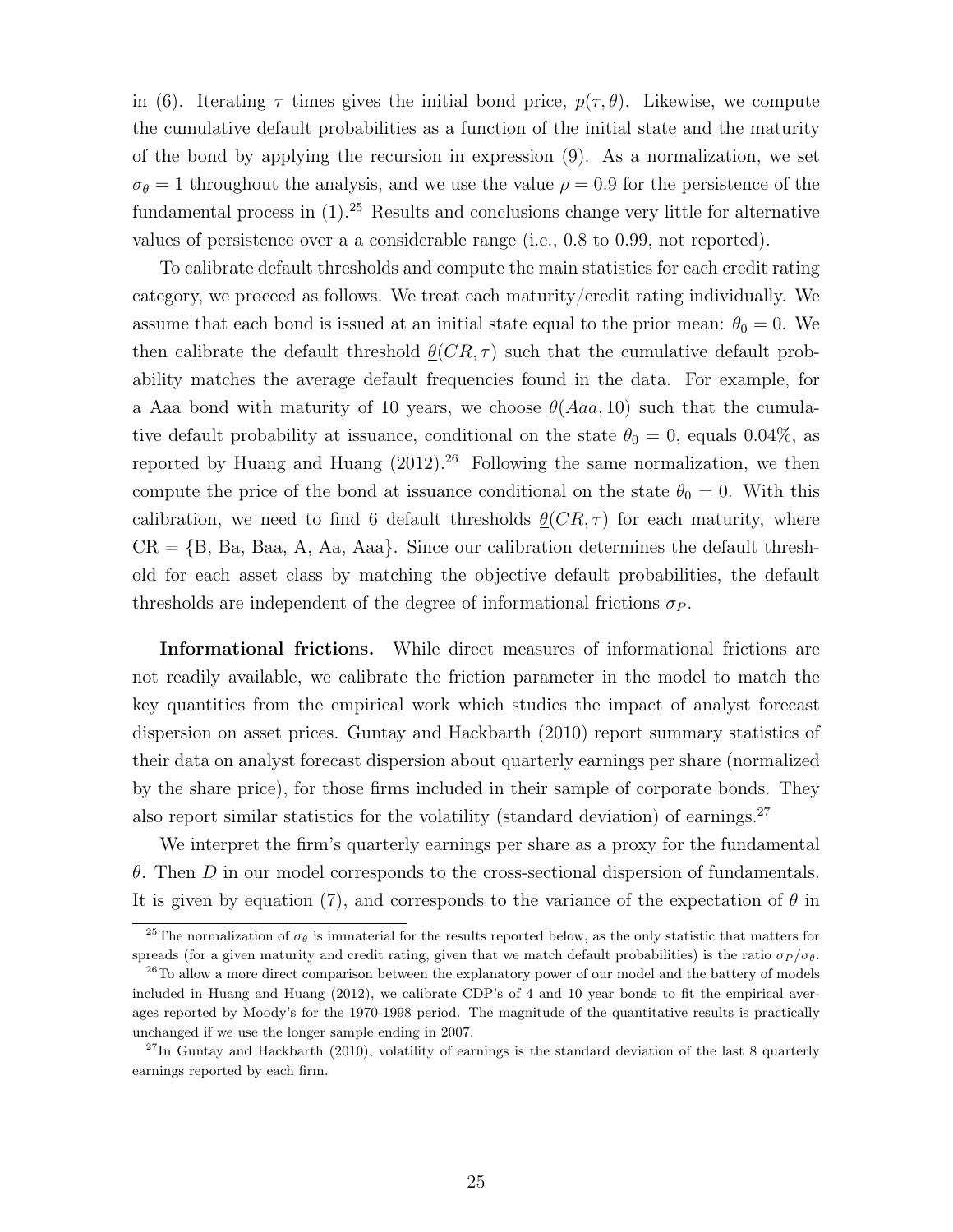the cross-section of informed traders:

$$
D = \int \{ E[\theta_{+1}|x, z] - \int E[\theta_{+1}|x, z] dx \}^2 dx.
$$

Taking account of the normalization of fundamental volatility  $\sigma_{\theta}$  to 1, we thus calibrate the square root of belief dispersion  $\sqrt{D}$ , in our model to be equal to the ratio between the square root of the cross sectional dispersion of analyst's forecasts, and the measured volatility of quarterly earnings.

| $\sigma_u$                          | 1.0               | $1.5\,$ | 2.0  | 2.5        | 3.0  | 3.5  | 4.0  |
|-------------------------------------|-------------------|---------|------|------------|------|------|------|
|                                     |                   |         |      |            |      |      |      |
|                                     |                   |         |      | $\sigma_P$ |      |      |      |
| Aaa                                 |                   |         |      |            |      |      |      |
| $d/\sigma_{\theta} = \text{mean}$   | 1.03              | 1.05    | 1.08 | 1.12       | 1.16 | 1.21 | 1.26 |
| $d/\sigma_{\theta} = +1/2$ st. dev. | 1.06              | 1.10    | 1.15 | 1.21       | 1.28 | 1.36 | 1.44 |
| Aa                                  |                   |         |      |            |      |      |      |
| $d/\sigma_{\theta} = \text{mean}$   | 1.08              | 1.12    | 1.18 | 1.26       | 1.34 | 1.44 | 1.54 |
| $d/\sigma_{\theta} = +1/2$ st. dev. | n.a.              | n.a.    | 1.37 | 1.50       | 1.65 | 1.82 | 1.99 |
| A                                   |                   |         |      |            |      |      |      |
| $d/\sigma_{\theta} = \text{mean}$   | 1.07              | 1.11    | 1.17 | 1.24       | 1.32 | 1.41 | 1.51 |
| $d/\sigma_{\theta} = +1/2$ st. dev. | n.a. <sup>1</sup> | 1.23    | 1.34 | 1.47       | 1.61 | 1.76 | 1.92 |
| Baa                                 |                   |         |      |            |      |      |      |
| $d/\sigma_{\theta} = \text{mean}$   | 1.08              | 1.12    | 1.19 | 1.26       | 1.35 | 1.44 | 1.55 |
| $d/\sigma_{\theta} = +1/2$ st. dev. | n.a.              | 1.25    | 1.36 | 1.49       | 1.64 | 1.80 | 1.97 |
| Ba                                  |                   |         |      |            |      |      |      |
| $d/\sigma_{\theta} = \text{mean}$   | 1.08              | 1.12    | 1.18 | 1.26       | 1.34 | 1.44 | 1.54 |
| $d/\sigma_{\theta} = +1/2$ st. dev. | n.a.              | n.a.    | 1.38 | 1.51       | 1.67 | 1.83 | 2.01 |
| B                                   |                   |         |      |            |      |      |      |
| $d/\sigma_{\theta} = \text{mean}$   | 1.07              | 1.11    | 1.16 | 1.23       | 1.31 | 1.39 | 1.49 |
| $d/\sigma_{\theta} = +1/2$ st. dev. | n.a.              | 1.21    | 1.31 | 1.43       | 1.56 | 1.70 | 1.85 |

Table 4: Range of  $\sigma_P$  values

<sup>1</sup> n.a.: a real solution for  $\beta$  does not exist. <sup>2</sup> d: square root of dispersion, D.

For each measure of dispersion  $D$ , we present several values of noise trading shock volatility,  $\sigma_u$ , and for each we compute the values of  $\beta$  that satisfy that value of  $D^{28}$ . The resulting levels of  $\sigma_P$  for each value of  $\sigma_u$  are reported in Table 4, which displays the values of the informational friction parameter that obtains using the mean of dispersion, as well as the mean plus  $1/2$  its standard deviation. All the statistics for the crosssectional analyst forecast dispersion,  $d =$ √ D, and for the volatility of earnings,  $\sigma_{\theta}$ , were

<sup>&</sup>lt;sup>28</sup>Since equation (7) represents a quadratic equation on  $\beta$ , whenever it has a real solution, there are two values of  $\beta$  that satisfy the relation. These are not reported but available upon request.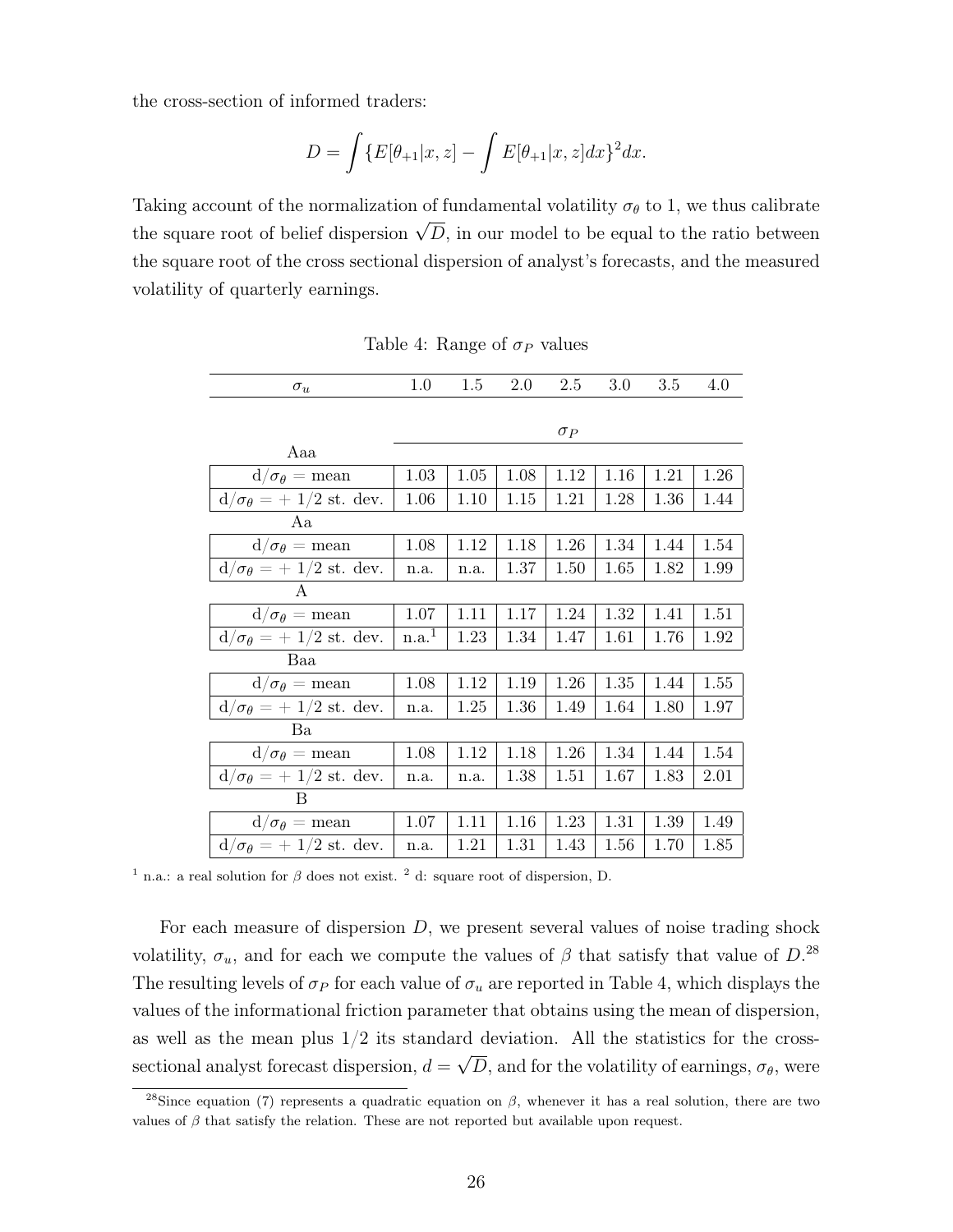provided by Guntay and Hackbarth  $(2010)$  at the credit-rating level.<sup>29</sup> For example, if the volatility of noise trading shocks is 1 (first column), then the normalized analyst forecast dispersion  $d/\sigma_\theta$  evaluated at the sample mean for Aaa firms (first row) implies a value of  $\sigma_P = 1.03$ . If we keep the same value for  $\sigma_u$ , but use for  $d/\sigma_\theta$  the mean plus 0.5 times the standard deviation for Aaa-rated firms (second row), we obtain  $\sigma_P = 1.06$ . Notice however that these magnitudes increase significatively as we move to higher levels of noise trading volatility. For a value of  $\sigma_u = 2$ ,  $\sigma_P$  reaches 1.15 for Aaa bonds, when evaluated at  $d/\sigma_{\theta}$  equal the sample mean plus half a st. dev.

In lower rating categories, the implied values for  $\sigma_P$  for a given level of noise trading volatility also increase, as forecast dispersion is generally lower in the data for Aaa firms. For Aa bonds in firms with  $d/\sigma_{\theta}$  equal to the sample mean,  $\sigma_{P}$  equals 1.08 if noise trading volatility is  $\sigma_u = 1$ , and increases up to  $\sigma_P = 1.34$  for  $\sigma_u = 3$ . For some combination of dispersion and noise trading volatility however, there is no value for the private signal precision  $(\beta)$  that satisfies the quadratic equation for dispersion in (7). Simply put, for a given level of earnings volatility  $\sigma_{\theta}$  and noise trading  $\sigma_{u}$ , the magnitude of forecast dispersion consistent with the model is bounded. Therefore, too large a value for the observed level of dispersion  $D$  may not be consistent with certain values of  $\sigma_u$ . For instance, all rating categories except Aaa have levels of dispersion that are too high to be generated by a noise trading volatility as low as  $\sigma_u = 1$ , when dispersion is evaluated at the sample mean plus half a standard deviation. To be consistent with the model, the level of noise trading volatility must be larger than 1, and larger even than 1.5 in some cases. Intuitively, for a given level of fundamental volatility, the market signal  $z$  must be noisy enough to keep informed trader's forecast sufficiently dispersed. For this to occur, noise trading volatility must be large enough.

We interpret this as evidence that the relevant range of noise trading volatility in the data, although not directly observed, must be large enough to be consistent with the observed levels of forecast dispersion, which in turn is consistent with relatively large values of  $\sigma_P$  in Table 1, in the range of at least 1.3, for all bond categories except Aaa.

### 5.2 Calculated Credit Spreads

#### 5.2.1 Spread ratios

We now discuss our results for the spreads ratio of market yield spreads to expected loss rates in our model. The top, middle, and bottom panels of Table 5 show the simulated spread ratios that obtain in our simulated model for maturities of 4, 10 and 20 years,

<sup>&</sup>lt;sup>29</sup>We thank the authors for generously sharing the statistics of this ratio, which is not reported in their paper. The figures used here correspond to the sub-sample 1987-1998.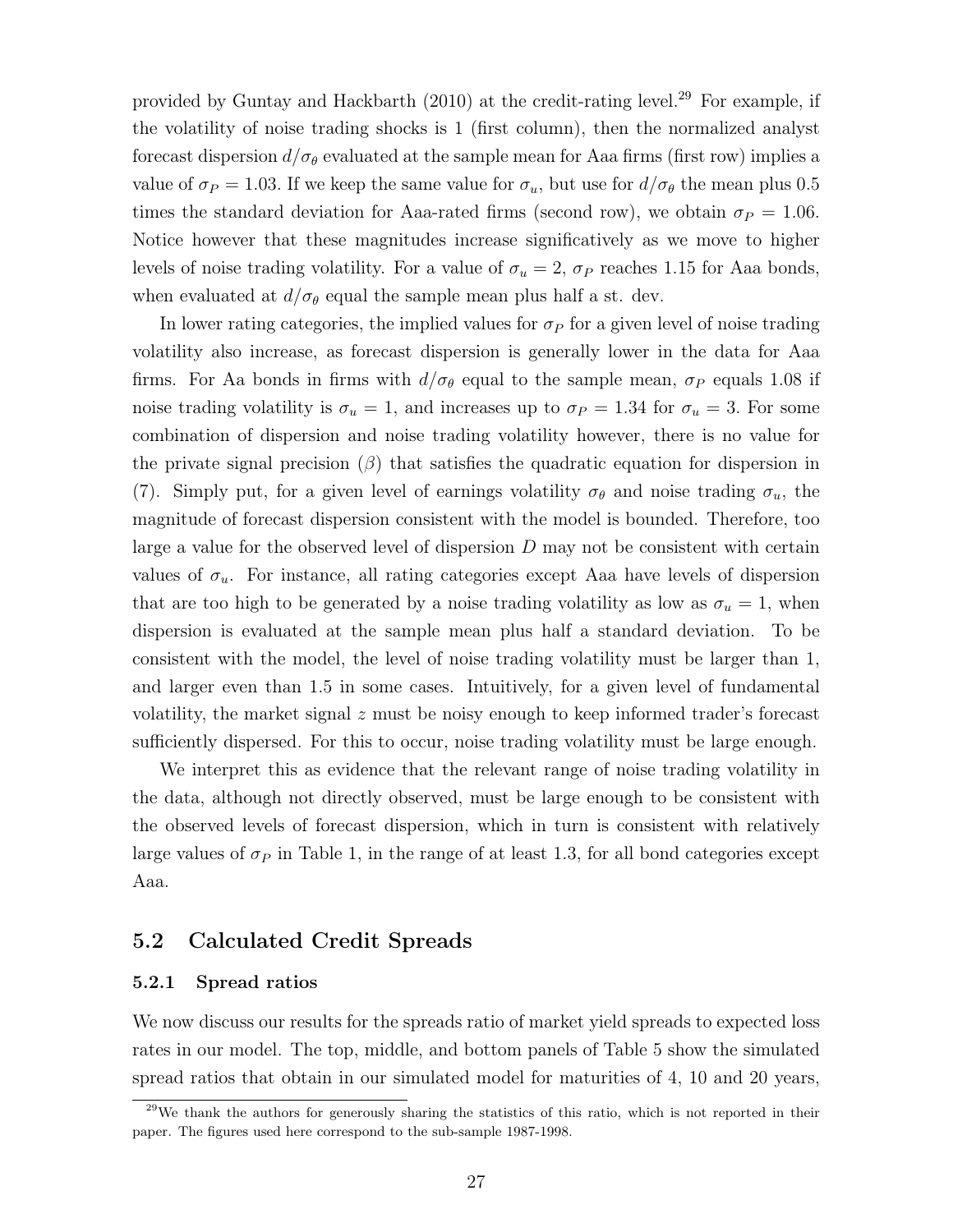for different values of  $\sigma_P$  and credit ratings.

In line with statement i) in Proposition 3, the spread ratios (for any value of  $\sigma_P > 1$ ) decrease monotonically in credit quality. Indeed, highly rated bonds have an ex-ante very small probability of default. For these bonds, the overweighting of the tails of the fundamental distribution generated by the informational frictions has a much stronger impact on spreads, relative to actual default probabilities, than in low quality bonds. Intuitively, if a bond is very risky ex-ante (i.e., with an ex-ante default probability close to  $1/2$ , then overweighting the tails of the fundamental distribution has virtually no impact on spreads. In contrast, the price of a bond that defaults whenever the fundamentals falls, say, 3 standard deviations below the mean, is extremely sensitive to how the tails of the distribution are weighted in the market. For example, the spread ratio of a 4-year Aaa bond when  $\sigma_P = 1.3$  equals 14.1, that is, the market-implied spread is about 14 times as large as the spread which would obtain in the absence of information frictions. For the same degree of information frictions, this ratio is only 4, 2.1, and 1.5 for Baa, Ba and B bonds, respectively.

Consistent with part ii) of Proposition 3, Table 5 shows how higher information frictions increase spread ratios monotonically, for any credit rating. This is to be expected from our previous discussion, as higher  $\sigma_P$  implies the pricing of a security in the market assigns more weight to tail events. This higher weighting increases the spreads for all bonds with ex-ante probability of default less than 50% per year (a condition satisfied by all bonds under study). For example, the spread ratio for 4-year Aaa bonds is 4.8 when  $\sigma_P = 1.15$ , but increase up to 30.8 for values of  $\sigma_P$  as large as 1.45.

The interaction effect of credit quality and informational frictions predicted by part iii) of Proposition 3 is quantitatively significant. The increase in spread ratios as we move to higher degrees of informational frictions is particularly large for high quality bonds. For instance, at 4 year maturities, an increase in  $\sigma_P$  from 1.15 to 1.45 raises the spread ratio in Aaa bonds by a factor of 6.5 times. The same increase in frictions raises spread ratios by only 4.2 and 3.7 times for Aa and A bonds, respectively. Towards the lower end of credit quality, the effect is even less pronounced. The same increase in frictions leads to spread ratios which are roughly 2.7, 1.7, and 1.3 times as large for Baa, Ba, and B bonds.

Next, we discuss how bond maturity affects spread ratios. Proposition 5 states that spread ratios should be independent of maturity when fundamentals (and hence default probabilities) are iid across time. On the other hand, Proposition 6 states that maturity should decrease spread ratios monotonically when fundamentals follow a random walk. This follows from the fact that in such case, an increase in maturity increases CDP's more than proportionally - an increase in maturity is in fact isomorphic to a decline in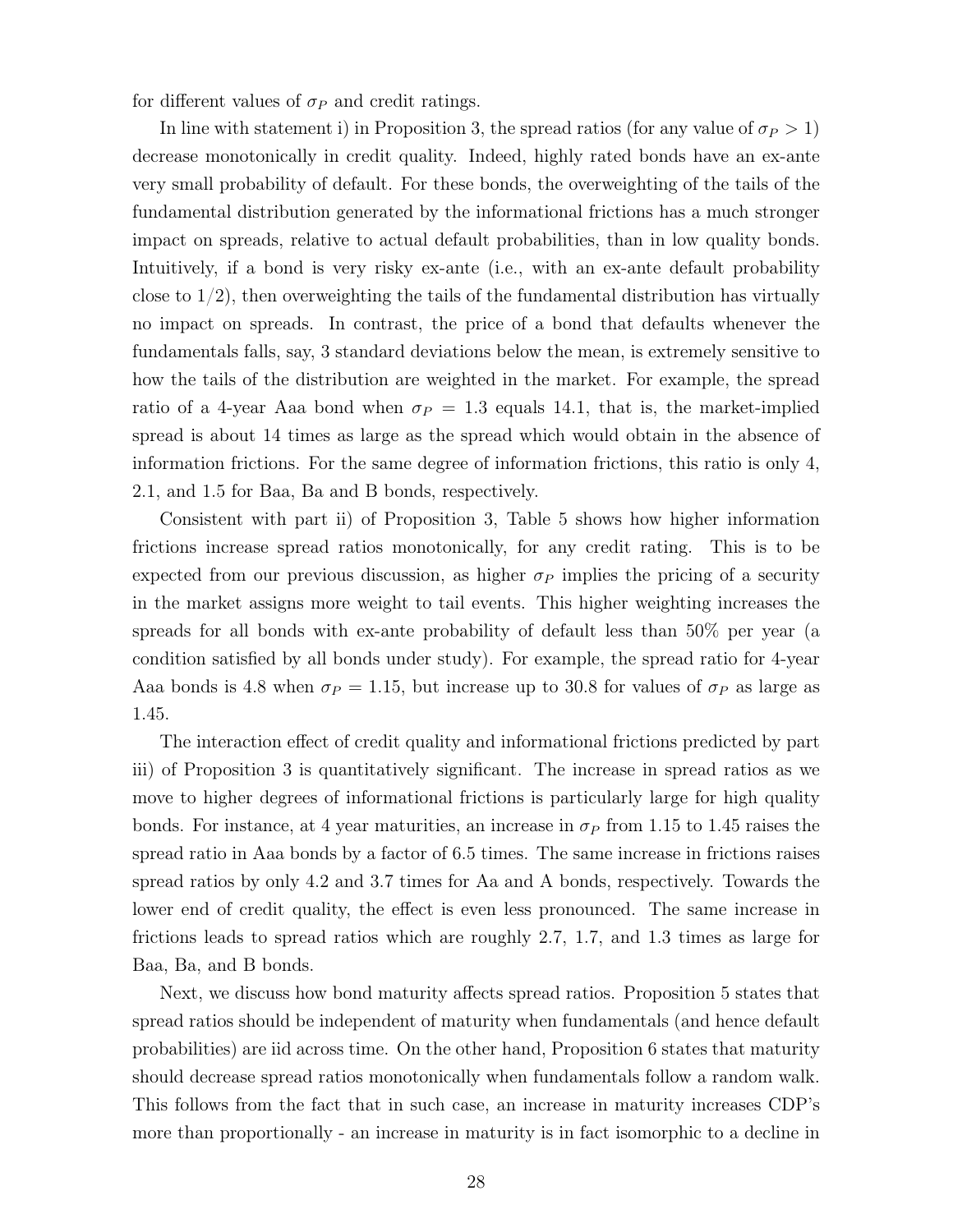credit quality for a given maturity. Hence a longer term bond is perceived as less safe, implying that the spreads ratio declines with maturity.

Table 5: Spread ratios

|                  |                 |          |          |         | $\sigma_P$ |      |         |          |
|------------------|-----------------|----------|----------|---------|------------|------|---------|----------|
|                  | $\text{Data}^1$ | $1.00\,$ | $1.15\,$ | 1.30    | 1.45       | 1.60 | 1.75    | 1.90     |
|                  |                 |          |          |         |            |      |         |          |
| 4 yr             |                 |          |          |         |            |      |         |          |
| Aaa              | 93.9            | 1.0      | 4.8      | 14.1    | 30.8       | 55.7 | 88.1    | 126.9    |
| Aa               | 19.9            | 1.0      | 3.3      | 7.4     | 13.6       | 21.4 | 30.6    | 40.6     |
| $\mathbf{A}$     | 20.3            | 1.0      | 3.0      | 6.4     | 11.1       | 16.9 | 23.5    | 30.6     |
| Baa              | 9.8             | 1.0      | 2.3      | 4.0     | 6.2        | 8.5  | 11.0    | 13.5     |
| Ba               | 2.9             | 1.0      | 1.5      | 2.1     | 2.6        | 3.1  | 3.5     | 4.0      |
| B                | 1.6             | 1.0      | 1.3      | 1.5     | 1.7        | 1.8  | 2.0     | 2.1      |
|                  |                 |          |          |         |            |      |         |          |
| 10 <sub>yr</sub> |                 |          |          |         |            |      |         |          |
| Aaa              | 12.4            | $1.0\,$  | $2.8\,$  | 5.7     | 9.6        | 14.2 | 19.1    | $24.3\,$ |
| Aa               | 14.2            | 1.0      | 2.6      | 5.2     | 8.4        | 12.2 | 16.2    | 20.3     |
| А                | 12.6            | 1.0      | 2.4      | 4.4     | 6.8        | 9.5  | 12.3    | 15.1     |
| Baa              | 6.9             | 1.0      | 1.9      | 3.0     | 4.1        | 5.3  | 6.4     | 7.5      |
| Ba               | 2.9             | 1.0      | 1.4      | 1.7     | 2.0        | 2.3  | 2.5     | $2.7\,$  |
| B                | 1.9             | 1.0      | 1.2      | $1.3\,$ | 1.4        | 1.5  | 1.6     | 1.6      |
|                  |                 |          |          |         |            |      |         |          |
| 20~yr            |                 |          |          |         |            |      |         |          |
| Aaa              | 11.7            | 1.0      | $2.5\,$  | 4.7     | $7.4\,$    | 10.4 | 13.4    | 16.3     |
| Aa               | 15.2            | 1.0      | $2.5\,$  | 4.5     | 7.0        | 9.7  | 12.4    | 15.1     |
| А                | 10.6            | 1.0      | 2.1      | 3.5     | 5.0        | 6.6  | 8.1     | 9.5      |
| Baa              | 7.2             | 1.0      | 1.7      | 2.4     | 3.2        | 3.9  | 4.5     | 5.1      |
| Ba               |                 | 1.0      | 1.3      | 1.5     | $1.7\,$    | 1.8  | $2.0\,$ | 2.1      |

<sup>1</sup> The empirical ratios are from table 1.

Comparing the different panels of Table 5 reveals that the prediction from the fully persistent case holds in all cases under consideration. For example, 4-year Aaa bonds exhibit larger spread ratios than 10-year Aaa bonds –14.1 vs. 5.7, for an informational friction parameter  $\sigma_P = 1.3$ . For the same level of informational frictions, increasing maturity to 20 years further decreases the spread ratio –from 5.7 to 4.7. This is to be expected, as an increase in maturity of 2.5 times (i.e., from 4 to 10 years) increases cumulative default probabilities by a factor of almost 18 times. Because the 10 year Aaa bond is then riskier (in terms of per year default probability) than the 4 year bond, its pricing is less sensitive to overweighting of the distribution tails, and hence have lower spread ratios. Likewise, the 20 year Aaa has a cumulative default probability of nearly 2.7 times as high as the 10 year bond, so it is riskier as well in per-annum terms, and

B | | 1.0 | 1.2 | 1.3 | 1.4 | 1.5 | 1.5 | 1.6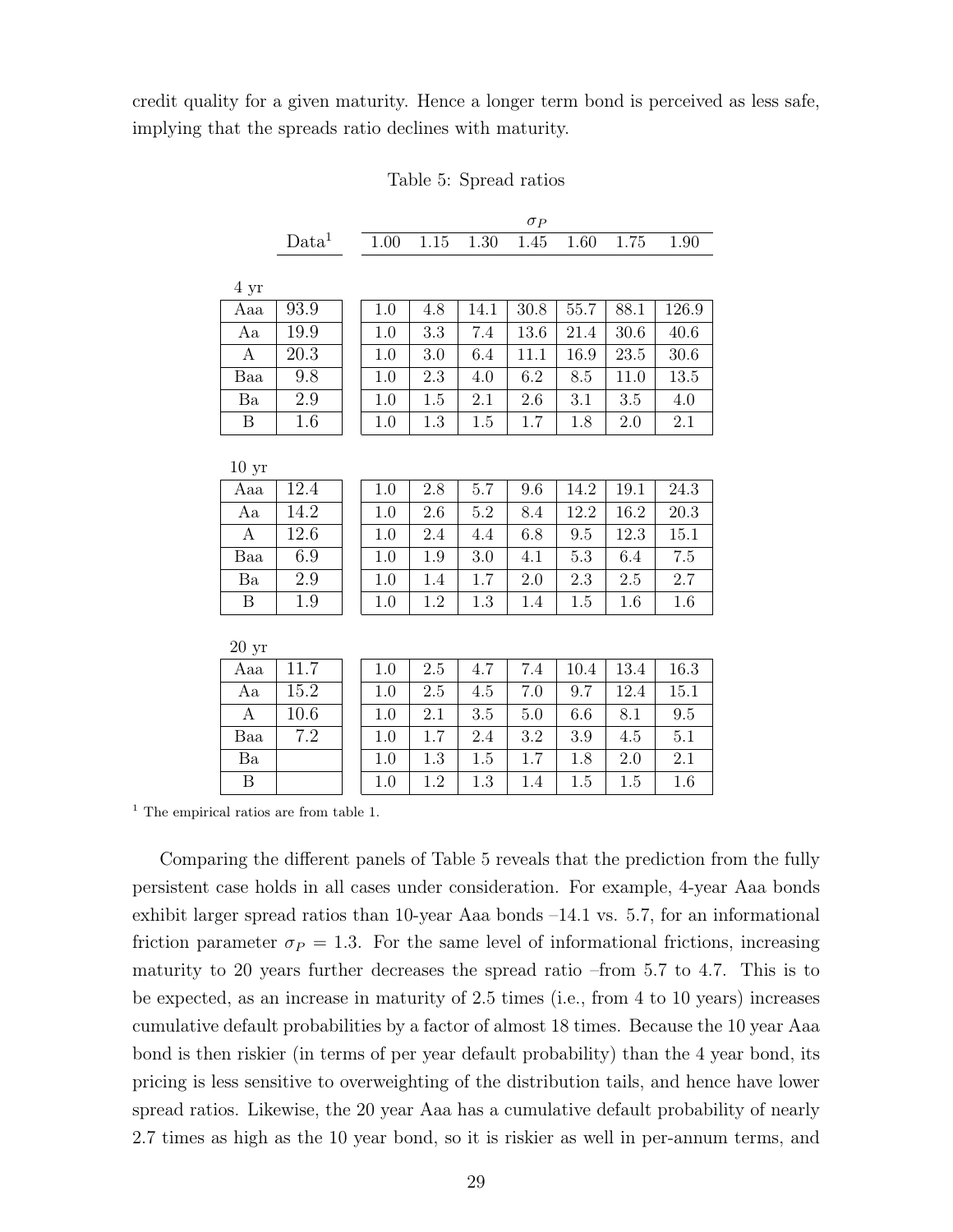hence shows lower spread ratios. This conclusion holds true for all bond categories and all maturities, given the cumulative default probabilities and yield spreads observed in the data.

#### 5.2.2 Absolute spreads

Table 6 presents the absolute credit spreads for 4, 10, and 20 year bonds that we obtain for different values of the informational frictions parameter,  $\sigma_P$ . The columns on the left, show the absolute spreads generated by the model for each value of the informational friction parameter,  $\sigma_P$ ; the columns on the right present the calculated spreads as a fraction (in  $\%$ ) of the average spreads observed in the data.

The upper part of the table presents the results for 4-year bonds. The first column in the top-left table (calculated spreads), shows the spreads generated by the model when there are no informational frictions,  $\sigma_P = 1$ . For Aaa securities, the calculated spread is 0.51 bp, which accounts for only 1.1% of the empirical value reported in Table 1. As we increase information frictions, the calculated spread increases substantially. For  $\sigma_P = 1.3$ , for instance, it generates 7.2 bp, or about 15.8% of the empirical counterpart, and almost 35% of the observed spread for  $\sigma_P = 1.45$ . As a reference point, to account for the whole historical spread of the Aaa, 4 year bond, the model would need an informational frictions value  $\sigma_P = 1.75$ . As we lower credit quality, the model gets closer to the empirical spreads for smaller values of  $\sigma_P$ . For Aa bonds, a value of  $\sigma_P = 1.45$  explains almost 69% of the data, needing less than  $\sigma_P = 1.6$  to account for the whole spread.

To put these results in perspective, note that a battery of structural models developed in Huang and Huang (2012) explain a very small portion of the spreads of high investment grade bonds–around 2, 9, and 10% for 4-year Aaa, Aa, and A categories, respectively. The value of the spreads generated by our model assuming  $\sigma_P = 1.3$  deliver significantly higher numbers, especially for the the bonds of Aaa and A categories: at ratios near 16%, 38%, and 32% of the empirical values. Our discussion of the calibration of the informational frictions parameter in Table 4 suggests that  $\sigma_P = 1.3$  is consistent with the the joint observations of forecast dispersion and quarterly earnings volatility reported by Guntay and Hackbarth (2010), in particular for the Aa and A categories.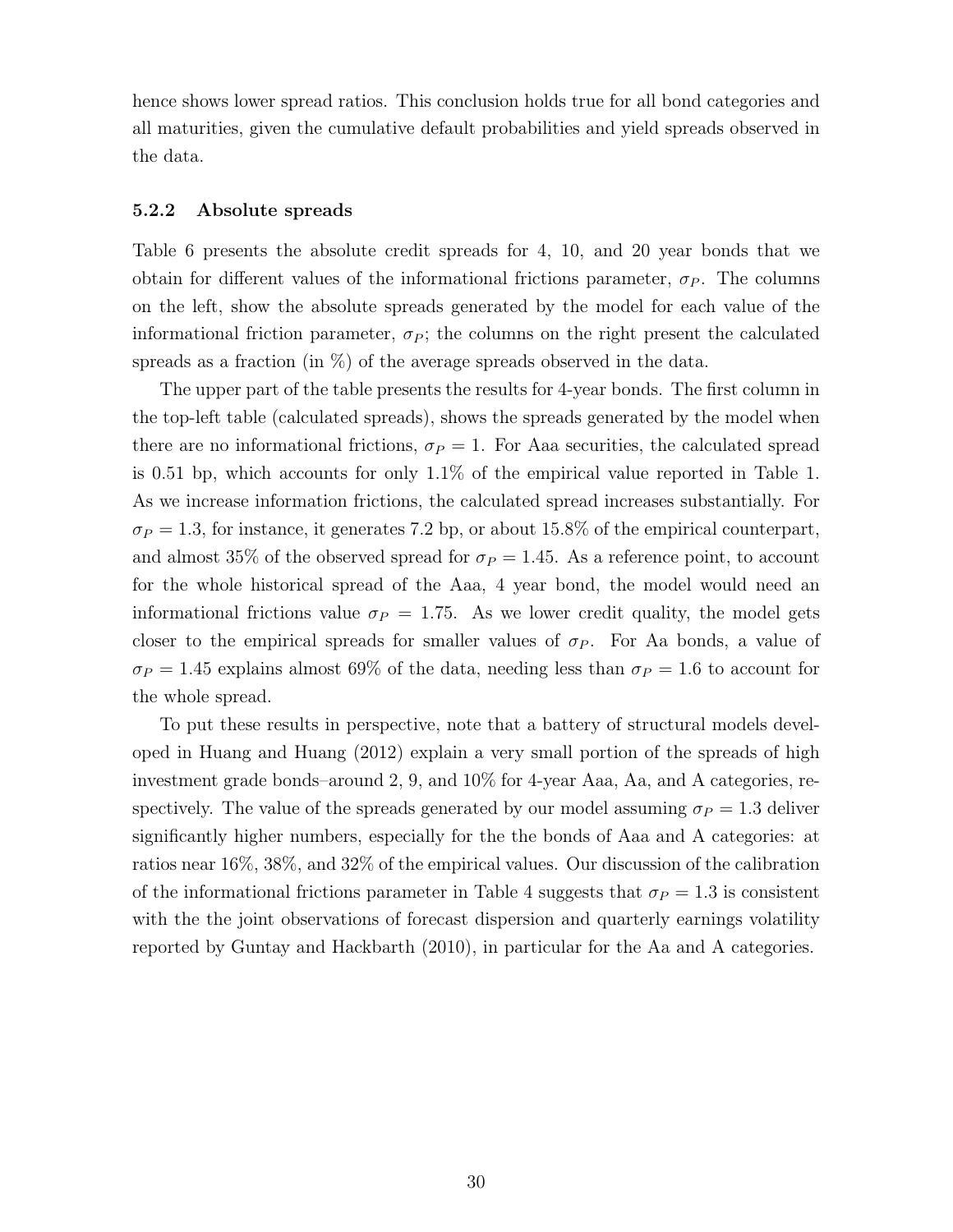|                  |          | Calculated spreads: $\sigma_P =$ |          |           |          |       |          |       |       | Fraction explained* (%): $\sigma_P =$ |         |      |          |       |          |       |           |
|------------------|----------|----------------------------------|----------|-----------|----------|-------|----------|-------|-------|---------------------------------------|---------|------|----------|-------|----------|-------|-----------|
|                  | Data $1$ |                                  | $1.00\,$ | 1.15      | $1.30\,$ | 1.45  | 1.60     | 1.75  | 1.90  |                                       | 1.00    | 1.15 | 1.30     | 1.45  | 1.60     | 1.75  | 1.90      |
| $4 \mathrm{yr}$  |          |                                  |          |           |          |       |          |       |       |                                       |         |      |          |       |          |       |           |
| Aaa              | 46       |                                  | 0.5      | $2.5\,$   | $7.2\,$  | 15.9  | 28.7     | 45.4  | 65.4  |                                       | 1.1     | 5.3  | 15.8     | 34.6  | 62.4     | 98.8  | 142.3     |
| Aa               | 56       |                                  | 2.8      | $\rm 9.3$ | 21.2     | 38.6  | 60.9     | 86.9  | 115.5 |                                       | 5.1     | 16.6 | 37.8     | 69.0  | 108.8    | 155.2 | 206.3     |
| $\boldsymbol{A}$ | 87       |                                  | 4.4      | 13.0      | 27.8     | 48.4  | 73.8     | 102.7 | 133.8 |                                       | 5.0     | 14.9 | $31.9\,$ | 55.7  | 84.9     | 118.0 | 153.7     |
| Baa              | 149      |                                  | 15.4     | 35.0      | 62.1     | 94.9  | 131.2    | 169.2 | 207.8 |                                       | 10.4    | 23.5 | 41.7     | 63.7  | 88.0     | 113.6 | $139.5\,$ |
| Ba               | 310      |                                  | 107.5    | 163.9     | 221.8    | 278.1 | 331.4    | 380.9 | 426.4 |                                       | 34.7    | 52.9 | 71.5     | 89.7  | 106.9    | 122.9 | 137.6     |
| $\boldsymbol{B}$ | 470      |                                  | 306.1    | 383.1     | 450.8    | 509.7 | 560.9    | 605.4 | 644.2 |                                       | 65.1    | 81.5 | 95.9     | 108.4 | 119.3    | 128.8 | 137.1     |
| $10~{\rm yr}$    |          |                                  |          |           |          |       |          |       |       |                                       |         |      |          |       |          |       |           |
| Aaa              | 47       |                                  | $3.8\,$  | 10.7      | 21.8     | 36.5  | $53.9\,$ | 72.7  | 92.4  |                                       | 8.1     | 22.7 | 46.4     | 77.7  | 114.6    | 154.8 | 196.5     |
| Aa               | 69       |                                  | 5.0      | 13.1      | 25.7     | 41.9  | 60.4     | 80.3  | 100.7 |                                       | 7.2     | 19.0 | 37.3     | 60.7  | 87.6     | 116.4 | 145.9     |
| A                | 96       |                                  | $7.7\,$  | 18.4      | 33.8     | 52.4  | 73.1     | 94.6  | 116.2 |                                       | 8.0     | 19.2 | $35.2\,$ | 54.6  | 76.1     | 98.5  | 121.0     |
| Baa              | 150      |                                  | 22.2     | 42.2      | 65.9     | 91.3  | 117.1    | 142.1 | 166.0 |                                       | 14.8    | 28.1 | 43.9     | 60.9  | 78.0     | 94.7  | 110.6     |
| Ba               | 310      |                                  | 107.8    | 146.7     | 182.5    | 214.8 | 243.4    | 268.7 | 290.9 |                                       | 34.8    | 47.3 | $58.9\,$ | 69.3  | $78.5\,$ | 86.7  | 93.9      |
| $\boldsymbol{B}$ | 470      |                                  | 242.1    | 281.1     | 313.1    | 339.3 | 361.2    | 379.4 | 394.9 |                                       | 51.5    | 59.8 | 66.6     | 72.2  | 76.8     | 80.7  | 84.0      |
| 20~yr            |          |                                  |          |           |          |       |          |       |       |                                       |         |      |          |       |          |       |           |
| Aaa              | 59       |                                  | $5.1\,$  | 12.8      | 24.0     | 37.6  | $52.5\,$ | 67.8  | 82.9  |                                       | 8.6     | 21.7 | 40.7     | 63.7  | 89.0     | 115.0 | 140.5     |
| Aa               | 87       |                                  | 5.7      | 13.9      | 25.7     | 39.8  | 55.0     | 70.6  | 85.8  |                                       | $6.5\,$ | 16.0 | 29.5     | 45.7  | 63.3     | 81.1  | 98.6      |
| A                | 117      |                                  | 11.0     | 23.1      | 38.4     | 55.2  | 72.3     | 89.0  | 104.8 |                                       | 9.4     | 19.8 | 32.8     | 47.2  | 61.8     | 76.1  | 89.6      |
| Baa              | 198      |                                  | $27.3\,$ | 46.4      | 66.9     | 86.9  | 105.8    | 123.1 | 138.7 |                                       | 13.8    | 23.4 | 33.8     | 43.9  | $53.4\,$ | 62.2  | 70.1      |
| Ba               |          |                                  | 100.1    | 127.0     | 149.9    | 169.1 | 185.1    | 198.5 | 209.9 |                                       | n.a.    | n.a. | n.a.     | n.a.  | n.a.     | n.a.  | n.a.      |
| B                |          |                                  | 150.1    | 174.4     | 193.6    | 208.9 | 221.3    | 231.4 | 239.8 |                                       | n.a.    | n.a. | n.a.     | n.a.  | n.a.     | n.a.  | n.a.      |

 $^{1}$  Yield Spreads for Aaa-Baa are from Duffee (1998); Ba and B from Caouette, Altman, and Narayanan (1998).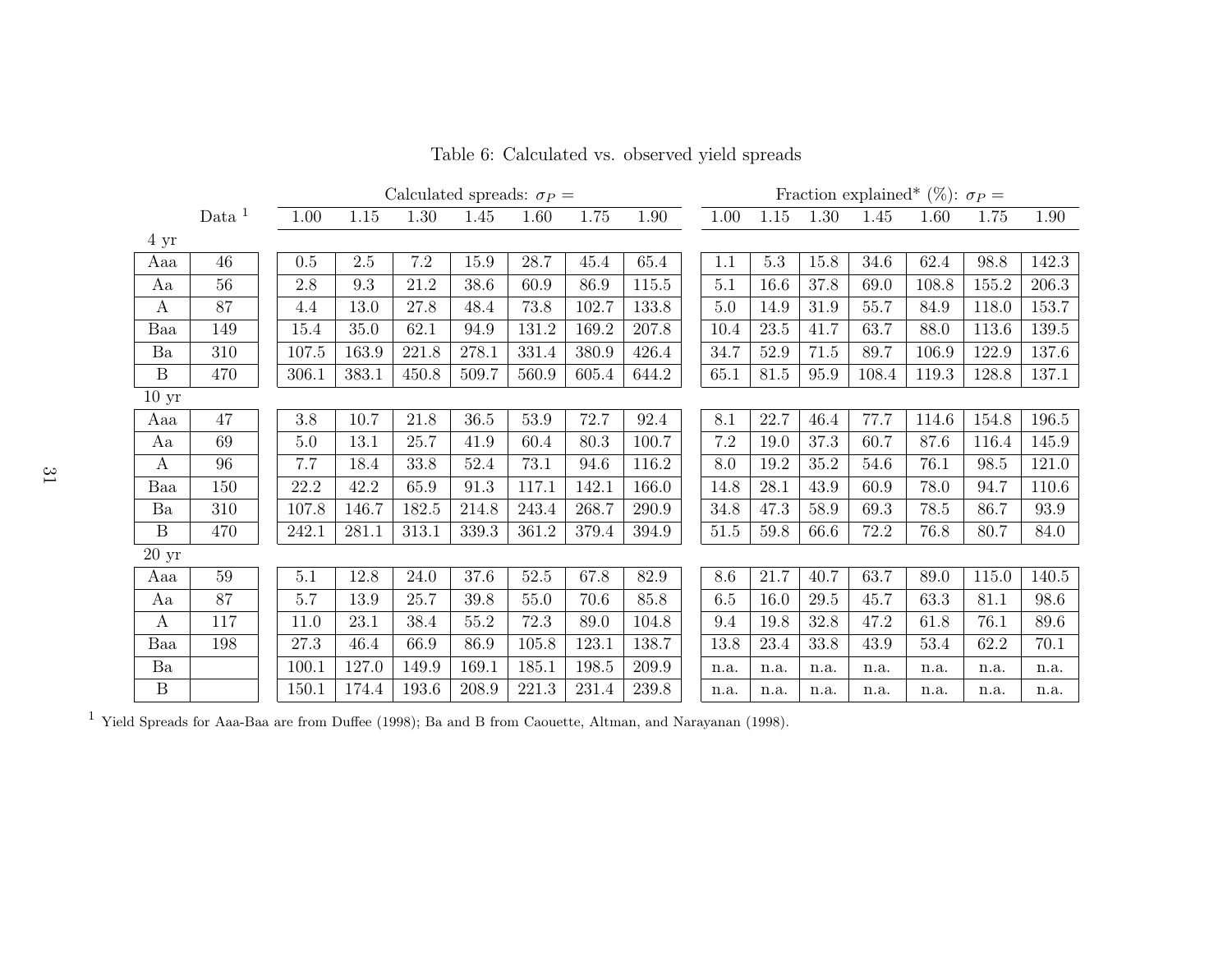We now turn to the results for 10-year bonds, which are displayed in the middle of table 6. If there are no informational frictions ( $\sigma_P = 1$ ), then as before the spreads delivered by the model are low relative to the data. For Aaa instruments, the riskneutral model generates a spread of 3.8 bp, which amounts to slightly over 8% of the empirical spreads. Similarly, Aa and A bonds have calculated spreads which explain only 7.2 and 8% of the data, respectively. For the lower rated bonds, the model with no frictions explains about 15, 35, and 52% of the observed spreads for the Baa, Ba, and B credit ratings, respectively. As we increase  $\sigma_P$ , the model can account for a substantially higher fraction of spreads, across all categories. For  $\sigma_P = 1.3$ , for instance, the model explains over 46, 37, and 35% of the data for high investment grade (Aaa, Aa, and A, respectively), and 44, 59 and 67% for the risker securities (Baa, Ba, and B, respectively). Notice once again how increases in informational frictions have a particularly large effects in the explanatory power of the model for the high investment grade securities, an issue we will discuss in more detail momentarily. Compared to the structural models in Huang and Huang (2012), these figures are significantly higher than the 16, 16 and 19% of spreads for Aaa, Aa, and A, respectively.

The lower part of the table presents the results for 20 year bonds. A similar pattern of credit spreads emerges: as we increase informational frictions, the model delivers spreads which account for an increasing fraction of the empirical spread observations. For  $\sigma_P = 1.3$ , it explains about 41, 30 and 33% for Aaa, Aa and A categories.<sup>30</sup>

The impact of maturity on spreads is apparent from the comparison of credit spreads for a given credit rating across panels. The effect of horizons on absolute spreads depends on the bond rating. Consider the case of Aaa bonds. At 4 years maturity, Aaa bonds have a CDP of 0.04%. Increasing maturity 2.5 times (to 10 years) increases the CDP to 0.77% (more than 19 times). Not surprisingly then, the yearly spread in the data is higher for the 10 year, Aaa bond, for all values of the informational frictions parameter considered in the Table. If we now compare 10 to 20 years, we see that the CDP for Aaa bonds increases to 2.05%, which is more than twice 0.77%. Hence, fundamental risk (per year) is slightly higher for 20 year bonds. When the informational frictions parameter is at the lower end – say,  $\sigma_P$  less than 1.45 –, the dominant force is fundamental risk, and consequently the doubling of maturity increases the yearly spread. However, if information frictions are sufficiently large, the fact that safer securities have higher spread ratios (i.e., the increasing differences, or interaction effect between credit quality and informational frictions highlighted in Proposition 3,

<sup>&</sup>lt;sup>30</sup>If one is willing to accept larger values of  $\sigma_P$ , in the range of 1.6 to 1.9, the fraction of spreads our model is able to account for is quickly increasing, to the point where we are able to account for them entirely. This interpretation of the model, however, would seem inconsistent with the reduced-form evidence in Guntay and Hackbarth (2010) and Buraschi, Trojani, and Vedolin (2008) attributing only a fraction of the spreads to disagreement among forecasters.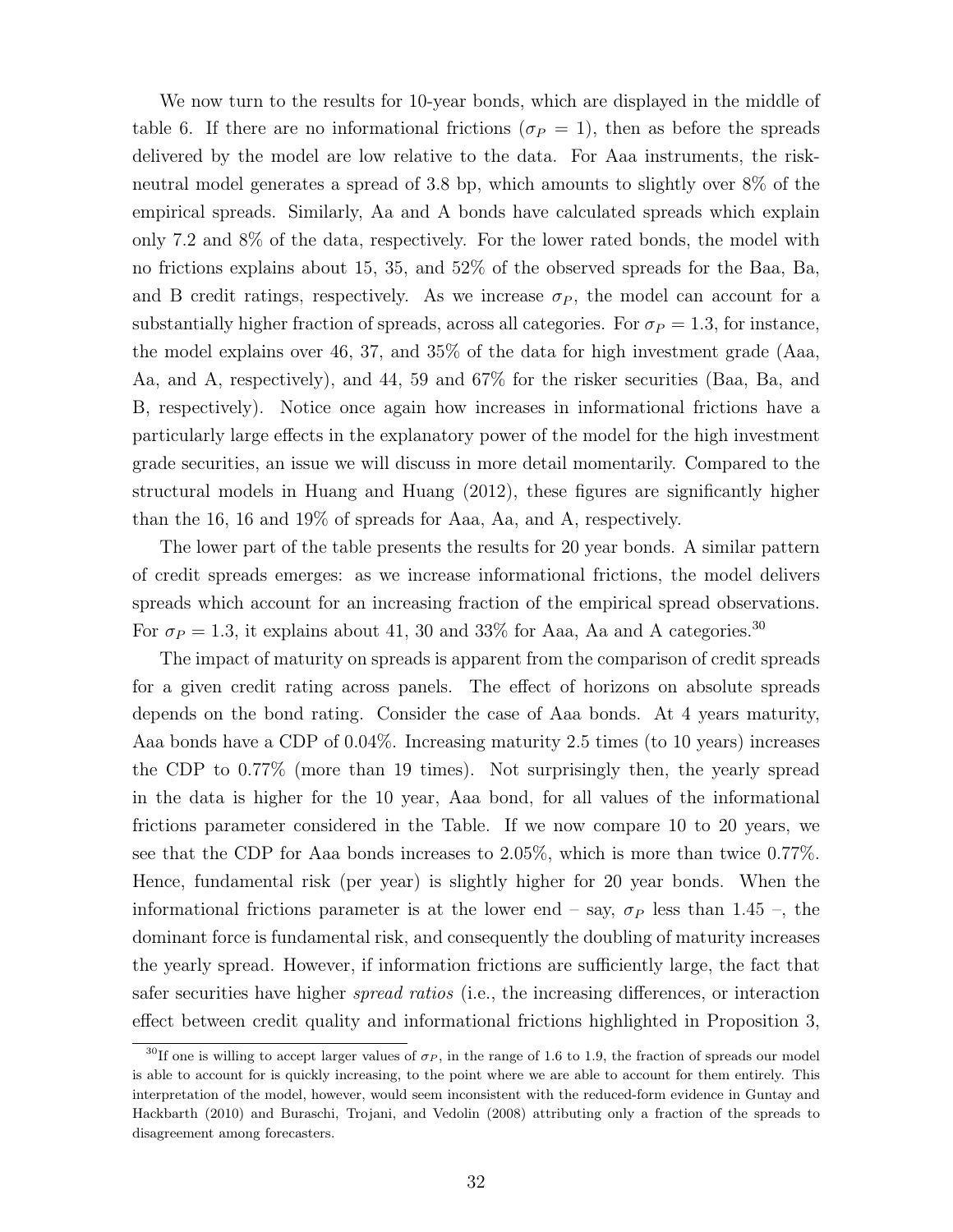part iii)) becomes the dominant force, implying lower absolute spreads for the 20 year instruments.

For some bonds in the sample – notably the Ba and B categories –, increasing maturities from 10 to 20 years actually decreases the yearly default risk (for instance, the CDP of 20 year B bonds is 52.9%, less than twice the CDP of 10 year bonds, at 43.9%). For these securities, the fundamental risk effect dominates, and our model generates higher absolute spreads for the 10 year than for 20 year securities, for all values of the informational friction parameter.<sup>31</sup>

Finally, our model can also account for a sizeable fraction of the Baa-Aaa spread. This spread is one of the main puzzles of bond pricing data, as it is unlikely to be determined by tax asymmetries, callability features, or liquidity premia, which should be roughly similar across investment grade securities (see Chen et al., 2009). In particular, of the 103 bp spread in the data<sup>32</sup> for 4 year bonds, our model explains 55 bp, or 53%. For 10 year bonds, the spread is also 103 bp, of which our model explains 44 bp, or 43%. For 20 year bonds, the model accounts for about 43 bp, roughly 31% of the 139 bp empirical spread.

To summarize, this section has documented that heterogenous information can explain a sizable fraction of the credit spread puzzle, in particular for high investment grade, short-term securities. Under a reasonable parameterization for the degree of informational frictions (i.e., leading to a value of  $\sigma_P = 1.3$ ) our model can explain close to 16% of observed spreads for Aaa, 4 year bonds, which present the most challenging evidence of credit spreads through the lens of no-arbitrage pricing. For 10 and 20 year Aaa, as well as for most of the rest of investment grade bonds of 4, 10, and 20 year maturities, our model explains over 30% of observed spreads. These figures are large in comparison to what most structural models in the current literature deliver.

# 6 Concluding Remarks

In this paper we developed a theory of corporate bond pricing based on heterogeneous information and limits to arbitrage. Our model offers pricing implications of noisy information aggregation for a class of securities whose payoffs are non-linear functions underlying fundamentals, while retaining a tractable and parsimonious structure.

<sup>&</sup>lt;sup>31</sup>This result may also be a consequence of survivor bias in the data, or mean reversion in the model. Survivor bias (in the data) arises if for a given ratings category, the worse companies are more likely to default, and thus over time the pool shifts towards higher quality survivors. From an ex ante perspective this makes the 20-year bonds seem safer than 10-year bonds of equal intrinsic quality, and may account for the lower long-term spreads. Mean reversion in fundamentals implies that forecasts of default sufficiently far into the future should be virtually independent of initial conditions. But this brings us closer to the characterization offered by the iid case, in which maturity length has no effect on spreads.

 $32$ Spreads correponds to those reported by Duffee (1998).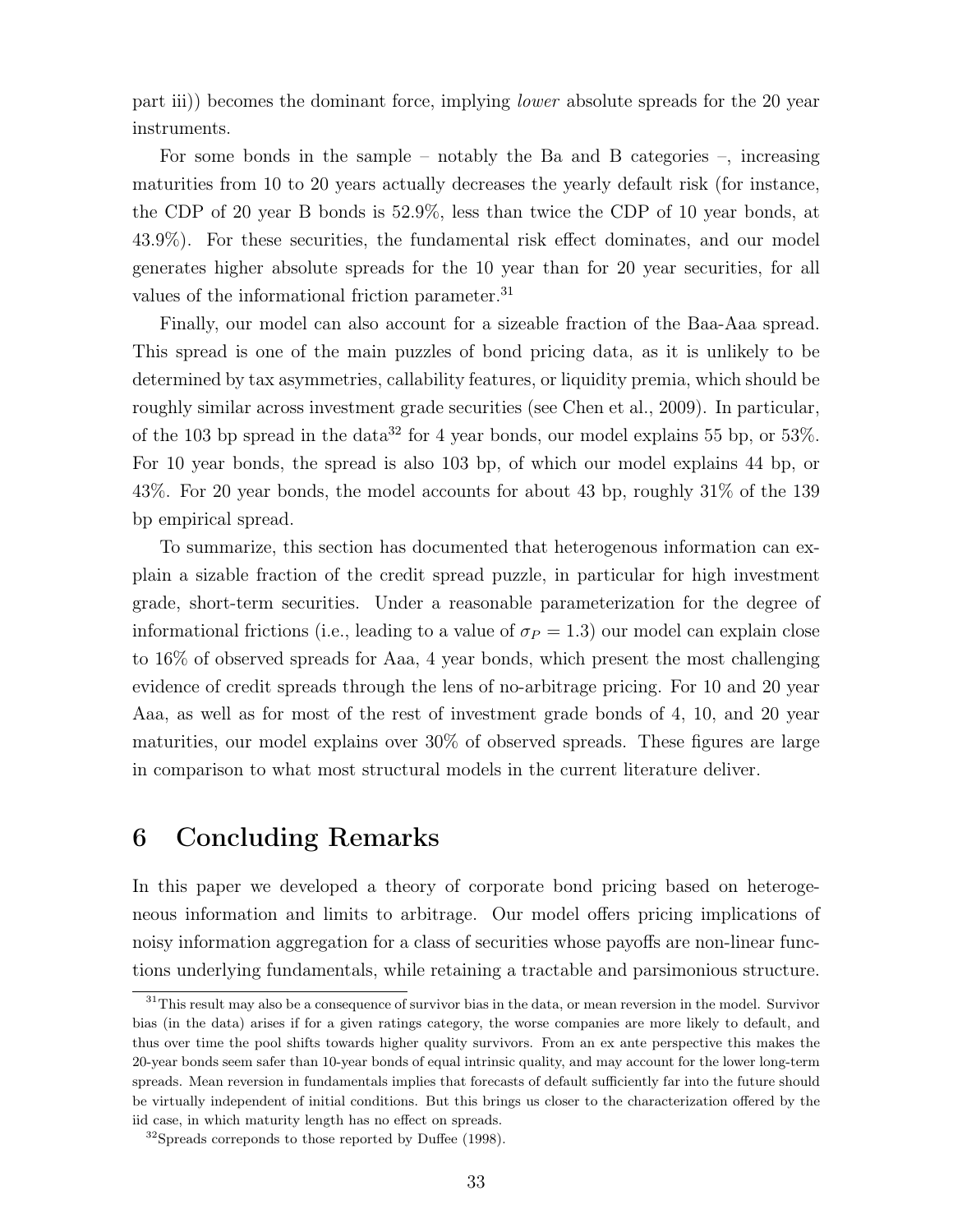Quantitatively, the model explains a sizable portion of the spreads, and compares favorably with respect to other asset pricing models that place significantly more structure on the environment. In particularly our theory generates the largest relative departures between market spreads and underlying default risk for high investment grade, short maturity instruments. This is in line with the empirical evidence about the credit spread puzzle, and represents the major challenge in fitting the data for most existing structural models in the literature.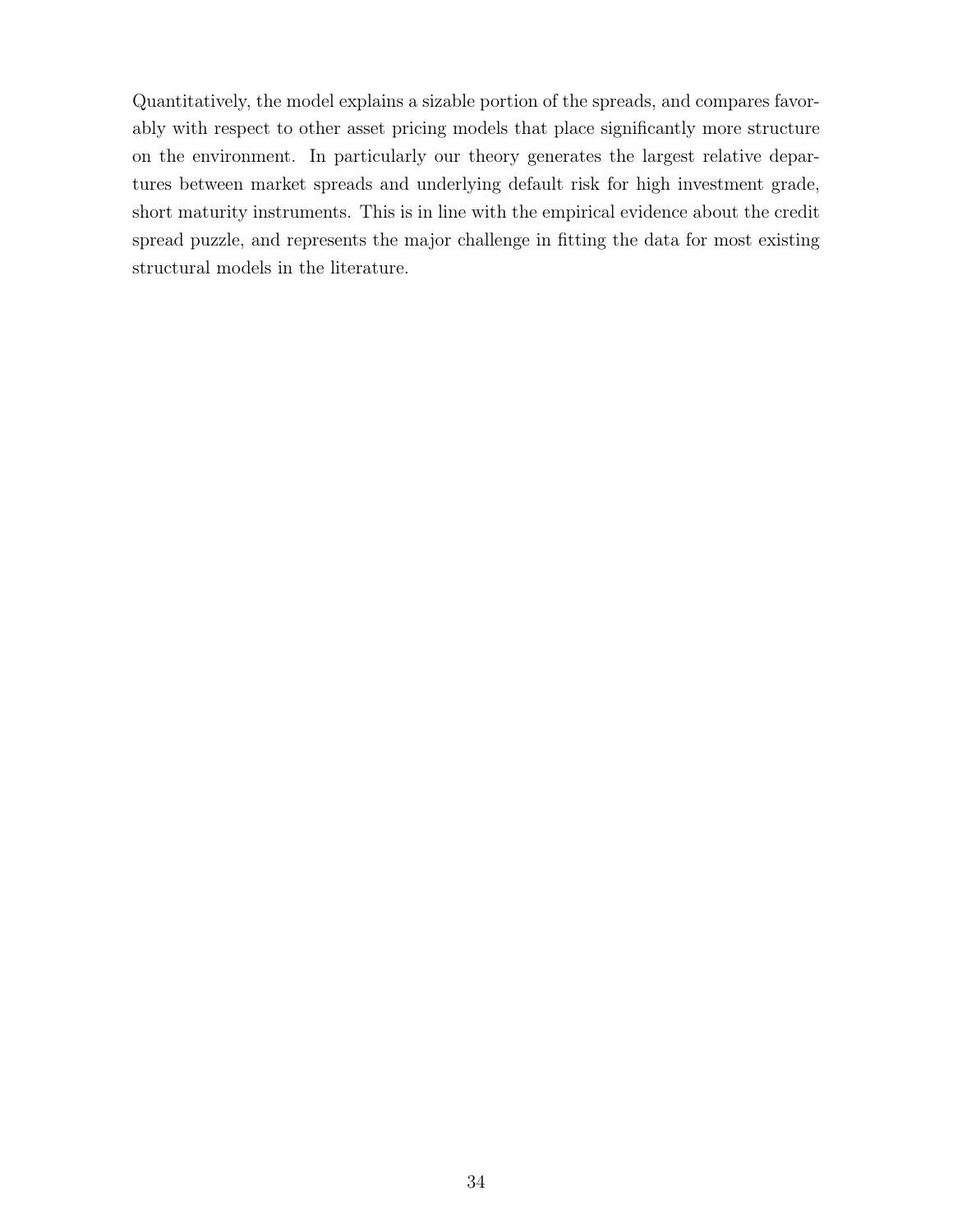# References

- [1] Albagli, Elias, Christian Hellwig, and Aleh Tsyvinski (2012). "A Theory of Asset Prices based on Heterogeneous Information." NBER Working paper No. 17548.
- [2] Bacchetta, Philippe, and Eric van Wincoop (2006). "Can Information Heterogeneity Explain the Exchange Rate Determination Puzzle?" American Economic Review, 96 (3), 552-576.
- [3] Banerjee, Snehal (2011). "Learning from Prices and the Dispersion in Beliefs." Review of Financial Studies, 24 (9), 3025-68.
- [4] Barlevy, Gadi, and Pietro Veronesi (2000). "Information Acquisition in Financial Markets." The Review of Economic Studies, 67 (1), 79-90.
- [5] [5] [5] (2003). "Rational Panics and Stock Market crashes." Journal of Economic Theory, 110 (2), 234-263.
- [6] Bhamra, Harjoat S., Lars-Alexander Kuehn, and Ilya A. Strebulaev (2010). "The Aggregate Dynamics of Capital Structure and Macroeconomic Risk." Review of Financial Studies, 23 (12), 4187-4241.
- [7] Biais, Bruno, Peter Bossaerts, and Chester Spatt (2010). "Equilibrium Asset Pricing and Portfolio Choice under Asymmetric Information." Review of Financial Studies, 23 (4), 1503-1543.
- [8] Breon-Drish, Bradyn (2012). "On Existence and Uniqueness of Equilibrium in Noisy Rational Expectations Economies." Working paper, Stanford University.
- [9] Buraschi, Andrea, Fabio Trojani, and Andrea Vedolin (2008). "Economic Uncertainty, Disagreement, and Credit Markets." Working paper.
- [10] Caouette, John B., Edward I. Altman, and Paul Narayanann (1998). Managing credit risk: the next great financial challenge. Vol. 2. John Wiley & Sons.
- [11] Chen, Long, Pierre Collin-Dufresne, and Robert S. Goldstein (2009). "On the Relation Between the Credit Spread Puzzle and the Equity Premium Puzzle." Review of Financial Studies, 22 (9), 3367-3409.
- [12] Collin-Dufresne, Pierre, Robert S. Goldstein, and J. Spencer Martin (2001). "The Determinants of Credit Spread Changes." The Journal of Finance, 56 (6), 2177- 2207.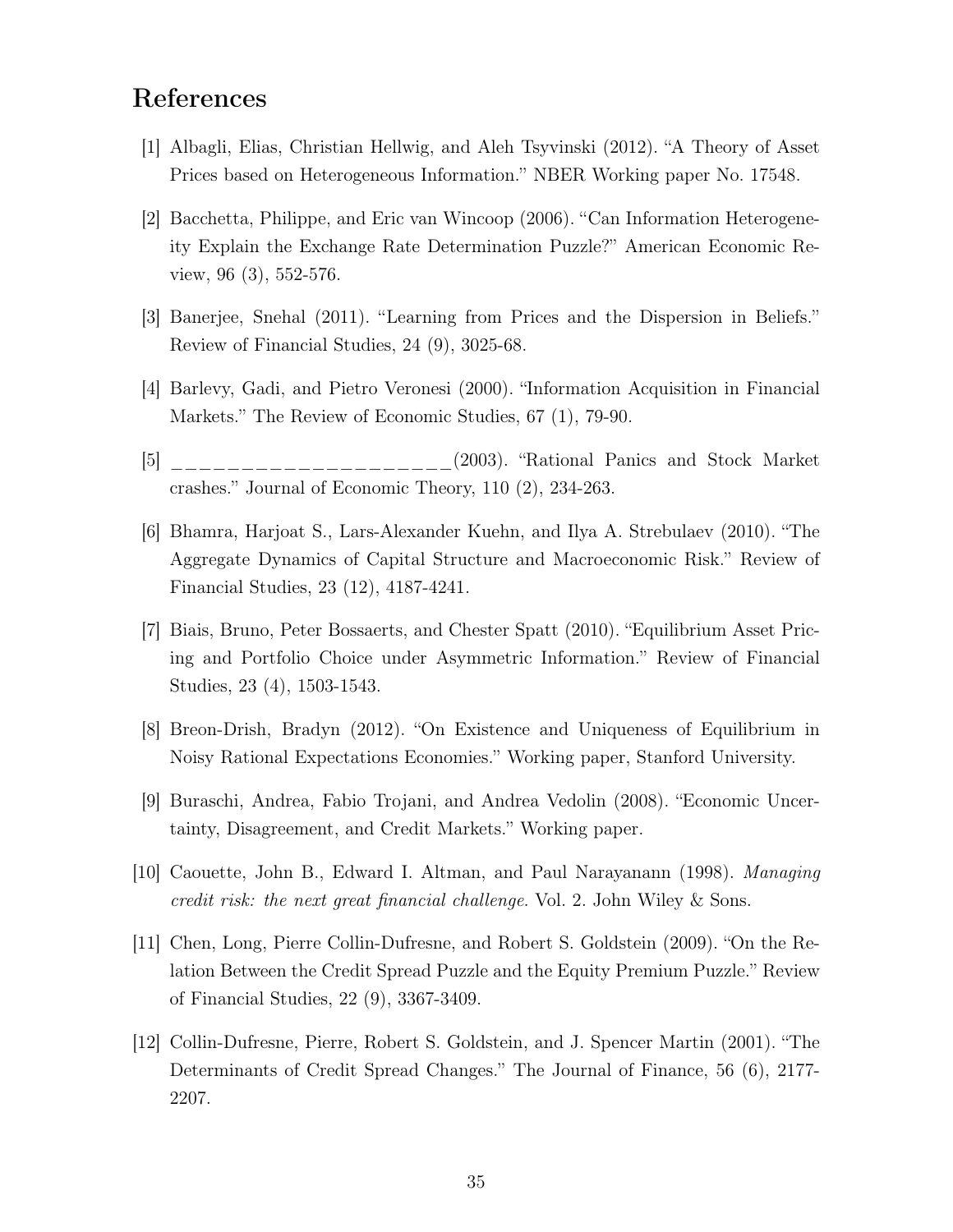- [13] Diamond, Douglas W., and Robert E. Verrecchia (1981). "Information Aggregation in a Noisy Rational Expectations Economy." Journal of Financial Economics, 9 (3), 221-235.
- [14] Diether, Karl B., Christopher J. Malloy, and Anna Scherbina (2002). "Differences of Opinion and the Cross Section of Stock Returns." The Journal of Finance, 57 (5), 2113-2141.
- [15] Duffee, Gregory (1998). "Treasury Yields and Corporate Bond Yield Spreads: An Empirical Analysis." Journal of Finance, 53 (6), 2225-2242.
- [16] Duffie, Darrell, and David Lando (2001). "Term Structures of Credit Spreads with Incomplete Accounting Information." Econometrica, 69 (3), 633-664.
- [17] Elton, Edwin, Martin J. Gruber, Deepak Agrawal, and Christopher Mann (2001). "Explaining the Rate Spread on Corporate Bonds." The Journal of Finance, 56 (1), 247-277.
- [18] Gabaix, Xavier (2012). "Variable Rare Disasters: An Exactly Solved Framework for Ten Puzzles in Macro-Finance." Quarterly Journal of Economics, 127 (2), 645-700.
- [19] Giesecke, Kay, Francis A. Longstaff, Stephen Schaefer, and Ilya Strebulaev (2011). "Corporate Bond Default Risk: A 150-year Perspective." Journal of Financial Economics, 102 (2), 233-250.
- [20] Gomes, João, and Lukas Schmid (2013). "Equilibrium Credit Spreads and the Macroeconomy." Working paper.
- [21] Gourio, François (2013). "Credit Risk and Disaster Risk." AEJ: Macroeconomics, 5 (3),1-34.
- [22] Gromb, Denis, and Dimitri Vayanos (2010). "Limits of Arbitrage." Annual Review of Financial Economics, 2, 251-275.
- [23] Grossman, Sanford J. and Joseph E. Stiglitz (1980). "On the Impossibility of Informationally Efficient Markets." American Economic Review, 70 (3), 393-408.
- [24] Güntay, Levent, and Dirk Hackbarth (2010). "Corporate Bond Credit Spreads and Forecast Dispersion." Journal of Banking & Finance, 34 (10), 2328-2345.
- [25] Harrison, Michael and David Kreps (1978). "Speculative Investors in a Stock Market with Heterogeneous Expectations." Quarterly Journal of Economics, 92 (2), 323-336.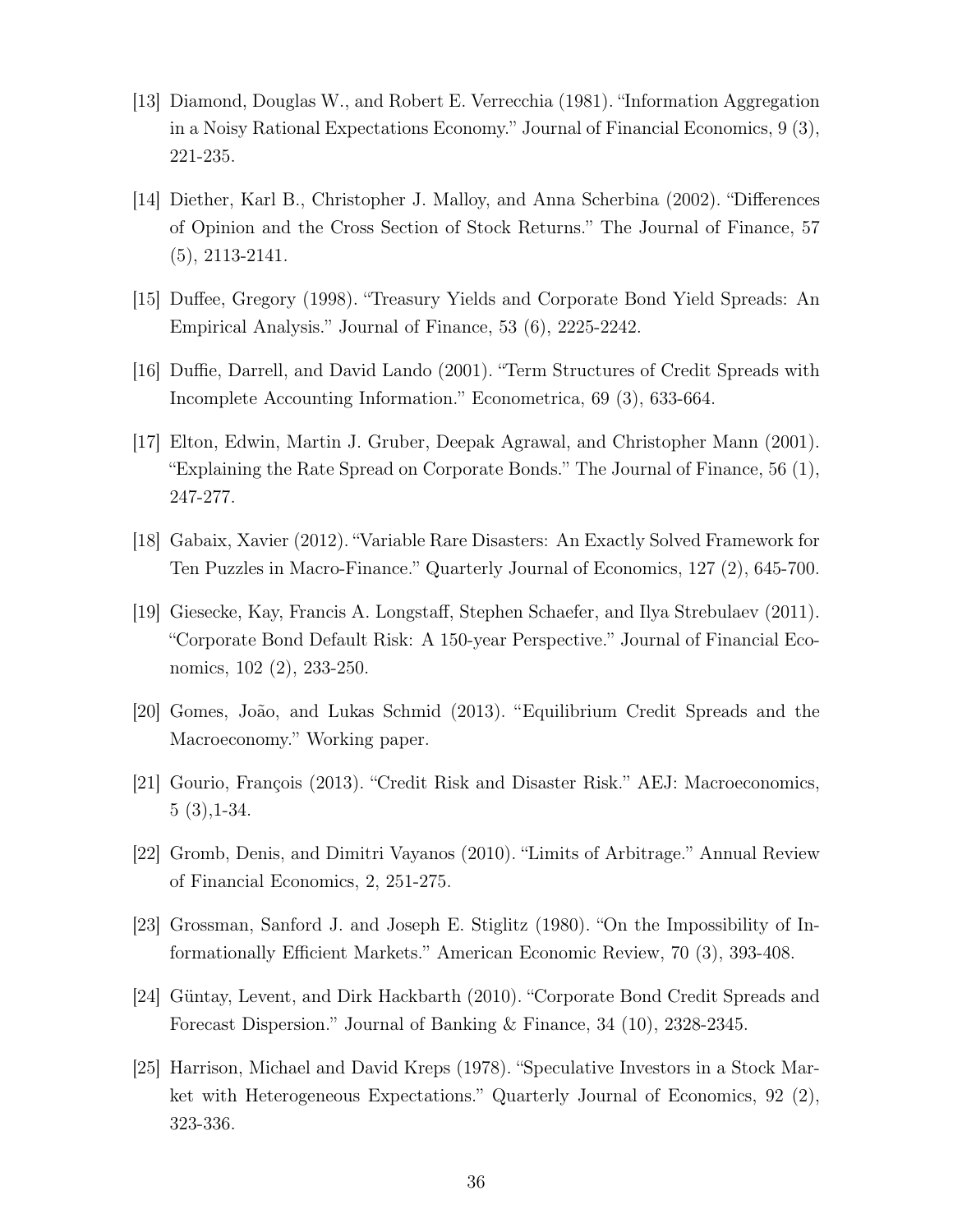- [26] He, Hua and Jiang Wang (1995). "Differential Information and Dynamic Behavior of Stock Trading Volume." Review of Financial Studies, 8 (4), 919-972.
- [27] Hellwig, Martin (1980). "On the Aggregation of Information in Competitive Markets," Journal of Economic Theory, 22, 477-498.
- [28] Hong, Harrison, and David Sraer (2013). "Quiet Bubbles," Journal of Financial Economics, forthcoming.
- [29] Huang, Jing-zhi, and Ming Huang (2012). "How much of the Corporate-Treasury Yield Spread is due to Credit Risk?." Review of Asset Pricing Studies, 2 (2), 153- 202.
- [30] Johnson, Timothy C. (2004). "Forecast Dispersion and the Cross Section of Expected Returns." The Journal of Finance, 59 (5), 1957-1978.
- [31] Keenan, Sean, Igor Shtogrin, and Jorge Sobehart (1998). "Historical Default Rates of Corporate Bond Issuers, 1920 - 1998". Moody's special comment report.
- [32] Karatzas, Ioannis Autor. Brownian motion and stochastic calculus. Ed. Steven Eugene Shreve. Vol. 113. Springer, 1991.
- [33] McQuade, Timothy (2013). "Stochastic Volatility and Asset Pricing Puzzles". Working paper.
- [34] Miller, Edward M. (1977). "Risk, Uncertainty, and Divergence of Opinion." The Journal of Finance, 32 (4), 1151-1168.
- [35] Scheinkman, Jose and Wei Xiong (2003). "Overconfidence and Speculative Bubbles." Journal of Political Economy, 111 (6), 1183-1220.
- [36] Townsend, Robert (1983). "Forecasting the Forecasts of Others." Journal of Political Economy, 91 (4), 546-588.
- [37] Vanden, Joel M. (2008). "Information Quality and Options." Review of Financial Studies, 21(6), 2635-2676.
- [38] Veldkamp, Laura (2011). Information Choice in Macroeconomics and Finance. Princeton University Press.
- [39] Vives, Xavier (2008). Information and Learning in Markets. Princeton University Press.
- [40] Wang, Jiang (1993). "A Model of Intertemporal Asset Prices Under Asymmetric Information." Review of Economic Studies, 60 (2), 249-282.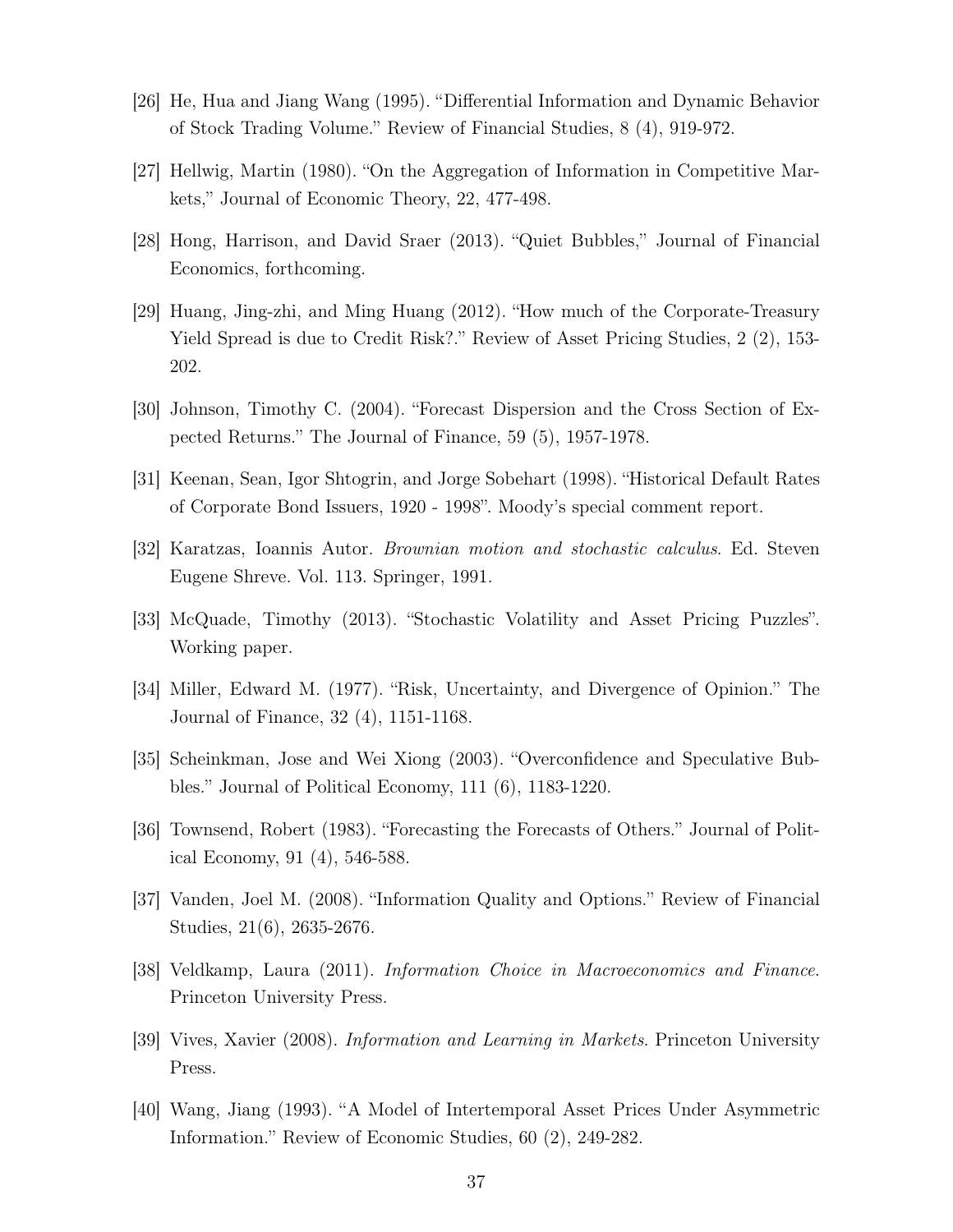- [41] Wang, Jiang (1994). "A Model of Competitive Stock Trading Volume." The Journal of Political Economy, 102 (1), 127-168.
- [42] Watanabe, Masahiro (2008). "Price Volatility and Investor Behavior in an Overlapping Generations Model with Information Asymmetry." Journal of Finance, 63 (1), 229-272.
- [43] Yu, Fan (2005). "Accounting Transparency and the Term Structure of Credit Spreads." Journal of Financial Economics, 75 (1), 53-84.

# 7 Appendix

### Proof of Proposition 1:

*Proof.* The above argument is complete once we have shown that  $p(\tau, \theta)$  is monotonic in  $\theta$ , for all  $\tau$ . To show this, we proceed by induction. When  $\tau = 0$ ,  $p(0, \theta)$  is nondecreasing in  $\theta$ , with a strict upwards jump at  $\underline{\theta}$ , and moreover  $p(0,\theta) \geq 0$  for all  $\theta$ . Suppose therefore that  $p(\tau, \theta_{T-\tau})$  is non-decreasing in  $\theta_{T-\tau}$  and  $p(\tau, \theta_{T-\tau}) \geq c$  for all  $\theta_{T-\tau} \geq \theta$ . By virtue of the conditional normal distributions,  $\theta_{+1}|x,\theta,z$  is first-order stochastically increasing in all its arguments, and  $z|\theta$  and is first-order stochastically increasing in  $\theta$ , so  $\mathbb{E} (\mathbb{E} (p(\tau-1,\theta_{+1})|x=z,\theta,z)|\theta)$  is monotonically increasing in  $\theta$ , and  $\mathbb{E} (p(\tau - 1, \theta_{+1}) | x = z, \theta, z) \geq c$ , by virtue of the induction hypothesis. Therefore,  $p(\tau, \theta)$  is monotonically increasing in  $\theta$ , with an upwards discontinuity at  $\theta$ , which completes the result.  $\Box$ 

#### Proof of Lemma 1:

*Proof.* The prior of  $\theta_{t+1}$  is given by  $\mathcal{N}(\rho \theta_t, \sigma_\theta^2)$ , and the conditional distribution of  $x_t$ , and  $z_t$  on  $\theta_{t+1}$  are given by  $\mathcal{N}(\theta_{t+1}, \beta^{-1})$ , and  $\mathcal{N}(\theta_{t+1}, \frac{\sigma_u^2}{\beta})$  respectively. Applying the Bayesian updating formula on Gaussian random variables,  $\theta_{t+1} | \theta_t, x_t = z_t, z_t$  has distribution:

$$
\mathcal{N}\left(\frac{\rho\theta_t/\sigma_{\theta}^2 + (\beta + \beta/\sigma_u^2)z_t}{1/\sigma_{\theta}^2 + \beta + \beta/\sigma_u^2}, \frac{1}{1/\sigma_{\theta}^2 + \beta + \beta/\sigma_u^2}\right)
$$

Since  $z_t|\theta_t$  has distribution  $\mathcal{N}(\rho\theta_t, \sigma_\theta^2+\sigma_u^2\beta^{-1}), \theta_{t+1}|\theta_t$  is distributed normally with mean  $\rho \theta_t$  and variance:

$$
\frac{1}{1/\sigma_{\theta}^2 + \beta + \beta/\sigma_u^2} + \left(\frac{\beta + \beta/\sigma_u^2}{1/\sigma_{\theta}^2 + \beta + \beta/\sigma_u^2}\right)^2 \left(\sigma_{\theta}^2 + \frac{\sigma_u^2}{\beta}\right)
$$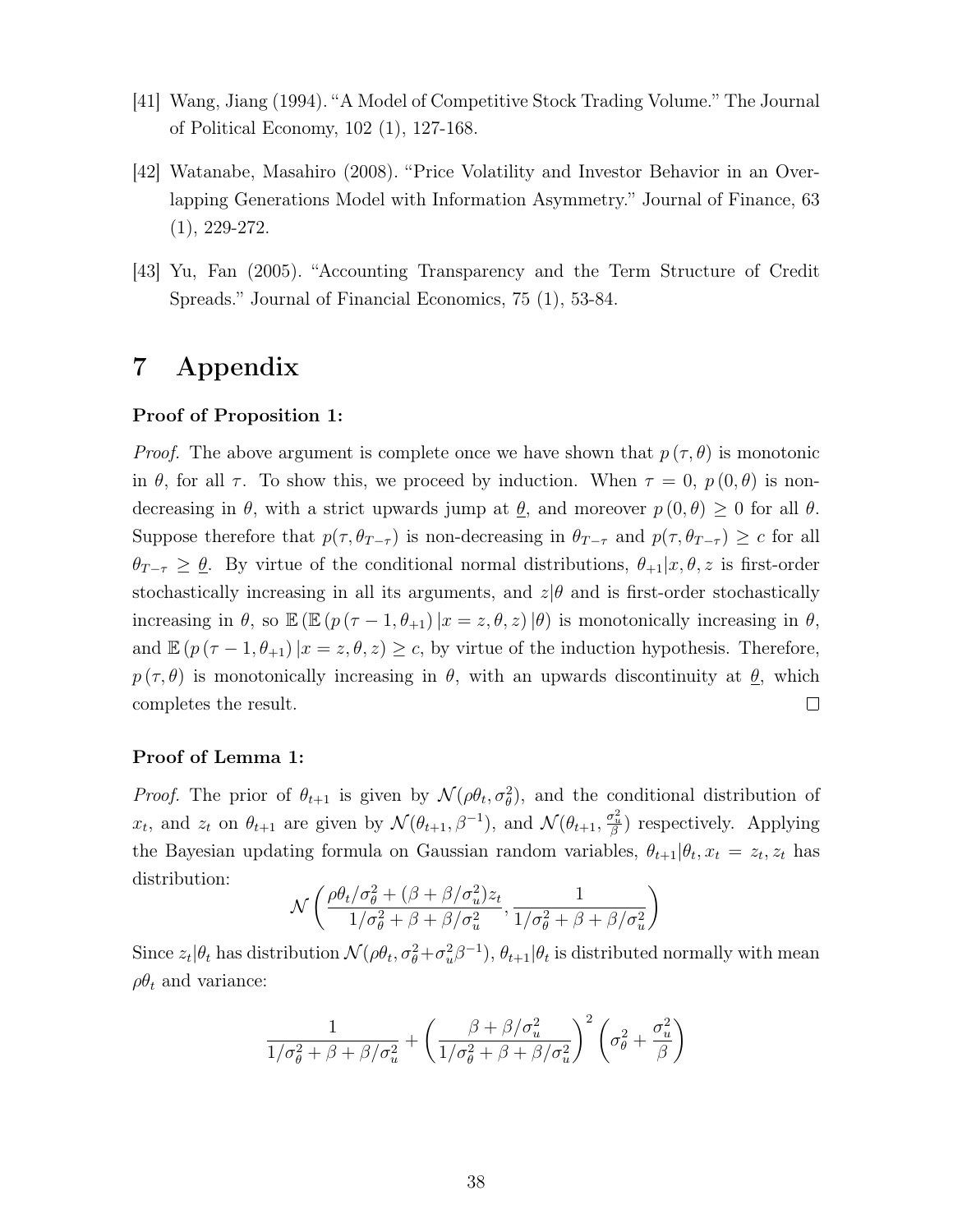With some algebra, this reduces to  $Var(\theta_{t+1}|\theta_t) = \sigma_{\theta}^2 + (1 + \sigma_u^2)D$ , where

$$
D \equiv \frac{\beta}{\left(1/\sigma_{\theta}^{2} + \beta + \beta \sigma_{u}^{2}\right)^{2}}.
$$

 $\Box$ 

 $\Box$ 

### Proof of Proposition 2:

*Proof.* Since  $\xi < 1$  and  $v < 0$ , then  $\xi v > v$ , which implies  $\Phi(\xi v) > \Phi(v)$ . Note also that both are increasing in v, and since  $v < 0$ ,  $\xi v$  is decreasing in  $\xi$ , so the market-implied spread yield,  $\Phi(\xi v)$ , is also decreasing with  $\xi$ .  $\Box$ 

### Proof of Proposition 3:

*Proof.* The spread ratio is defined as  $\Phi(\xi v)/\Phi(v)$ , where  $v < 0$  and  $\xi \in (0, 1]$ . Part (ii) is then immediate for any  $v < 0$ .

For parts  $(i)$  and  $(iii)$ , take the first order derivative with respect to v, the ratio is decreasing if and only if:

$$
\frac{\xi \phi(\xi v)}{\Phi(\xi v)} \le \frac{\phi(v)}{\Phi(v)}.
$$

Now, notice that this inequality is automatically satisfied as an equality when  $\xi = 1$ . Therefore, parts (*i*) and (*iii*) follow immediately, if we can show that  $\frac{\xi \phi(\xi v)}{\Phi(\xi v)}$  is increasing in  $\xi$ . To this end notice that

$$
\frac{d}{d\xi} \left[ \frac{\xi \phi(\xi v)}{\Phi(\xi v)} \right] = \frac{\left[ \phi(\xi v) - (\xi v)^2 \phi(\xi v) \right] \Phi(\xi v) - \xi v \phi(\xi v)^2}{\Phi(\xi v)^2}
$$
\n
$$
= \frac{\phi(\xi v)}{\Phi(\xi v)} \left\{ 1 - (\xi v) \left( (\xi v) + \frac{\phi(\xi v)}{\Phi(\xi v)} \right) \right\}
$$

Since  $-(\xi v) > 0$  and

$$
\xi v + \frac{\phi(\xi v)}{\Phi(\xi v)} = \frac{\int_{-\infty}^{\xi v} (\xi v - h) \phi(h) dh}{\Phi(\xi v)} \ge 0,
$$

it follows that  $\frac{d}{d\xi} \left[ \frac{\xi \phi(\xi v)}{\Phi(\xi v)} \right]$  $\frac{\xi \phi(\xi v)}{\Phi(\xi v)}$  > 0.

### Proof of Proposition 4:

Proof. For (i), we have from L'Hopital Rule:

$$
\lim_{v \to -\infty} \frac{\Phi(\xi v)}{\Phi(v)} = \lim_{v \to -\infty} \frac{\xi \phi(\xi v)}{\phi(v)} = \lim_{v \to -\infty} \xi \exp\{\frac{v^2}{2}(1 - \xi^2)\} = \infty
$$